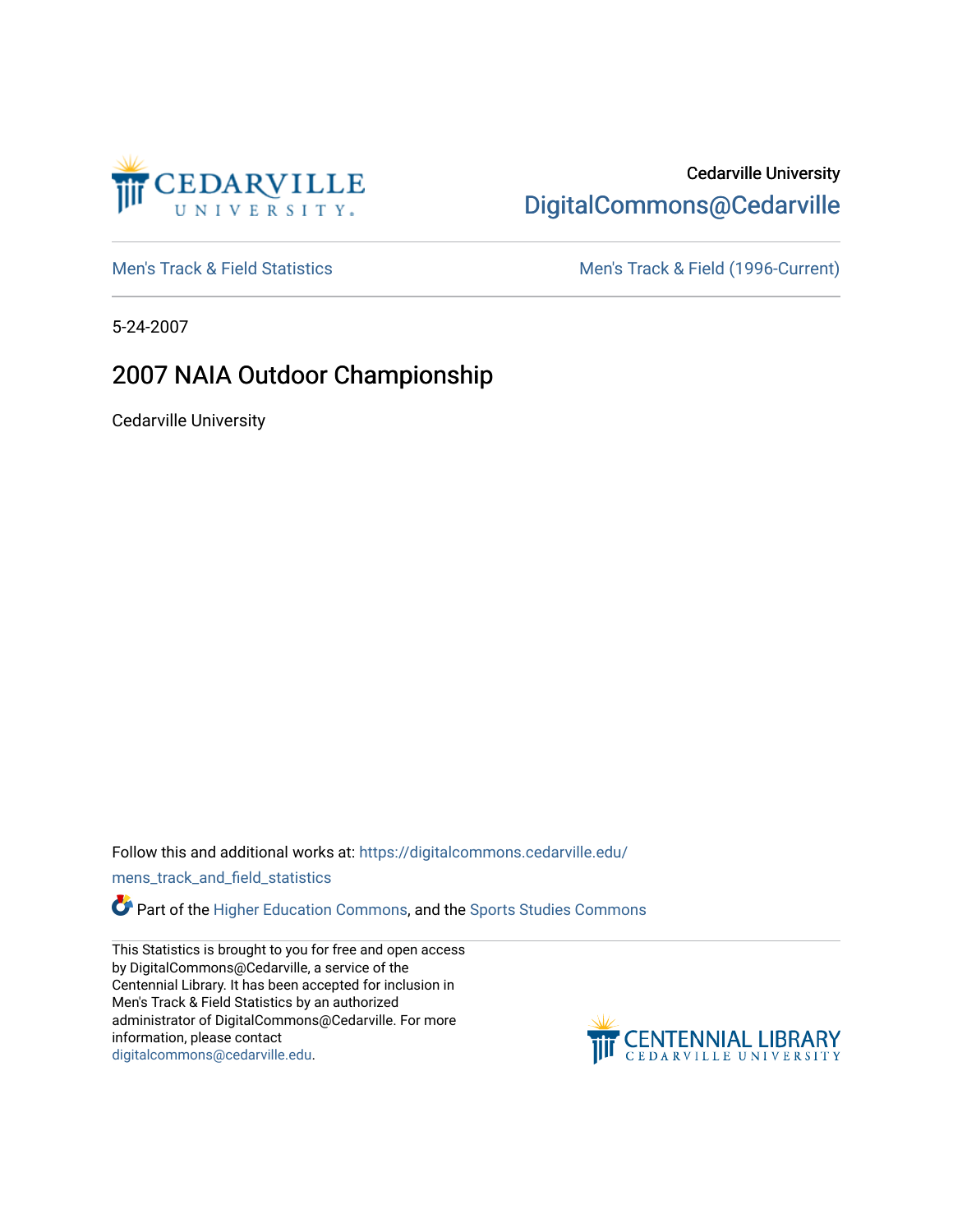## **NAIA Outdoor Championship**

**May 24-26, 2007 Fresno, Cal.** 

 $\epsilon$ 

Men - Team Rankings - 24 Events Scored

|      | 1) Oklahoma Baptist Universit                                                       | 77               | 2) Dickinson State                 | 58             |
|------|-------------------------------------------------------------------------------------|------------------|------------------------------------|----------------|
|      | 3) Azusa Pacific University (                                                       | 51               | 4) McKendree College (IL)          | 49             |
|      | 5) Doane College (NE)                                                               | 46               | 6) Virginia Intermont Coll         | 39             |
|      | 7) King College                                                                     | 35               | 8) St. Gregory's Univ. (OK)        | 29             |
|      | 8) Concordia (CA)                                                                   | 29               | 10) Cedarville University (OH)     | 28             |
|      | 11) University of British Colu                                                      | 27               | 12) Olivet Nazarene Universit      | 26             |
|      | 12) Malone College (OH)                                                             | 26               | 14) MidAmerica Nazarene Unive      | 25             |
|      | 15) Concordia (NE)                                                                  | 24               | 16) Black Hills State Univers      | 22.50          |
|      | 17) Lindenwood University (MO)                                                      | 21               | 18) Roberts Wesleyan College       | 18             |
|      | 19) Hastings College (NE)                                                           | 17               | 20) Southern Oregon Universit      | 16             |
|      | 21) Bethel College (KS)                                                             | 13               | 21) Indiana Wesleyan Universi      | 13             |
|      | 23) Lindsey Wilson College                                                          | 12               | 24) Wayland Baptist Univ. (TX      | 11             |
|      | 24) Concordia University (OR)                                                       | 11               | 26) Central Methodist Univ         | 10             |
|      | 26) Oregon Institute of Techno                                                      | 10               | 26) Cornerstone University (M      | 10             |
|      | 26) Huston-Tillotson College (                                                      | 10               | 26) Iowa Wesleyan College          | 10             |
|      | 31) Cal St. San Marcos                                                              | 9                | 32) Langston University            | 8              |
|      | 32) Biola University (CA)                                                           | 8                | 32) Taylor University (IN)         | 8              |
|      | 35) Bethel College (IN)                                                             | 7                | 35) University of St. Francis      | 7              |
|      | 37) Westmont College (CA)                                                           | 6                | 37) Siena Heights Univ. (MI)       | 6              |
|      | 37) Southwestern College (KS)                                                       | 6                | 37) Tiffin University              | 6              |
|      | 37) Oklahoma Christian Univers                                                      | 6                | 37) Webber International Univ      | 6              |
|      | 43) Southern Nazarene Universi                                                      | 5                | 43) Baker University (KS)          | 5              |
|      | 43) Northwestern College (IA)                                                       | 5                | 43) Jamestown College              | 5              |
|      | 43) Embry-Riddle                                                                    | 5                | 43) Simon Fraser University        | 5              |
|      | 43) Fresno Pacific University                                                       | 5                | 50) Dakota State University (      | 4              |
|      | 50) Midland Lutheran College                                                        | 4                | 50) Morningside College (IA)       | 4              |
|      | 50) Aquinas College (MI)                                                            | 4                | 50) Eastern Oregon University      | 4              |
|      | 55) Friends University                                                              | 3                | 55) Shorter College                |                |
|      | 55) SD School of Mines and Tec                                                      | 3                | 55) University of Sioux Falls      | 3<br>3         |
|      | 59) Florida Memorial Universit                                                      | 2                | 59) Missouri Valley College        | $\overline{a}$ |
|      | 61) Northwood University (TX)                                                       | $\mathbf{1}$     | 61) William Penn University        | $\mathbf{1}$   |
|      | 61) Notre Dame College (OH)                                                         | 1                |                                    | 1              |
|      |                                                                                     |                  | 61) Missouri Baptist Universi      |                |
|      | 65) Warner Southern College (FL)                                                    | 0.50             |                                    |                |
|      |                                                                                     |                  |                                    |                |
|      | Men 100 Meters Dash                                                                 |                  |                                    |                |
|      |                                                                                     |                  |                                    |                |
|      | 18 Advance: Top 4 Each Heat plus Next 6 Best Times<br>$6/14/2005$ Asafa Powell, JAM |                  |                                    |                |
|      | World: W 9.77                                                                       |                  |                                    |                |
|      | American: U 9.79 6/16/1999 Maurice Greene, Nike                                     |                  |                                    |                |
|      | Collegiate: C 9.92 1996                                                             | Ato Boldon, UCLA |                                    |                |
|      | NAIA Champs.: N 10.05 1992                                                          |                  | Davidson Ezinwa, Azusa Pacafic, CA |                |
|      | 2006 Champ.: 6 10.20 5/27/2006 Yhann Plummer, SUNO                                  |                  |                                    |                |
|      | FPU Track: F 10.20 5/27/2006 Yann Plummer, SUNO                                     |                  |                                    |                |
| Name | Year School                                                                         |                  | Prelims                            |                |
|      | Heat 1 Preliminaries<br>Wind: $-2.4$                                                |                  |                                    |                |
|      | 1 Orion Nicely                                                                      | JR McKendree     | 10.60Q                             |                |
|      | 2 Andre Thornton                                                                    | FR Union College | 10.780                             |                |
|      | 3 Johnnie Nabors                                                                    | SO Union College | 10.82Q                             |                |
|      |                                                                                     |                  |                                    |                |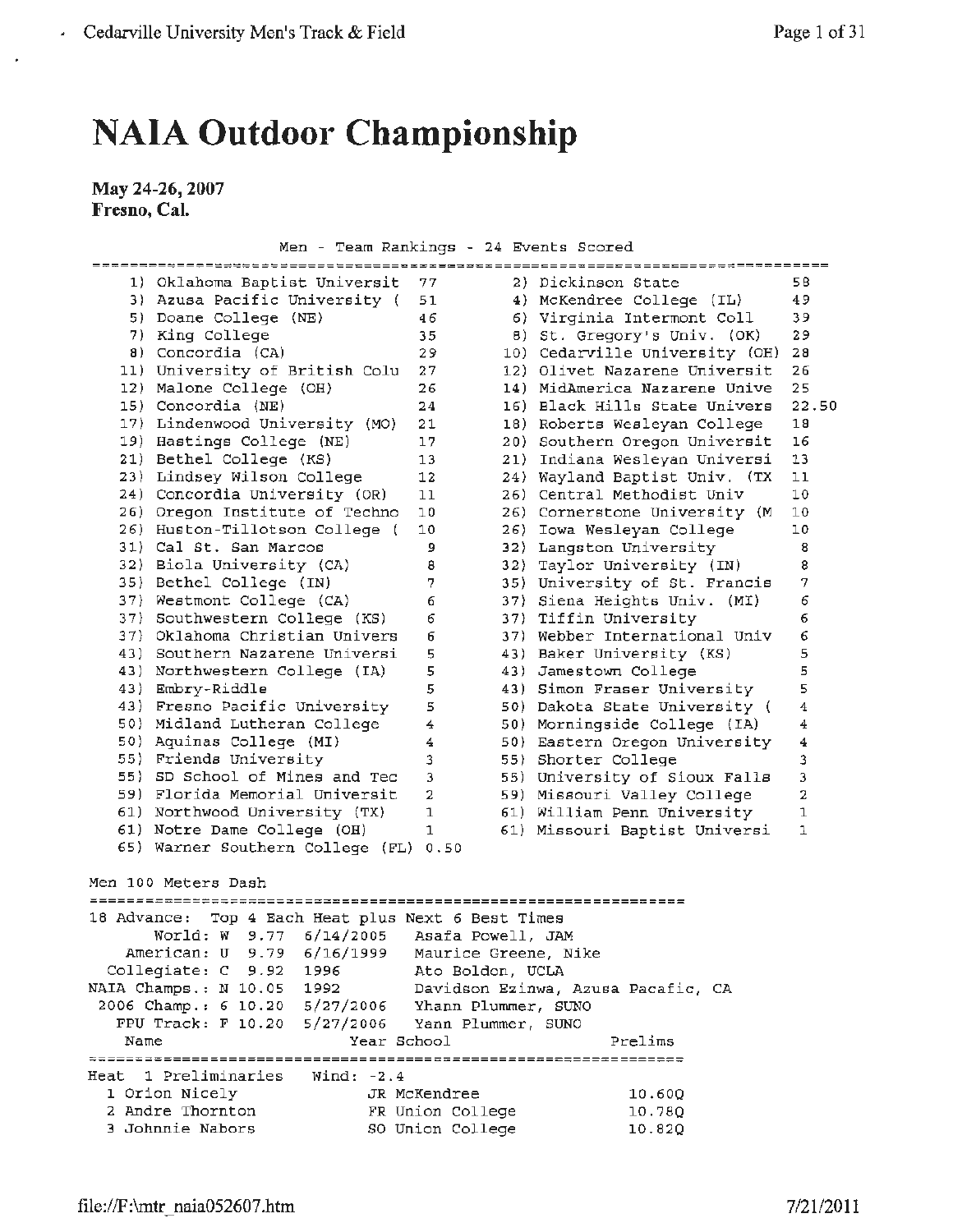$\mathbf{r}$  .

| 4 Tommy Gayfield<br>5 Richie Bryant<br>6 Andrew Pearson<br>7 Zach Ball<br>Heat 2 Preliminaries | Wind: -1.6 | SO Missouri Valley<br>JR Baker<br>SR Southwestern<br>JR Tiffin Universit                                                                                                          | 10.99Q<br>11.15q<br>11.22q<br>11.33  |
|------------------------------------------------------------------------------------------------|------------|-----------------------------------------------------------------------------------------------------------------------------------------------------------------------------------|--------------------------------------|
| 1 Mike Rodgers<br>2 Pat Small<br>3 Tal Mor<br>4 D'Antagnan Dai'ne                              |            | SR Oklahoma Baptist<br>JR Virginia Int<br>SR Azusa Pacific<br>FR Doane                                                                                                            | 10.62Q<br>10.850<br>10.87Q<br>10.93Q |
| 5 William Collins<br>6 Rayon Golding<br>Heat 3 Preliminaries Wind: -2.2                        |            | FR Huston-Tillotson<br>Southern Univ                                                                                                                                              | 10.95q<br>10.96q                     |
| 1 Tyrell Cuffy<br>2 Jamal Forbes<br>3 Dominique Matthews                                       |            | FR King College<br>FR Dickinson<br>FR Oklahoma Baptist                                                                                                                            | 10.59Q<br>10.890<br>11.010           |
| 4 James Thomas<br>5 Reginald Kennedy<br>6 Charles Wells<br>-- Mickel Downer                    |            | SO Graceland<br>FR Huston-Tillotson<br>FR Southwestern                                                                                                                            | 11.0BQ<br>11.14q<br>11.16q           |
| Men 100 Meters Dash                                                                            |            | Southern Univ                                                                                                                                                                     | FS                                   |
| 9 Advance: Top 2 Each Heat plus Next 5 Best Times<br>Collegiate: C 9.92 1996                   |            | World: W 9.77 6/14/2005 Asafa Powell, JAM<br>American: U 9.79 6/16/1999 Maurice Greene, Nike<br>Ato Boldon, UCLA<br>NAIA Champs.: N 10.05 1992 Davidson Ezinwa, Azusa Pacafic, CA |                                      |
| Name                                                                                           |            | 2006 Champ.: 6 10.20 5/27/2006 Yhann Plummer, SUNO<br>FPU Track: F 10.20 5/27/2006 Yann Plummer, SUNO<br>Year School                                                              | Semis                                |
|                                                                                                |            |                                                                                                                                                                                   |                                      |
| Heat 1 Semi-Finals Wind: 2.4<br>1 Tyrell Cuffy                                                 |            | FR King College                                                                                                                                                                   | 10.26Q                               |
| 2 Pat Small                                                                                    |            | JR Virginia Int                                                                                                                                                                   | 10.600                               |
| 3 William Collins                                                                              |            | FR Huston-Tillotson                                                                                                                                                               | 10.66q                               |
|                                                                                                |            |                                                                                                                                                                                   |                                      |
| 4 Tal Mor                                                                                      |            | SR Azusa Pacific                                                                                                                                                                  | 10.661                               |
| 5 Dominique Matthews                                                                           |            |                                                                                                                                                                                   | 10.67q<br>10.72                      |
| 6 Andre Thornton                                                                               |            | FR Oklahoma Baptist<br>FR Union College                                                                                                                                           | 10.73                                |
| 7 Charles Wells                                                                                |            | FR Southwestern                                                                                                                                                                   | 10.84                                |
| 8 James Thomas                                                                                 |            | SO Graceland                                                                                                                                                                      | 10.88                                |
| 9 Richie Bryant                                                                                |            | JR Baker                                                                                                                                                                          | 10.90                                |
| 2 Semi-Finals<br>Heat                                                                          | Wind: 2.7  |                                                                                                                                                                                   |                                      |
| 1 Mike Rodgers                                                                                 |            | SR Oklahoma Baptist                                                                                                                                                               | 10.38Q                               |
| 2 Orion Nicely                                                                                 |            | JR McKendree                                                                                                                                                                      | 10.39Q                               |
| 3 Jamal Forbes                                                                                 |            | FR Dickinson                                                                                                                                                                      | 10.60q                               |
| 4 D'Antagnan Dai'ne                                                                            |            | FR Doane                                                                                                                                                                          | 10.67q<br>10.664                     |
| 5 Tommy Gayfield                                                                               |            | SO Missouri Valley                                                                                                                                                                | 10.67q<br>10.670                     |
| 6 Reginald Kennedy                                                                             |            | FR Huston-Tillotson                                                                                                                                                               | 10.75                                |
| 7 Johnnie Nabors<br>8 Andrew Pearson                                                           |            | SO Union College<br>SR Southwestern                                                                                                                                               | 10.76<br>10.86                       |
| Men 100 Meters Dash                                                                            |            |                                                                                                                                                                                   |                                      |
|                                                                                                |            |                                                                                                                                                                                   |                                      |
|                                                                                                |            | World: W 9.77 6/14/2005 Asafa Powell, JAM                                                                                                                                         |                                      |
| American: U 9.79 6/16/1999                                                                     |            | Maurice Greene, Nike                                                                                                                                                              |                                      |
| Collegiate: C 9.92                                                                             | 1996       | Ato Boldon, UCLA                                                                                                                                                                  |                                      |
| NAIA Champs.: N 10.05 1992                                                                     |            | Davidson Ezinwa, Azusa Pacafic, CA                                                                                                                                                |                                      |
| 2006 Champ.: 6 10.20 5/27/2006 Yhann Plummer, SUNO<br>FPU Track: F 10.20 5/27/2006             |            | Yann Plummer, SUNO                                                                                                                                                                |                                      |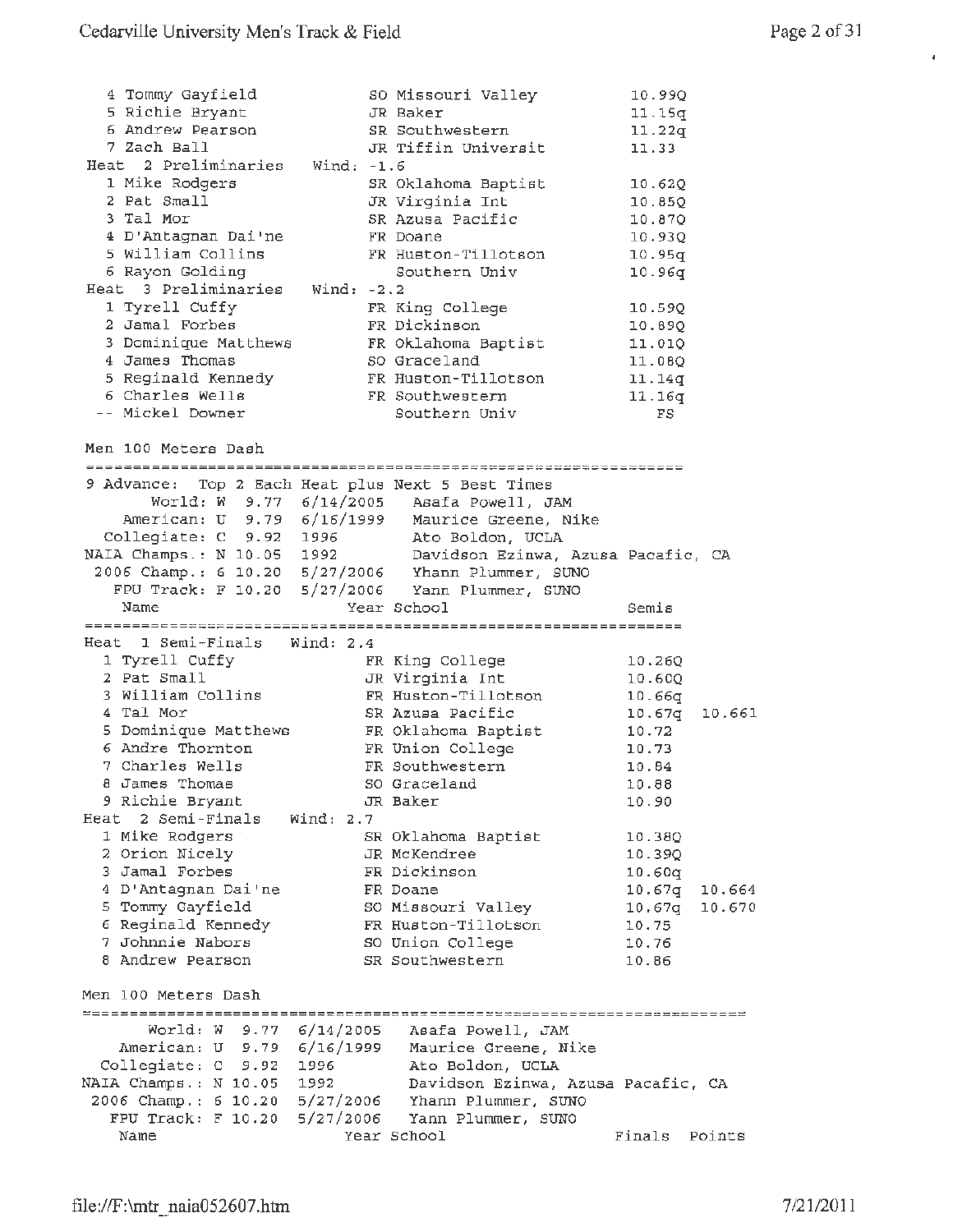Section 1 Finals Wind: 1.7 1 Mike Rodgers SR Oklahoma Baptist 10.21 10 2 Orion Nicely **JR McKendree** 10.34 8 <sup>3</sup>Jamal Forbes FR Dickinson 10.42 <sup>6</sup> 4 William Collins FR Huston-Tillotson 10.61 5 5 D'Antagnan Dai'ne FR Doane 10.64 4 6 Tal Mor  $S$ R Azusa Pacific  $10.66$  3 <sup>7</sup>Tommy Gayfield so Missouri Valley 10.70 2 8 Pat Small **JR** Virginia Int 11.36 1 Tyrell Cuffy **FR** King College **DNS** Men 200 Meters Dash 18 Advance: Top 4 Each Heat plus Next 6 Best Times World: w 19.32 8/1/1996 Michael Johnson, USA American: U 19.32 1996 Michael Johnson, Nike Collegiate: C 19.86 2002 Justin Gatlin, Tennessee AIA Champs.: N 20.57 1985 Innocent Egbunike, Azusa Pacific, CA 2006 Champ.: 6 21. 23 5/27/2006 Michael Rodger, Lindenwood FPU Track: F 20.94 5/26/2007 Tyrell Cuffy, King College Name Year School Prelims ------------------------------------------------------------~-~- Heat 1 Preliminaries Wind: 1. 4 1 Tyrell Cuffy FR King College 6 21.17Q 2 Andre Thornton FR Union College 21. 31Q 3 Marcus Lomans 50 King College 21.71Q 4 Pat Small JR Virginia Int 21. 81Q 5 Ian Brown SO Taylor 21.92q <sup>6</sup>Olabashomi Bashorun so Oklahoma Baptist 21.93g 7 Josh Kornoely JR Aquinas 22.47 8 Justin Dupey **JR Aquinas** 22.55 Josh Perry **Janesen Construction**<br>Josh Perry JR Rio Grande **DQ** lane violation Heat 2 Preliminaries Wind: 1. 2 1 Mike Rodgers SR Oklahoma Baptist 21. 35Q <sup>2</sup>Jake Donnelly SR SD Mines & Tech 21.48Q 3 Hylton Campbell SO MidAmerica Naz 21.74Q 4 Jamal Forbes FR Dickinson 21.82Q 5 Jguwon Hogges JR Oregon Institute 21.87q <sup>6</sup>William Collins FR Huston-Tillotson 21.90g 7 James Hall SO Oklahoma Baptist 21.96q <sup>B</sup>Derek Nettles so Oklahoma Baptist 22.28 <sup>9</sup>Josh Robach SR Aquinas 22.38 Heat 3 Preliminaries wind: 1. 4 1 Orion Nicely JR McKendree 21. 49Q 2 Dominique Matthews FR Oklahoma Baptist 21.52Q <sup>3</sup>Tal Mor SR Azusa Pacific 21.74Q 4 D'Antagnan Dai'ne FR Doane 21.84Q <sup>5</sup>Geoffrey King **SR** Bethel (In} 22.0lq 6 Johnnie Nabors so Union College 22.16

end and the contract of the contract of the contract of the contract of the contract of the contract of the contract of the contract of the contract of the contract of the contract of the contract of the contract of the co Rayon Golding Southern Univ DNS Men 200 Meters Dash 9 Advance: Top 2 Each Heat plus Next 5 Best Times World: w 19.32 8/1/1996 Michael Johnson, USA

<sup>7</sup>Vishoun Grissett **FR** Edward Waters Co 22.87

American: U 19.32 1996 Michael Johnson, Nike Collegiate: C 19.86 2002 Justin Gatlin, Tennessee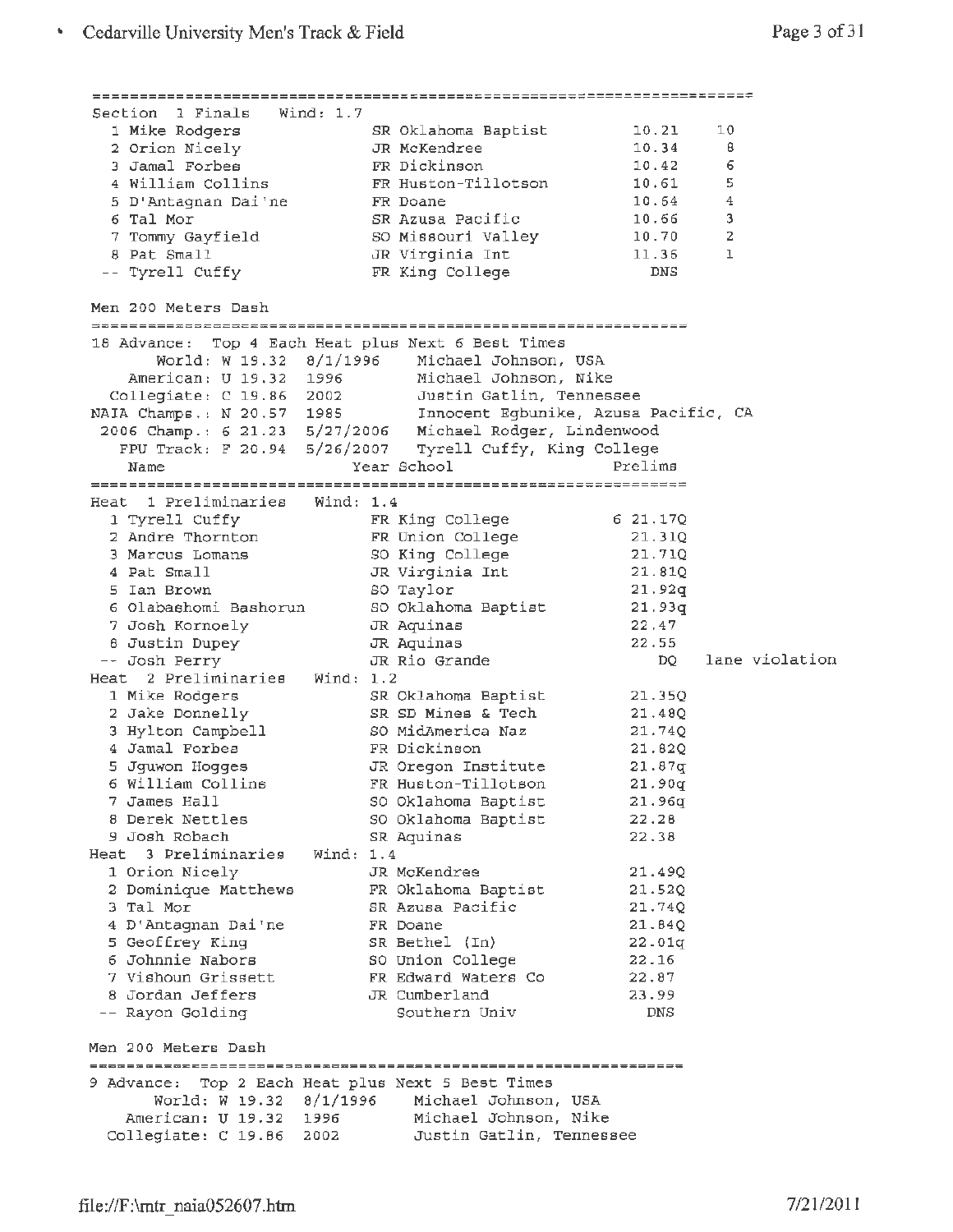NAIA Champs.: N 20.57 1985 Innocent Egbunike, Azusa Pacific, CA 2006 Champ.: 6 21.23 5/27/2006 Michael Rodger, Lindenwood FPU Track: F 20.94 5/26/2007 Tyrell Cuffy, King College Name Year Semis Semis Heat 1 Semi-Finals Wind: -0.4 1 Tyrell Cuffy King College 21.51Q FR Azusa Pacific 21.87Q <sup>2</sup>Tal Mor SR 3 Andre Thornton Union College 21.94q FR 4 D'Antagnan Dai'ne Doane 21. 96g FR <sup>5</sup>Olabashomi Bashorun so Oklahoma Baptist 21. 99 Oregon Institute 22.01 6 Jguwon Hogges JR 7 Hylton Campbell so MidAmerica Naz 22.33 8 James Hall 30 Oklahoma Baptist 22.39 Jake Donnelly SR SD Mines & Tech DNS Heat 2 Semi-Finals Wind: 0.9 Oklahoma Baptist 21. 27Q 1 Mike Rodgers SR 2 Orion Nicely JR McKendree 21.29Q Oklahoma Baptist 21.72g 3 Dominique Matthews FR 4 Marcus Lomans 50 King College 21.85q <sup>5</sup>Jamal Forbes FR Dickinson 21. 86q Virginia Int 22.05 6 Pat Small JR 7 Geoffrey King SR Bethel (In) 22.13 8 Ian Brown 50 Taylor 22.30 9 William Collins FR Huston-Tillotson 22.43 Men 200 Meters Dash World: w 19.32 B/1/1996 Michael Johnson, USA American: u 19.32 1996 Michael Johnson, Nike Collegiate: C 19.86 2002 Justin Gatlin, Tennessee Innocent Egbunike, Azusa Pacific, CA NAIA Champs . : N 20.57 1985 2006 Champ. : 6 21.23 5/27/2006 Michael Rodger, Linden wood FPU Track: F 20.94 5/26/2007 Tyrell Cuffy, King College Name Year School School Finals Points Section 1 Finals Wind: 1.9 1 Tyrell Cuffy FR King College 20.94F 10 Oklahoma Baptist 20.956 <sup>8</sup> 2 Mike Rodgers SR 3 Orion Nicely JR McKendree 21.27 6 Oklahoma Baptist 21.35 5 4 Dominique Matthews FR 5 Jamal Forbes **FR**  Dickinson 21.37 **<sup>4</sup>** 6 Marcus Lomans so King College 21.49 3 Azusa Pacific 21.50 2 7 Tal Mor SR <sup>8</sup>D'Antagnan Dai'ne FR Doane 21.65 1 Andre Thornton FR Union College DQ lane violation Men 400 Meters Dash 18 Advance: Top 4 Each Heat plus Next 6 Best Times World: W 43.18 8/26/1999 Michael Johnson, USA American: U 43.18 1999 Michael Johnson, Nike Collegiate: C  $44.00$  1992 Quincy Watts, U. of So. Cal. NAIA Champs.: N 45.07 1986 Devon Morris, Wayland Baptist, TX 2006 Champ.: 6 47.15 5/27/2006 Aaron Cleare, Dickinson St, ND FPU Track: F 46.86 5/24/2007 Jerry Jones, St. Gregory Name **Year School** Prelims Heat 1 Preliminaries 1 Jerry Jones SR St. Gregory F 46.86Q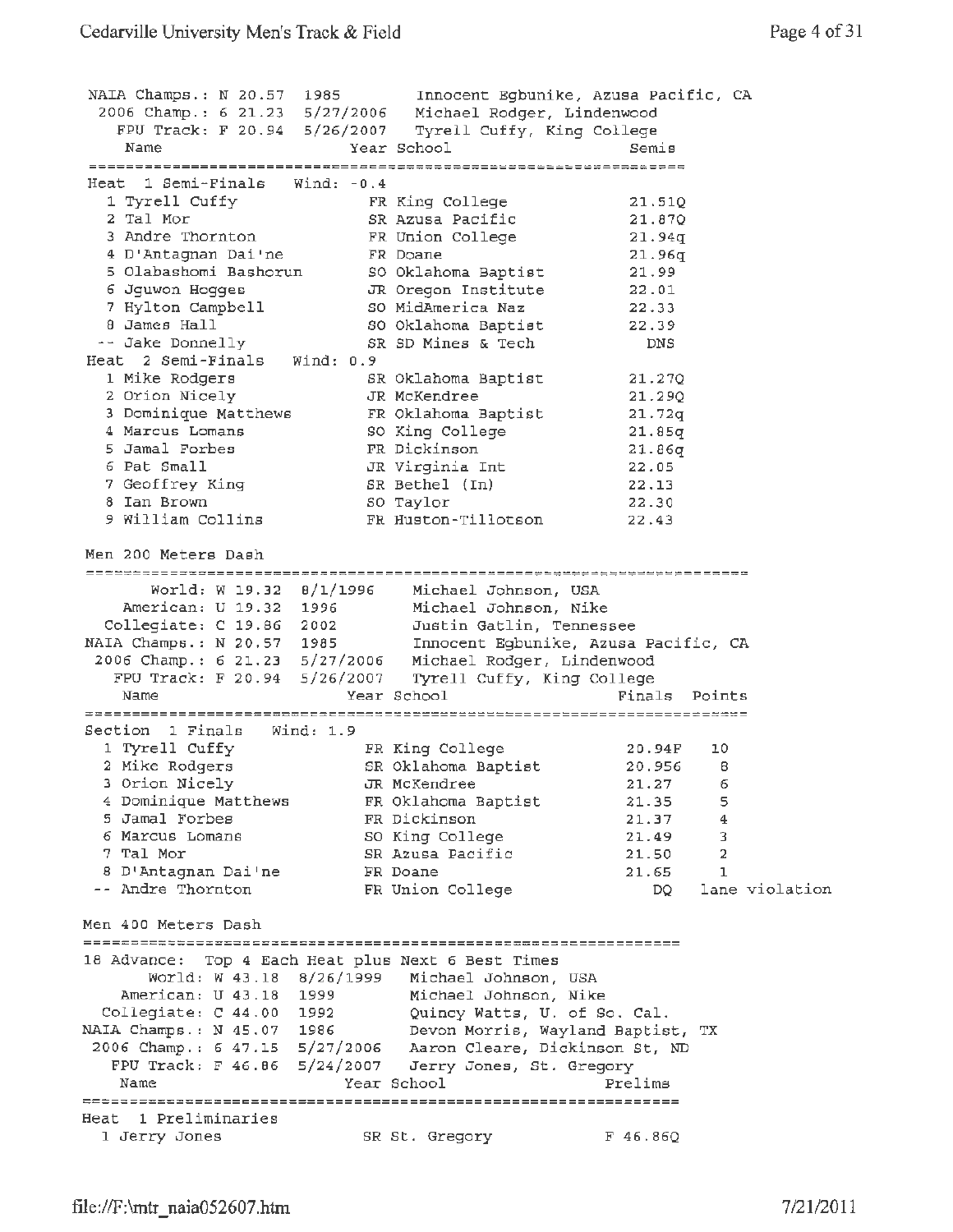| 2 Lance Foster                                                | SO Doane                                                                                                      | 47.590                            |           |
|---------------------------------------------------------------|---------------------------------------------------------------------------------------------------------------|-----------------------------------|-----------|
| 3 Raymond Holmes                                              | SR Florida Memorial                                                                                           | 48.100                            |           |
| 4 Adrian Simpson                                              | Southern Univ                                                                                                 | 48.460                            |           |
| 5 Matt Lane                                                   | SO Eastern Oregon                                                                                             | 48.75q                            |           |
| 6 Chris Cruise                                                | JR Malone                                                                                                     | 49.13q                            |           |
| -- Brian Perrin                                               | SR Point Loma Naza                                                                                            | DNF                               |           |
| Heat 2 Preliminaries                                          |                                                                                                               |                                   |           |
| 1 William McCaskill                                           |                                                                                                               | 47.490                            |           |
| 2 Joe Hughes                                                  | SO St. Gregory<br>JR St. Gregory                                                                              | 47.82Q                            |           |
| 3 Travis Bowman                                               |                                                                                                               |                                   |           |
|                                                               | SO Virginia Int                                                                                               | 48.31Q                            |           |
| 4 Mikal Hemans                                                | SO Florida Memorial                                                                                           | 49.05Q                            |           |
| 5 Jacob Erickson                                              | FR Cornerstone (Mi)                                                                                           | 49.31q                            |           |
| 6 Kevin Cone                                                  | FR Shorter College                                                                                            | 49.53                             |           |
| -- Tony Ramirez                                               | SR Azusa Pacific                                                                                              | DQ.                               | rule 5-2b |
| Heat 3 Preliminaries                                          |                                                                                                               |                                   |           |
| 1 Jake Donnelly                                               | SR SD Mines & Tech                                                                                            | 47.36Q                            |           |
| 2 Ramon Miller                                                | SO Dickinson                                                                                                  | 47.650                            |           |
| 3 Brandon Gray                                                | FR King College                                                                                               | 48.020                            |           |
| 4 Joel Bacon                                                  | SR Doane                                                                                                      | 48.21Q                            |           |
| 5 Jguwon Hogges                                               | JR Oregon Institute                                                                                           | 48.24q                            |           |
| 6 Brendan Cleary                                              | FR Simon Fraser                                                                                               | 48.29q                            |           |
| 7 Josh Cloyd                                                  | SO King College                                                                                               | 48.59q                            |           |
| 8 Kelvin Green                                                | SO Huston-Tillotson                                                                                           | 50.73                             |           |
|                                                               |                                                                                                               |                                   |           |
| Men 400 Meters Dash                                           |                                                                                                               |                                   |           |
|                                                               |                                                                                                               |                                   |           |
| 9 Advance: Top 2 Each Heat plus Next 5 Best Times             |                                                                                                               |                                   |           |
|                                                               | World: W 43.18 8/26/1999 Michael Johnson, USA                                                                 |                                   |           |
| American: U 43.18 1999                                        | Michael Johnson, Nike                                                                                         |                                   |           |
| Collegiate: C 44.00 1992                                      | Quincy Watts, U. of So. Cal.                                                                                  |                                   |           |
|                                                               |                                                                                                               |                                   |           |
|                                                               |                                                                                                               |                                   |           |
| NAIA Champs.: N 45.07 1986                                    |                                                                                                               | Devon Morris, Wayland Baptist, TX |           |
| 2006 Champ.: 6 47.15 5/27/2006 Aaron Cleare, Dickinson St, ND |                                                                                                               |                                   |           |
| FPU Track: F 46.86 5/24/2007                                  | Jerry Jones, St. Gregory                                                                                      |                                   |           |
| Name                                                          | Year School                                                                                                   | Semis                             |           |
|                                                               |                                                                                                               |                                   |           |
| Heat 1 Semi-Finals                                            |                                                                                                               |                                   |           |
| 1 William McCaskill                                           | SO St. Gregory                                                                                                | 6 47.060                          |           |
| 2 Joe Hughes                                                  | JR St. Gregory                                                                                                | 47.310                            |           |
| 3 Brandon Gray                                                | FR King College                                                                                               | 47.43q                            |           |
| 4 Joel Bacon                                                  | SR Doane the state of the state of the state of the state of the state of the state of the state of the state | 48.26q                            |           |
| 5 Brendan Cleary                                              | FR Simon Fraser                                                                                               | 48.42                             |           |
| 6 Adrian Simpson                                              | Southern Univ                                                                                                 | 48.89                             |           |
| 7 Jacob Erickson                                              | FR Cornerstone (Mi)                                                                                           | 49.19                             |           |
| 8 Josh Cloyd                                                  | SO King College                                                                                               | 49.97                             |           |
| -- Jake Donnelly                                              | SR SD Mines & Tech                                                                                            | <b>DNF</b>                        |           |
| Heat 2 Semi-Finals                                            |                                                                                                               |                                   |           |
| 1 Jerry Jones                                                 | SR St. Gregory                                                                                                | 6 46.950                          |           |
| 2 Ramon Miller                                                | SO Dickinson                                                                                                  | 6 47.03Q                          |           |
| 3 Lance Foster                                                | SO Doane                                                                                                      | 47.75q                            |           |
| 4 Raymond Holmes                                              | SR Florida Memorial                                                                                           | 48.24q                            |           |
| 5 Travis Bowman                                               | SO Virginia Int                                                                                               | 48.30q                            |           |
| 6 Matt Lane                                                   | SO Eastern Oregon                                                                                             | 48.46                             |           |
| 7 Jguwon Hogges                                               | JR Oregon Institute                                                                                           | 48.52                             |           |
| 8 Chris Cruise                                                | JR Malone                                                                                                     | 48.56                             |           |
| 9 Mikal Hemans                                                | SO Florida Memorial                                                                                           | 48.77                             |           |
|                                                               |                                                                                                               |                                   |           |
| Men 400 Meters Dash                                           |                                                                                                               |                                   |           |
|                                                               |                                                                                                               |                                   |           |
|                                                               | World: W 43.18 8/26/1999 Michael Johnson, USA                                                                 |                                   |           |
| American: U 43.18 1999                                        | Michael Johnson, Nike                                                                                         |                                   |           |
|                                                               |                                                                                                               |                                   |           |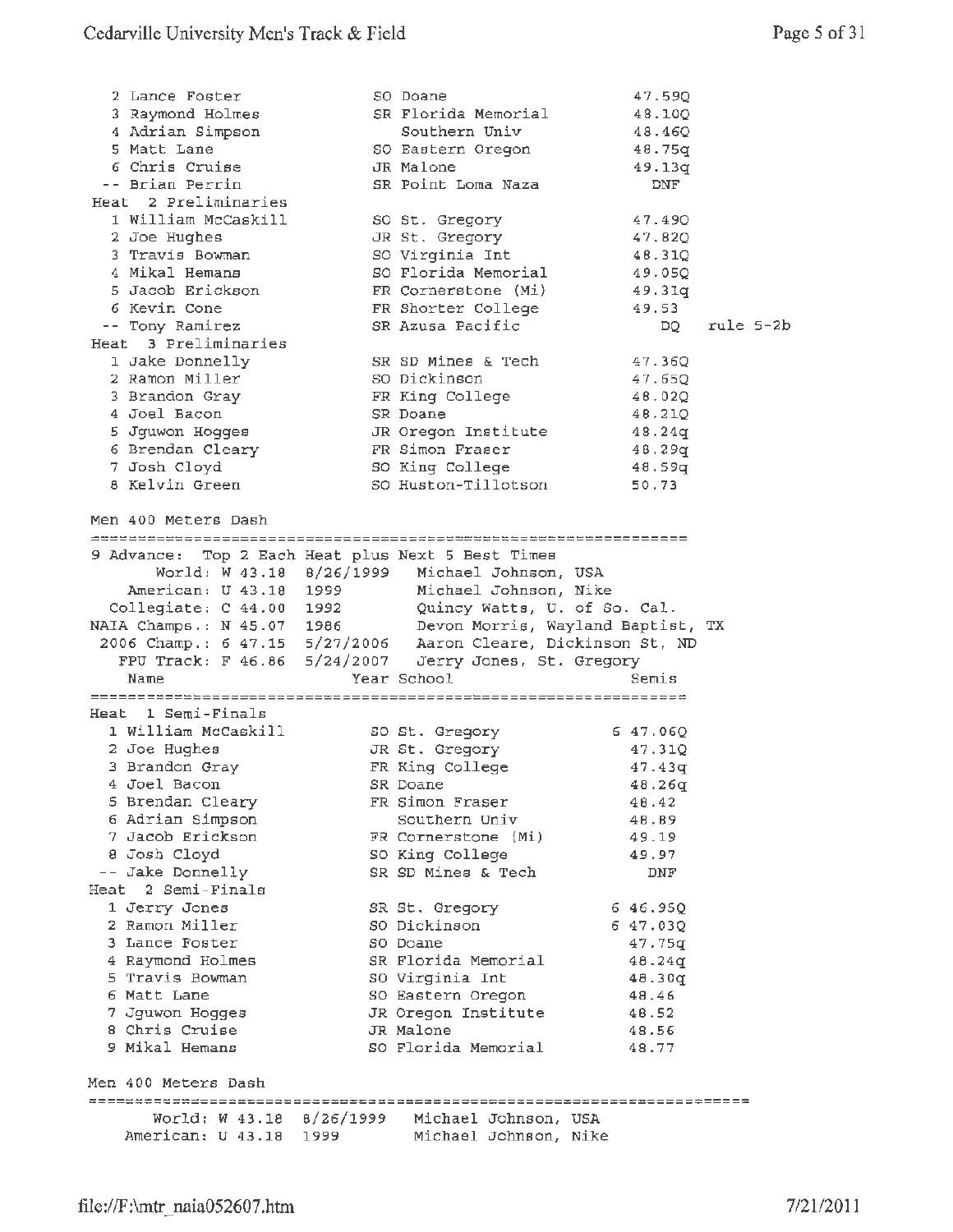Collegiate: C 44.00 Quincy Watts, U. of So. Cal. 1992 **NAIA** Champs . : N 45.07 Devon Morris, Wayland Baptist, TX 1986 Aaron Cleare, Dickinson St, ND 2006 Champ.: 6 47.15 5/27/2006 FPU Track: **F** 46.86 Jerry Jones, St. Gregory 5/24/2007 Name Year School **Finals** Points section 1 Finals<br>Section 1 Finals so St. Gregory 1 William McCaskill 47.076 10 <sup>2</sup>Jerry Jones SR St. Gregory 47.26 B 3 Ramon Miller so Dickinson 47.33 6 4 Brandon Gray **FR** King College 47.51 5 5 Lance Foster so Doane 47.85 4 so Virginia Int <sup>6</sup>Travis Bowman 47.91 3 SR Florida Memorial 7 Raymond Holmes 47.99 2 <sup>B</sup>Joe Hughes JR St. Gregory 48. 45 1 <sup>9</sup>Joel Bacon 48.85 **SR** Doane Men 800 Meters Run 18 Advance: Top 3 Each Heat plus Next 6 Best Times World: W 1:41.11 8/24/1997 Wilson Kipketer, DEN American: U 1:42.60 1985 Johnny Gray, Santa Monica TC Collegiate: C 1:44.55 1996 Julius Achon, George Mason NAIA Champs.: N 1 :46 .10 1999 Kenneth Keech, McKendree, IL 2006 Champ.: 6 1:50.35 5/27/2006 Elkana Chepsiror, Virginia Inter. FPU Track: F 1:50.35 5/27/2006 Elkana Chepsiror, Virginia Inter. Year School **Prelims** Name =======================~======================================== Heat 1 Preliminaries l Elphas Sang FR MidAmerica Naz l;Sl.95Q 2 Julius Rono JR Roberts Wesleyan 1:52.99Q 3 Dallas Henry JR MidAmerica Naz 1:53.27Q 4 Jason Zichterman JR Azusa Pacific 1:53.73q 5 Jeremy Harris so warner southern 1:54.51 <sup>6</sup>Jesus Cantu Northwood 1:54.89 7 Josh Bradley FR Bryan (Tn) 1:55.31 8 Adrian Simmons so Siena Hts 1:56.84 Heat 2 Preliminaries 1 Michael Saalfeld so Concordia (Ne) l:52.13Q 2 Mark Wieczorek SR MidAmerica Naz 1:52.32Q 3 Joel Sanders **JR** Huntington 1:52.45Q <sup>4</sup>Kenneth Kibii so Missouri Baptist l:52.82q 5 A.J. Carter so Oklahoma Baptist 1:53.3lq 6 Cameron Kreuz 50 Southern Oregon 1:54.25q 7 Cyle Scherger SR Sioux Falls 1:55.44 8 Andrew Jacob 30 Midland Lutheran 1:56.41 Heat 3 Preliminaries 1 Elkana Chepsiror JR Virginia Int l:53.33Q 2 Durrell Williams so Oklahoma Baptist l:53.39Q 3 T.J Lightsey JR Oklahoma Baptist 1:53.49Q 4 Ahmad Rutherford so Virginia Int 1:53.70q 5 Tyler Hopper **JR Albertson Colleg** 1:53.91q 6 Davin MacKenzie FR Univ of BC 1:55.05 7 Patrick *Simon* JR St. Gregory 1:56.36 Nathan DeVault So Fresno Pacific FS FS Heat 4 Preliminaries 1 Adam Goulet JR Eastern Oregon l:53.67Q <sup>2</sup>Istvan Kerekjarto JR Alliant Internat l:53.95Q <sup>3</sup>Denise Mokaya FR Friends l:53.98Q 4 Seth Fraser **SO Simon Fraser** 1:54.42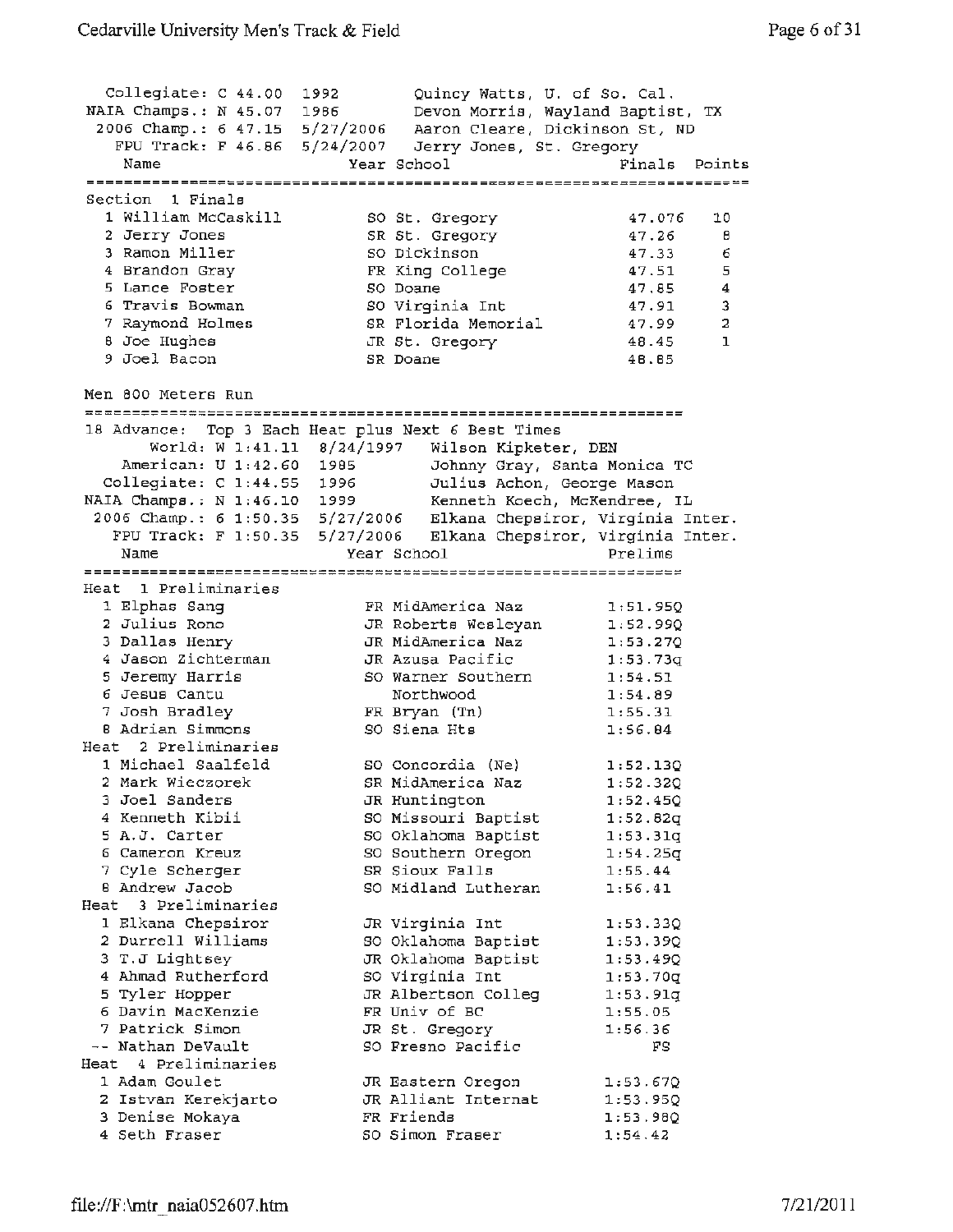| 5 Pat Manders<br>6 Rob Drapala<br>7 Herbert Rotich<br>8 Remy Charpentier                                                                                                                                                                                                                                                                                                                                                     | SR Tiffin Universit<br>SR Simon Fraser<br>SR Spring Arbor<br>FR Shorter College                                                                                                                                                                                                                                                                                                          | 1:54.65<br>1:54.77<br>1:55.23<br>1:56.08                                                                                                                                                                                            |
|------------------------------------------------------------------------------------------------------------------------------------------------------------------------------------------------------------------------------------------------------------------------------------------------------------------------------------------------------------------------------------------------------------------------------|------------------------------------------------------------------------------------------------------------------------------------------------------------------------------------------------------------------------------------------------------------------------------------------------------------------------------------------------------------------------------------------|-------------------------------------------------------------------------------------------------------------------------------------------------------------------------------------------------------------------------------------|
| Men 800 Meters Run                                                                                                                                                                                                                                                                                                                                                                                                           |                                                                                                                                                                                                                                                                                                                                                                                          |                                                                                                                                                                                                                                     |
| American: U 1:42.60 1985<br>Collegiate: C 1:44.55 1996<br>Name                                                                                                                                                                                                                                                                                                                                                               | 9 Advance: Top 2 Each Heat plus Next 5 Best Times<br>World: W 1:41.11 8/24/1997 Wilson Kipketer, DEN<br>Johnny Gray, Santa Monica TC<br>Julius Achon, George Mason<br>NAIA Champs.: N 1:46.10 1999 Kenneth Koech, McKendree, IL<br>2006 Champ.: 6 1:50.35 5/27/2006 Elkana Chepsiror, Virginia Inter.<br>FPU Track: F 1:50.35 5/27/2006 Elkana Chepsiror, Virginia Inter.<br>Year School | Semis                                                                                                                                                                                                                               |
|                                                                                                                                                                                                                                                                                                                                                                                                                              |                                                                                                                                                                                                                                                                                                                                                                                          |                                                                                                                                                                                                                                     |
| Heat 1 Semi-Finals<br>1 Elkana Chepsiror<br>2 Julius Rono<br>3 Michael Saalfeld<br>4 Durrell Williams<br>5 Dallas Henry<br>6 T.J Lightsey<br>7 Ahmad Rutherford<br>8 A.J. Carter<br>9 Cameron Kreuz<br>Heat 2 Semi-Finals<br>1 Elphas Sang<br>2 Denise Mokaya<br>3 Jason Zichterman<br>4 Mark Wieczorek<br>5 Istvan Kerekjarto<br>6 Kenneth Kibii<br>7 Tyler Hopper<br>8 Joel Sanders<br>9 Adam Goulet<br>Men 800 Meters Run | JR Virginia Int<br>JR Roberts Wesleyan<br>SO Concordia (Ne)<br>SO Oklahoma Baptist<br>JR MidAmerica Naz<br>JR Oklahoma Baptist<br>SO Virginia Int<br>SO Oklahoma Baptist<br>SO Southern Oregon<br>FR MidAmerica Naz<br>FR Friends<br>JR Azusa Pacific<br>SR MidAmerica Naz<br>JR Alliant Internat<br>SO Missouri Baptist<br>JR Albertson Colleg<br>JR Huntington<br>JR Eastern Oregon    | 1:50.62Q<br>1:50.870<br>1:51.83q<br>1:51.65q<br>1:52.23q<br>1:52.224<br>1:52.229<br>1:52.23<br>1:52.38<br>1:52.54<br>1:58.37<br>1:50.70Q<br>1:50.86Q<br>1:51.32q<br>1:51.97q<br>1:52.50<br>1:53.10<br>1:53.30<br>1:55.04<br>2:02.90 |
|                                                                                                                                                                                                                                                                                                                                                                                                                              |                                                                                                                                                                                                                                                                                                                                                                                          |                                                                                                                                                                                                                                     |
| World: W 1:41.11<br>American: U 1:42.60<br>Collegiate: C 1:44.55 1996<br>NAIA Champs.: N 1:46.10 1999<br>2006 Champ.: 6 1:50.35 5/27/2006<br>FPU Track: F 1:50.35<br>Name                                                                                                                                                                                                                                                    | 8/24/1997<br>Wilson Kipketer, DEN<br>Johnny Gray, Santa Monica TC<br>1985<br>Julius Achon, George Mason<br>Kenneth Koech, McKendree, IL<br>Elkana Chepsiror, Virginia Inter.<br>Elkana Chepsiror, Virginia Inter.<br>5/27/2006<br>Year School                                                                                                                                            | Finals<br>Points                                                                                                                                                                                                                    |
| Section 1 Finals                                                                                                                                                                                                                                                                                                                                                                                                             |                                                                                                                                                                                                                                                                                                                                                                                          |                                                                                                                                                                                                                                     |
| 1 Elkana Chepsiror<br>2 Elphas Sang<br>3 Julius Rono<br>4 Mark Wieczorek<br>5 Michael Saalfeld<br>6 Jason Zichterman<br>7 Denise Mokaya<br>8 Durrell Williams<br>9 Dallas Henry                                                                                                                                                                                                                                              | JR Virginia Int<br>FR MidAmerica Naz<br>JR Roberts Wesleyan<br>SR MidAmerica Naz<br>SO Concordia (Ne)<br>JR Azusa Pacific<br>FR Friends<br>SO Oklahoma Baptist<br>JR MidAmerica Naz                                                                                                                                                                                                      | 1:50.70<br>10<br>1:51.24<br>8<br>6<br>1:51.49<br>5<br>1:51.80<br>4<br>1:52.06<br>1:52.12<br>3<br>2<br>1:52.35<br>ı<br>1:53.01                                                                                                       |
| Men 1500 Meters Run                                                                                                                                                                                                                                                                                                                                                                                                          |                                                                                                                                                                                                                                                                                                                                                                                          | 1:59.49                                                                                                                                                                                                                             |

*-===========--------~------===========================--------==*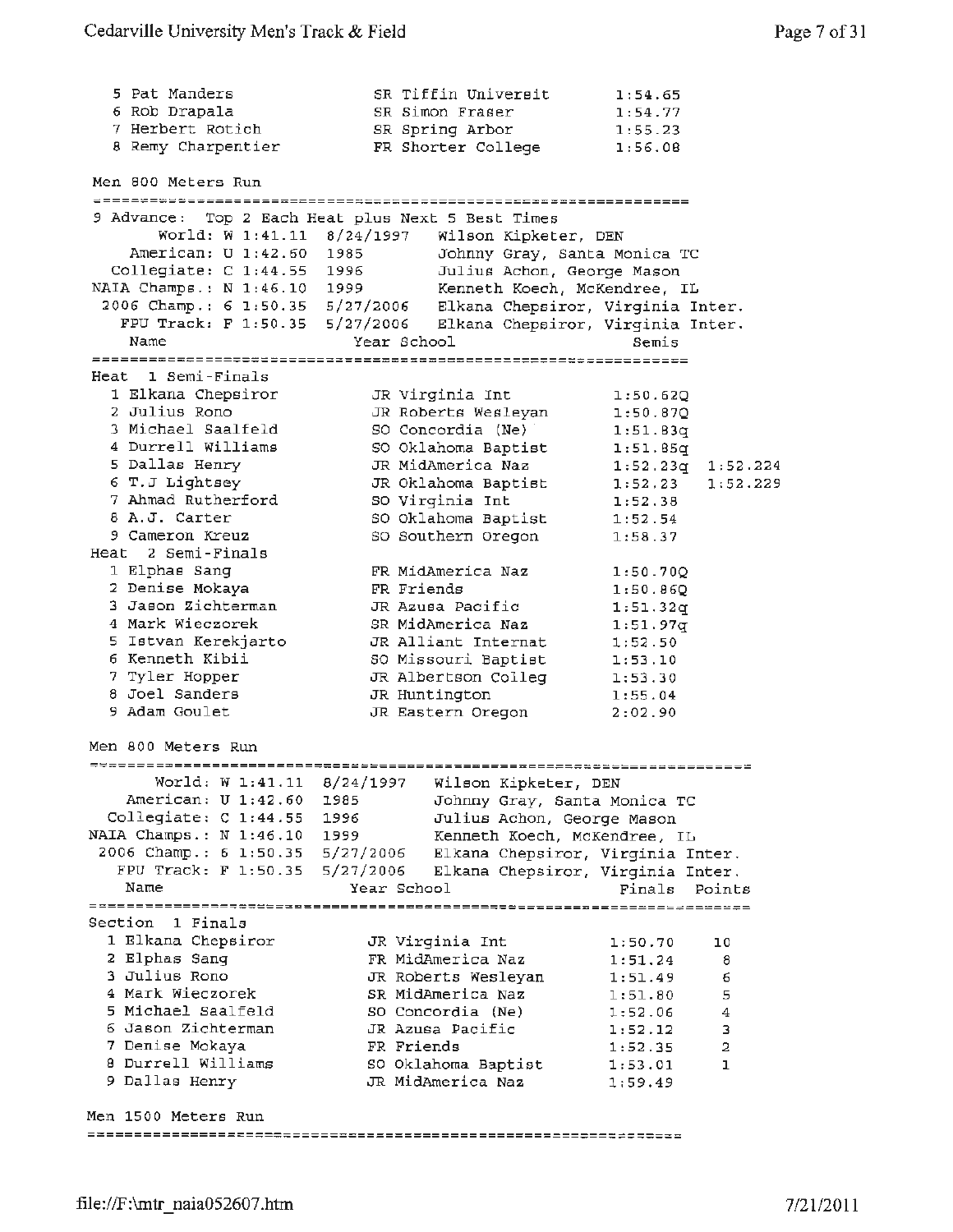```
12 Advance: Top 4 Each 
Heat plus Next 4 Best Times 
      World: W 3:26.00 
7/14/1998 Hicham El Guerrouj, MAR 
   American: U 3:29.30 
                     2005 Bernard Lagat, Nike 
  Collegiate: C 3:35.30 
                     1981 Sydney Maree, Villanova 
NAIA Champs.: N 3 :43. 00 
                     2001 Alexis Sharangabo, Brevard, NC 
                     5/25/2006 Corey Duquette, Virginia Inter. 
 2006 Champ.: 6 3:51.43 
                     5/26/2007 Derek Scott, Cornerstone (MI) 
   FPU Track: F 3:45.50 
   Name The President Contract School Prelims
Heat 1 Preliminaries 
  1 Derek Scott 
                         SR Cornerstone {Mi) 
                                               3:52.02Q 
                         FR Cedarville 
  2 Daniel Roberts
                                               3:52.12Q 
  3Chris sinick 
                                               3:52.44Q 
                         FR Malone 
                         SO Oklahoma Christ 
  4Jordan Powell 
                                               3:53.00Q 
  5 Trevor Palmer
                         SR Southern Oregon 
                                               3:53.29q 
  s siever renner<br>6 Justin Stoup
                         SO Oklahoma Baptist 
                                               3:53.48q 
  7Sergio Jimenez 
                                               3:57.05 
                         JR Dickinson 
  8Jud Brooker 
                         SO Cedarville 
                                               3:59.41 
                         FR Berry 
                                               4:03.55 
  9 Adam Newton 
 10 Steve Bender 
                         so Missouri Baptist 
                                               4:07.88 
Heat 2 Preliminaries 
  1 Julius Rona 
                         JR Roberts Wesleyan 
                                               3:52.50Q 
                         so Azusa Pacific 
  2Aron Rona 
                                               3:52.S4Q 
  3Nik Schweikert 
                                               3:53.60Q 
                         SO Malone 
                         SR Black Hills 
  4 Luke Watkins
                                               3:53.83Q 
  5 Martin Romero-Clark
                         SO Concordia Univer 
                                               3:54.41q 
  6Caleb Ambrose 
                                               3:54.78qSR Westmont 
  7 Mike Coates
                         JR Malone 
                                               3:55.26 
  8 Zach Kintzley 
                         SR Black Hills 
                                               3:55.61 
  9 Tyler Hopper 
                         JR Albertson Colleg 
                                               3:55.62 
Men 1500 Meters Run 
================================================================~====~= 
     World: w 3:26.00 7/14/1998 Hicham El Guerrouj, MAR 
   American: u 3:29.30 2005 Bernard Lagat 1Nike 
  Collegiate: C 3:35.30 1981 Sydney Maree, Villanova
NAIA Champs. : N 3:43.00 2001 Alexis Sharangabo, Brevard, NC 
 2006 champ.: 6 3 :51.43 5/25/2006 Corey Duquette, Virginia Inter. 
  FPU Track: F 3:45.50 5/26/2007 Derek Scott, Cornerstone (MI) 
   Name Year School Finals Points
Section 1 Finals 
  1 Derek Scott SR Cornerstone (Mi) 3:45.SOF 10 
  2 Daniel Roberts FR Cedarville 3:46.196 8
  3 Julius Rona JR Roberts Wesleyan 3:47.186 6 
  4Aron Rono so Azusa Pacific 3:48.436 5 
  5Chris Sinick FR Malone 3:49.086 4 
  6Trevor Palmer SR southern Oregon 3:49.336 3 
 7 Jordan Powell so Oklahoma Christ 3:51.076 2 
  8 Martin Romero-Clark so Concordia Univer 3:56.85 1
  9 Luke Watkins Search SR Black Hills 3:57.74
 10 Nik Schweikert so Malone 4:03.11 
 11 Caleb Ambrose SR Westmont 4:11.06
 12 Justin Stoup so Oklahoma Baptist 4:18.39 
Men 5000 Meters Run 
16 Advance: Top 6 Each Heat plus Next 4 Best Times 
     World: w 12:37.35 5/31/2004 Keneniaa Bekele, ETH 
   American: U 12:58.21 1996 Bob Kennedy, Nike
```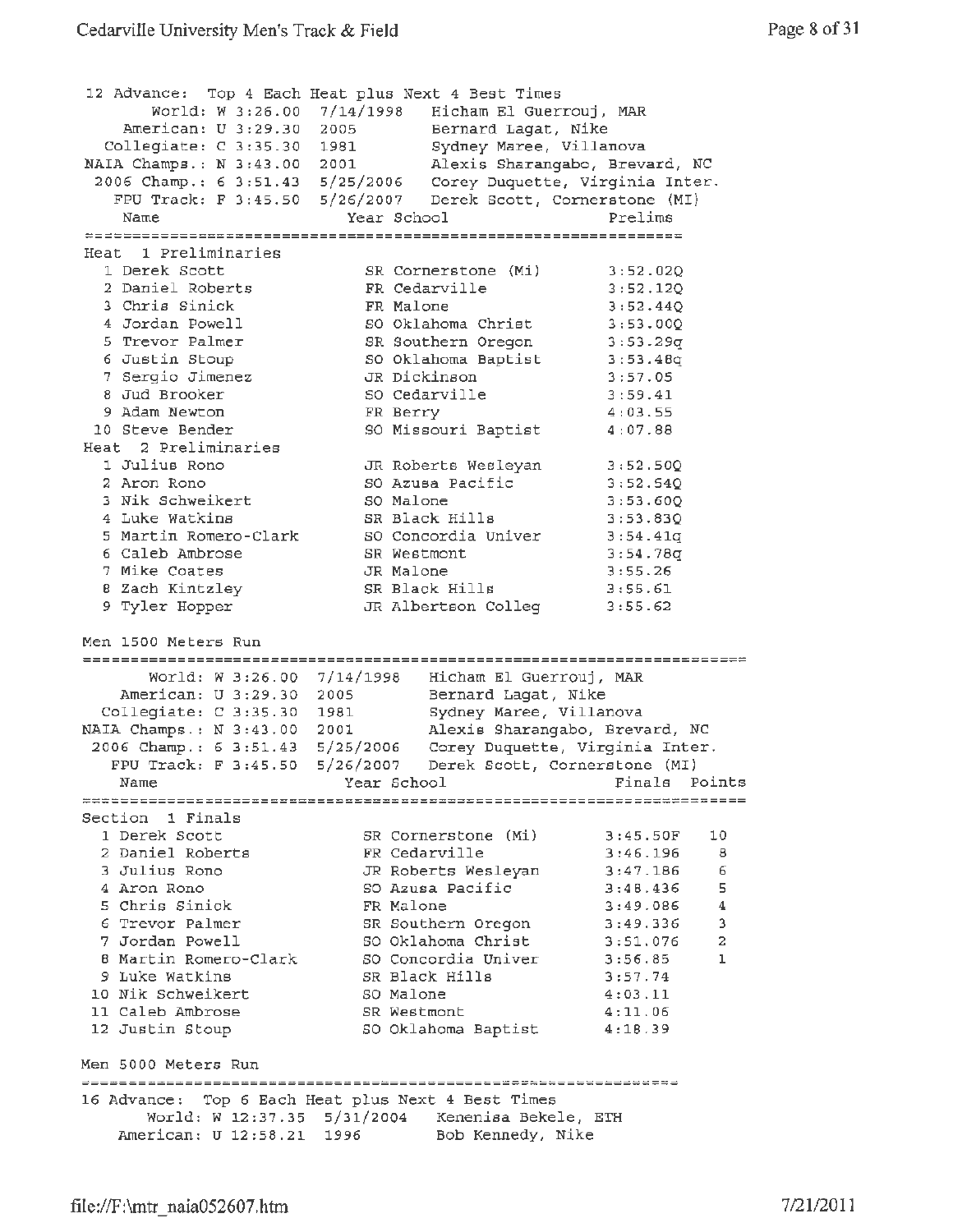Collegiate: C 13:08.4h NAIA Champs.: N 13:41.81 2006 Champ.: 6 14:26.82 FPU Track: F 14:26.82 5/27/2006 David Cheromei, Virginia Inter. Name Heat **1** Preliminaries 1 Noah Too 2 Ryan Kienzle 3 Tim Smith <sup>4</sup>Jason Valenzuela <sup>5</sup>Jorge Jabaz 6 Theron Stoltzfus <sup>7</sup>Chris Robertz 8 Justin Baum 9 David Kawa 10 Scott Assenmacher 11 Matt Neff 12 Jacob Haas 13 Calin Hantau 2 Preliminaries Sammy Maiyo David Cheromei Heat **1**  2 3 Allen Wood 4 Juan Davila 5 Aaron Megazzi <sup>6</sup>Chad Roberts 7 Mike Schmidt 8 Robert Deo 9 Jesse Chlebeck 10 Tim Brink 11 Tim Badley 12 Aaron Galbraith Eloy Quintana Men 5000 Meters Run 1978 Henry Rona, Washington Sate 1993 Julius Randich, 5/27/2006 David Cheromei, **Example 21 Year School** SO MidAmerica Naz JR Malone SR The Master's Col JR Vanguard JR Concordia CA SR Oklahoma Baptist JR Aquinas JR Malone SR Berry JR Aquinas JR Virginia Int SR Albertson Colleg JR Lewis-Clark Stat JR Lindsey Wilson SR Virginia Int JR Black Hills Northwood JR Westmont so Tiffin Universit SR Concordia CA JR Siena Hts JR Albertson Colleg SR Concordia CA JR Concordia Univer JR Lewis-Clark Stat so Fresno Pacific Lubbock Christian, Lubbock Christian, TX<br>Virginia Inter. Prelims 15:02.79Q 15:10.37Q 15:12.70Q 15:14.76Q 15:15.84Q 15:16.67Q l5;22.04q 15: 31. 04 15:35.85 15:49.52 15:53.52 16:24.76 16:39.28 15: 01. 77Q 15:05.0?Q 15:05.0SQ 15:06.lBQ 15:06.SSQ 15:07.33Q 15:12.50q 15:25.56q 15:30.61q 15:36.33 16:00.67 16:03.56 DNF *----========--=~--====================================---=---=---=-----* World: w 12:37.35 5/31/2004 Kenenisa Bekele, ETH American: U 12:58.21 1996 Bob Kennedy, Nike Collegiate: C 13:08.4h 1978 Henry Rono, Washington Sate NAIA Champs.: N 13:41.81 1993 Julius Randich, Lubbock Christian, TX 2006 Champ.: 6 14:26.82 5/27/2006 David Cheromei, Virginia Inter. FPU Track: F 14:26.82 S/27/2006 David Cheromei, Virginia Inter. Name Year School Finals Points *======~~~====================~~;=======================================*  Section 1 Finals 1 David Cheromei SR *Virginia* Int 14:31.31 10 2 Ryan Kienzle **JR Malone** 14:49.84 8 3 Aaron Megazzi JR Westmont 14:50.28 6 4 Allen Wood JR Black **Hills** 14:54.55 <sup>5</sup> <sup>5</sup>Sammy Maiyo JR Lindsey Wilson 15:03.20 <sup>4</sup> 6 Chad Roberts 30 Tiffin Universit 15:05.43 3 7 Chris Robertz JR Aquinas 15:09.64 2 8 Juan Davila Northwood 15:18.60 **<sup>1</sup>** 9 Theron Stoltzfus SR Oklahoma Baptist 15:19.29 10 Jason Valenzuela JR Vanguard 15:33.92 11 Robert Deo JR Siena Hts 15:37.54 12 Jesse Chlebeck JR Albertson Colleg 15:50.52 13 Mike Schmidt SR Concordia CA 15:55.25 14 Jorge Jabaz JR Concordia CA 16:00.13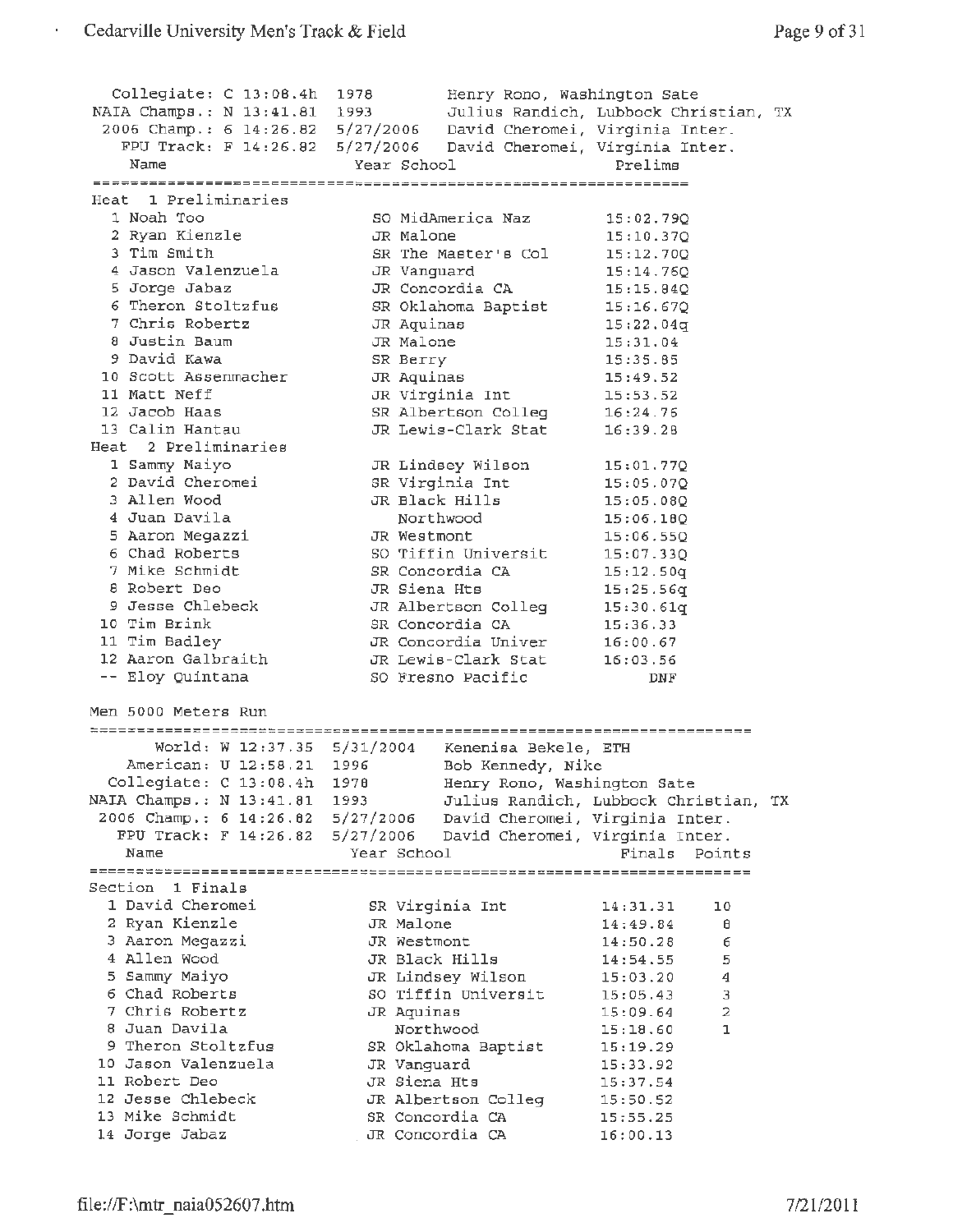$\hat{\mathcal{A}}$ 

 $\epsilon$ 

| 15 Tim Smith<br>-- Noah Too                                                                                                                       | SR The Master's Col<br>SO MidAmerica Naz   | 16:19.09<br>DNF                       |                |
|---------------------------------------------------------------------------------------------------------------------------------------------------|--------------------------------------------|---------------------------------------|----------------|
|                                                                                                                                                   |                                            |                                       |                |
| Men 10000 Meters Run                                                                                                                              |                                            |                                       |                |
| NAIA Champs.: N 28:16.95 1993<br>2006 Champ.: 6 29:43.34 5/25/2006 Aron Rono, Lindenwood<br>FPU Track: F 29:43.34 5/25/2006 Aron Rono, Lindenwood |                                            | Julius Randich, Lubbock Christian, TX |                |
| Name                                                                                                                                              | Year School                                | Finals                                | Points         |
|                                                                                                                                                   |                                            |                                       |                |
| Section 1<br>1 Aron Rono                                                                                                                          | SO Azusa Pacific                           | 30:47.25                              | 10             |
| 2 Noah Too                                                                                                                                        | SO MidAmerica Naz                          | 30:49.37                              | 8              |
| 3 Sammy Maiyo                                                                                                                                     | JR Lindsey Wilson                          | 30:59.30                              | 6              |
| 4 Theron Stoltzfus                                                                                                                                | SR Oklahoma Baptist                        | 31:22.54                              | 5              |
| 5 Justin Baum                                                                                                                                     | JR Malone                                  | 31:23.69                              | $\overline{4}$ |
| 6 Luka Thor                                                                                                                                       | FR Concordia (Ne)                          | 31:55.27                              | 3              |
| 7 Austin Richmond                                                                                                                                 | JR Webber Intern                           | 31:59.70                              | 2              |
| 8 Paul Robinson                                                                                                                                   | FR Malone                                  | 32:15.93                              | 1              |
| 9 Lance Goodwin                                                                                                                                   | SO Oklahoma Baptist                        | 32:23.54                              |                |
| 10 Jesus Chavez                                                                                                                                   | JR Virginia Int                            | 32:25.94                              |                |
| 11 John Kungu                                                                                                                                     | SR Dickinson                               | 32:36.11                              |                |
| 12 Elias Rojas                                                                                                                                    | JR Indiana Wesleyan                        | 32:47.58                              |                |
| 13 Tim Badley<br>14 Jason Valenzuela                                                                                                              | JR Concordia Univer                        | 32:50.66<br>32:55.51                  |                |
| 15 Kacey Carr                                                                                                                                     | JR Vanguard<br>JR Olivet Nazarene          | 32:55.88                              |                |
| 16 Caleb Mesa                                                                                                                                     | FR Azusa Pacific                           | 33:07.74                              |                |
| 17 Anthony Flores                                                                                                                                 | JR Missouri Valley                         | 33:24.06                              |                |
| 18 Travis Hobbs                                                                                                                                   | JR The Master's Col                        | 33:24.54                              |                |
| 19 Drew Colette                                                                                                                                   | FR Cornerstone (Mi)                        | 33:36.60                              |                |
| 20 Evan Gaynor                                                                                                                                    | FR Malone                                  | 33:57.23                              |                |
| 21 Joseph Njeri                                                                                                                                   | SO Huntington                              | 34:31.32                              |                |
| -- Simion Tooh                                                                                                                                    | FR MidAmerica Naz                          | DNF                                   | lap short      |
| -- Lenin Zapata                                                                                                                                   | JR Virginia Int                            | <b>DNF</b>                            |                |
| Men 5000 Meters Race Walk                                                                                                                         |                                            |                                       |                |
|                                                                                                                                                   |                                            |                                       |                |
| NAIA Champs.: N 20:07.38 1997 Al Heppner, Wisconsin- Parkside<br>2006 Champ.: 6 23:16.38 5/26/2006 Patrick Stroupe, Central Meth                  |                                            |                                       |                |
| FPU Track: F 22:10.76 5/25/2007 Patrick Stroupe, Central Meth                                                                                     |                                            |                                       |                |
| Name                                                                                                                                              | Year School                                | Finals                                | Points         |
| 1 Patrick Stroupe                                                                                                                                 | SR Central Meth                            | 22:10.76F                             | 10             |
| 2 Inaki Gomez                                                                                                                                     | FR Univ of BC                              | 22:16.086                             | 8              |
| 3 Chris Tegtmeier                                                                                                                                 | FR Concordia (Ne)                          | 23:01.496                             | 6              |
| 4 Jon Ripke                                                                                                                                       | SR Concordia (Ne)                          | 25:45.19                              | 5              |
| 5 Chris Diaz                                                                                                                                      | SO Malone                                  | 26:07.82                              | 4              |
| 6 Nathan Dreher                                                                                                                                   | SO Concordia (Ne)                          | 26:14.50                              | 3              |
| 7 Seth Campbell                                                                                                                                   | FR Cedarville                              | 26:36.15                              | $\overline{2}$ |
| 8 Joe Carmany                                                                                                                                     | SO Malone                                  | 26:42.09                              | ı              |
| 9 Jeremy Worley                                                                                                                                   | FR Concordia Univer                        | 27:16.68                              |                |
| 10 Creighton Connolly                                                                                                                             | FR Univ of BC                              | 27:32.96                              |                |
| 11 Shawn Magee<br>12 Kelvin Shuneson                                                                                                              | SO Concordia Univer<br>FR Cornerstone (Mi) | 27:41.14<br>27:47.40                  |                |
| 13 Chris Dehning                                                                                                                                  | SO Concordia (Ne)                          | 27:52.54                              |                |
| 14 Geoff Karhoff                                                                                                                                  | SO Central Meth                            | 28:09.82                              |                |
| 15 Kevin Conrey                                                                                                                                   | SR Missouri Valley                         | 28:11.79                              |                |
| 16 Cody Knight                                                                                                                                    | SR Missouri Valley                         | 28:34.80                              |                |
| 17 Brandon Hislop                                                                                                                                 | SO Dakota Wesleyan                         | 29:18.54                              |                |
| 18 Josh Montenaro                                                                                                                                 | SR Tiffin Universit                        | 31:29.20                              |                |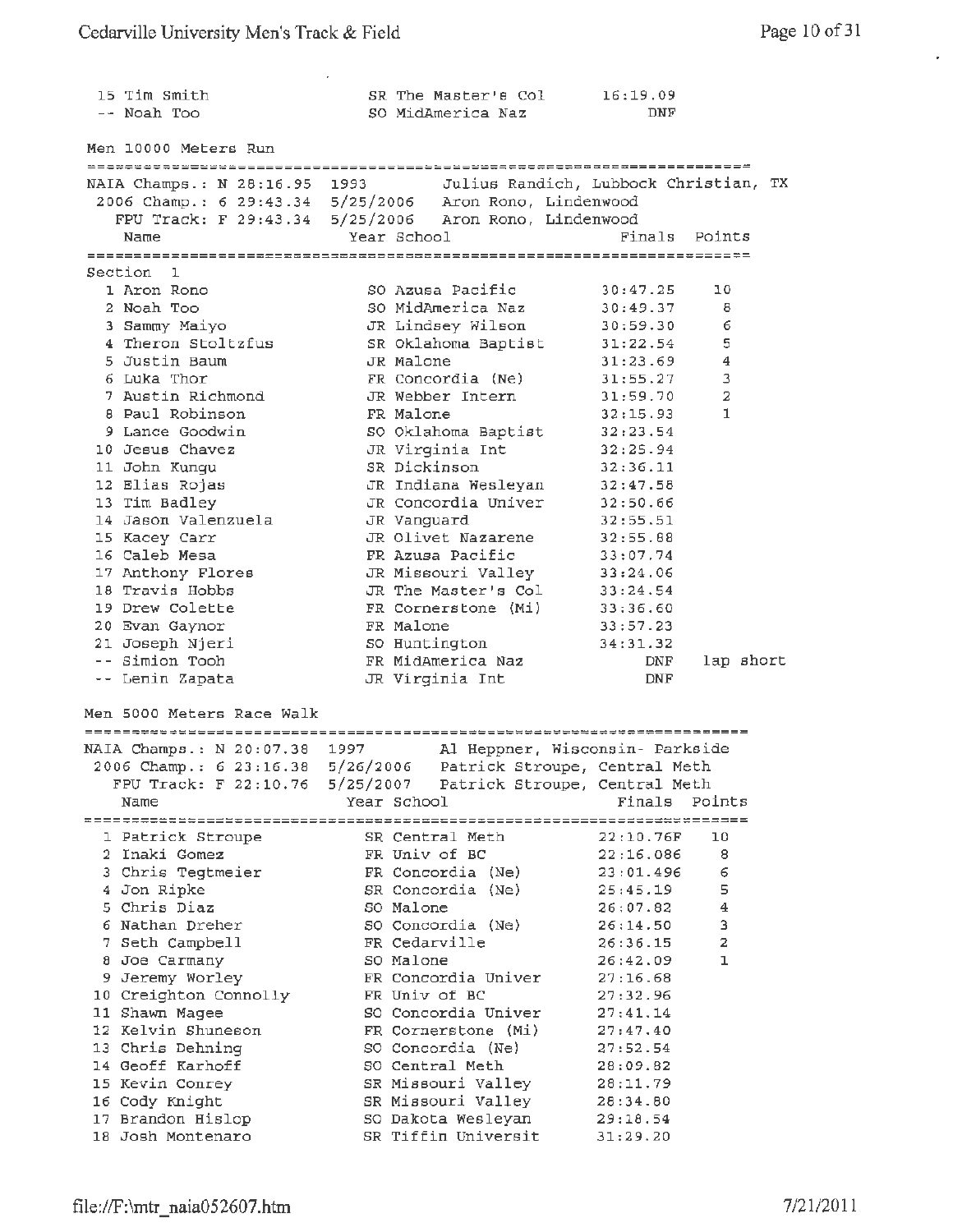Mike Wright bent knee JR Malone DQ JR Oregon Institute Ethan Howard bent knee DQ Brad Sinick bent knee JR Malone DQ Thomas Stollee bent knee FR Concordia (Ne) DQ Men 110 Meters Hurdles =======~===~==================================================== <sup>9</sup>Advance: Top 2 Each Heat plus Next 5 Best Times World: w 12.88 2006 Xiang Liu, CHN American: u 12. 92 1989 Kingdom/ Johnson, adidas/ Nike Collegiate: C 13. 00 1979 Renaldo Nehemiah, Maryland NAIA Champs . : N 13. 74 2003 Dominique DeGrammont, Azusa Pacific, **AZ**  2006 Champ.: 6 14 .36 5/26/2006 Matt Sparks, Azusa Pacific FPU Track: F 14.12 3/29/2003 Dominique DeGrammont, Azusa Pacific Name Year School Prelims Heat 1 Preliminaries Wind: -1.5 1 Jesse King SO McKendree 14.49Q 2 Gentell Sykes JR Missouri Baptist 14.550 3 Rod Waters **JR Bethel (In)** 14.97 4 Chris Plank JR Oklahoma Christ 15.03 5 Ramon Reams **SR Hastings** SR Hastings 15.06 <sup>6</sup>Nate Nasca JR Azusa Pacific 15 .11 7 Trent Voth SR Tabor SR Tabor 15.36 8 Cody Gronvold FR Dickinson 15.63 Heat 2 Preliminaries Wind: 0.1 1 Lamar Baskin JR Oklahoma Baptist 6 14.32Q 2 Adam Landerfield SR Doane 14.53Q 3 Jeff Bogdanof SR Fresno Pacific 14.6Bg 4 Nate Scott FR Shorter College 14.82q 5 Chase Manstedt JR Midland Lutheran 14.91q 6 Eric Risinger 50 Midland Lutheran 14.94q <sup>7</sup>John Greathouse JR Tiffin Universit 14.96g 8 David Pichler JR Azusa Pacific 14.99 <sup>9</sup>Luke Geisinger so William Jewell 15.14 Men 110 Meters Hurdles World: w 12.8B 2006 Xiang Liu, CHN American: u 12.92 1989 Kingdom/ Johnson, adidas/ Nike Collegiate: C 13.00 1979 Renaldo Nehemiah, Maryland NAIA Champs . ; N 13.74 2003 Dominique DeGrammont, Azusa Pacific, AZ 2006 Champ.: 6 14. 36 5/26/2006 Matt Sparks, Azusa Pacific FPU Track: F 14 .12 3/29/2003 Dominique DeGrammont, Azusa Pacific Name Year School Finals Points section 1 Finals Wind: 2.3 1 Adam Landerfield SR Doane 14.17 10 2 Lamar Baskin JR Oklahoma Baptist 14.21 <sup>8</sup> 3 Jesse King SO McKendree 14.25 6 <sup>4</sup>Jeff Bogdanof SR Fresno Pacific 14.56 <sup>5</sup> 5 Chase Manstedt JR Midland Lutheran 14.73 4 6 Nate Scott FR Shorter College 14.87 3 John Greathouse JR Tiffin Universit DNF Eric Risinger 50 SO Midland Lutheran 50 DQ Rule 5-6A Gentell Sykes **JR Missouri Baptist** DNS Men 400 Meters Hurdles 18 Advance: Top 3 Each Heat plus Next 6 Best Times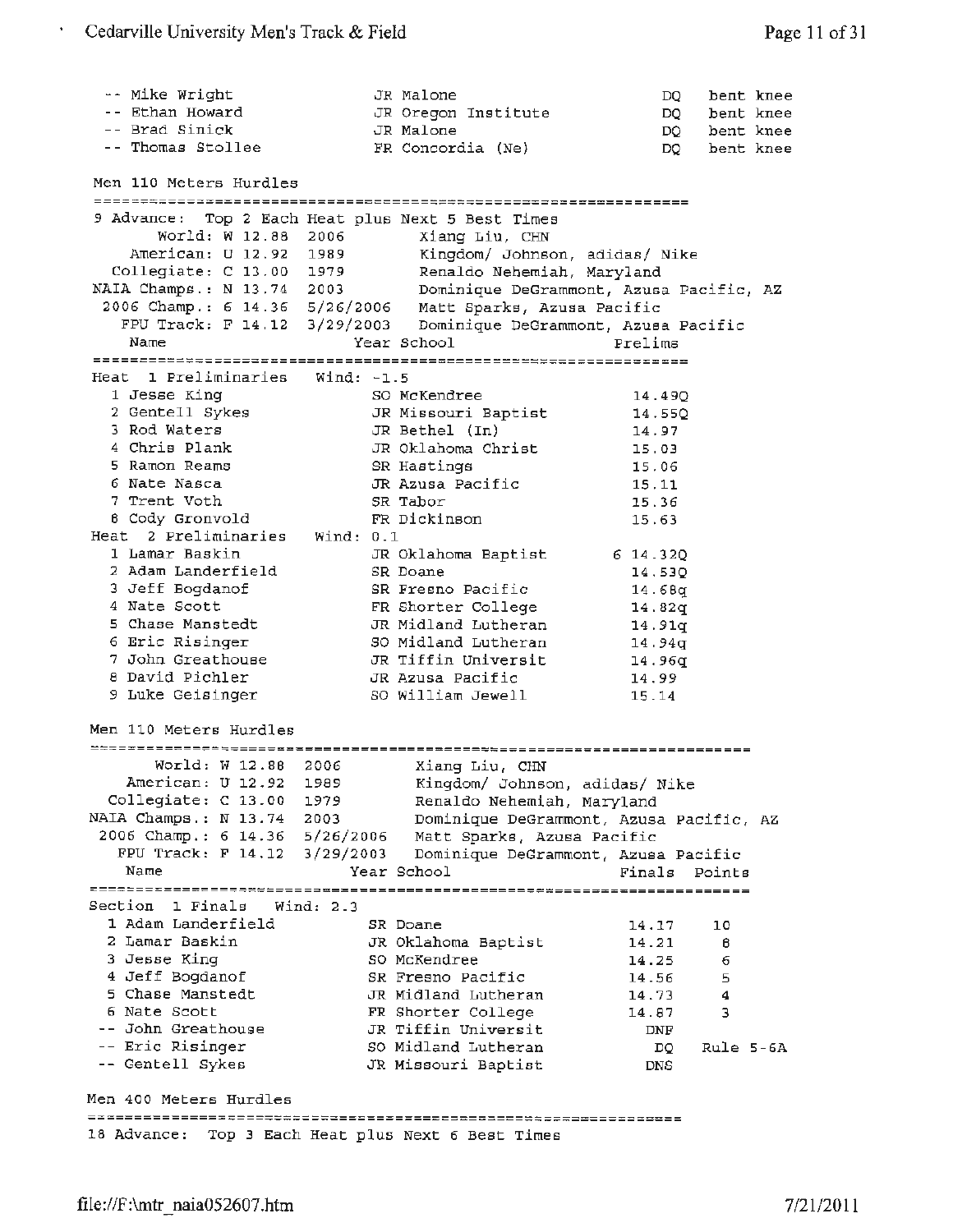World: w 46.78 8/6/1992 Kevin Young, USA American: U 46.78 1992 Kevin Young, Foot Locker AC Collegiate: C 47.56 6/11/2005 Kerron Clement, Florida 2005 Pat Brown, Oklahoma Baptist NAIA Champs.: N 49.51 S/27/2006 Leonarde Smith, Oklahoma Baptist 2006 Champ.; 6 52.07 FPU Track: F 50.99 5/26/2007 Ross Harlan, Oklahoma Baptist Year school Prelims Name Heat 1 Preliminaries 1 Corey Grafe SO Embry-Riddle 52.93Q 2 Corey Dart JR Cal St. San Marc 53.38Q 3 Leon Straughter SR William Penn 53.48Q so Cal St. San Marc 4 Kevin Ottwright 53.52q 5 Travis Nightingale 54.93q FR Windsor <sup>6</sup>Alvin Smith JR Olivet Nazarene 55.33q JR Cal St. San Marc 7 Dominique Younger 55.46 JR Oklahoma Baptist 1:02.68 <sup>8</sup>Kurt Thomas Heat 2 Preliminaries 1 Allan Ayala FR Dickinson 53.74Q 2 Jeff Thompson 54.33Q JR Westmont <sup>3</sup>Jordan Hamblen JR Concordia Univer 54.43Q 4 Jordan Burnette JR Azusa Pacific 54.69g 5 Nathaniel Porter SO Tabor 55.65 <sup>6</sup>Adam Miller so Eastern Oregon 56.07 Jimmy Boeder JR Concordia (Ne) DNS Heat 3 Preliminaries FR Oklahoma Baptist 1 Ross Harlan 53.68Q 2 Ryan Bundenthal SR Cedarville 54.29Q - 11 december - 12 december - 12 december - 12 december - 13 december - 13 december - 13 december - 13 december - 13 december - 13 december - 13 december - 13 december - 13 december - 13 december - 13 december - 13 decembe so Tiffin Universit 55.0lQ <sup>4</sup>George Bodie 55.32q SO Lindenwood 5 Jeff Bogdanof SR Fresno Pacific 56.82 FR Taylor <sup>6</sup>Dave Voss 59.54 Troy Alston FR Warner Southern DNF Heat 4 Preliminaries JR Oklahoma Baptist 1 Lamar Baskin 53.65Q 2 Nick Falcioni JR Point Loma Naza 54.38Q 3 Steven Scott so Houghton 54.47Q 4 Gentell Sykes JR Missouri Baptist 54.53q <sup>5</sup>Brett Hopt SO Southern Oregon 55 .SB SR Warner Pacific 6 Todd Penman 56.87 7 Matthew James FR Baker 57.28 8 Adam Betterton FR Oklahoma Baptist 57. 30 Men 400 Meters Hurdles 9 Advance: Top 2 Each Heat plus Next 5 Best Times World: W 46.78 8/6/1992 Kevin Young, USA American: U 46.78 1992 Kevin Young, Foot Locker AC Collegiate: C 47.56 6/11/2005 Kerron Clement, Florida Pat Brown, Oklahoma Baptist NAIA Champs.; N 49.51 2005 5/27/2006 Leonarde Smith, Oklahoma Baptist 2006 Champ.: 6 52.07 FPU Track: F 50.99 Ross Harlan, Oklahoma Baptist 5/26/2007 Year School School Semis Name Heat 1 Semi-Finals 1 Ross Harlan Oklahoma Baptist 52.77Q FR Oklahoma Baptist 52.92Q 2 Lamar Baskin JR <sup>3</sup>Jordan Hamblen Concordia Univer 53.09q JR

> SR JR

Cedarville 53.85q Westmont 53.97q

4 Ryan Bundenthal 5 Jeff Thompson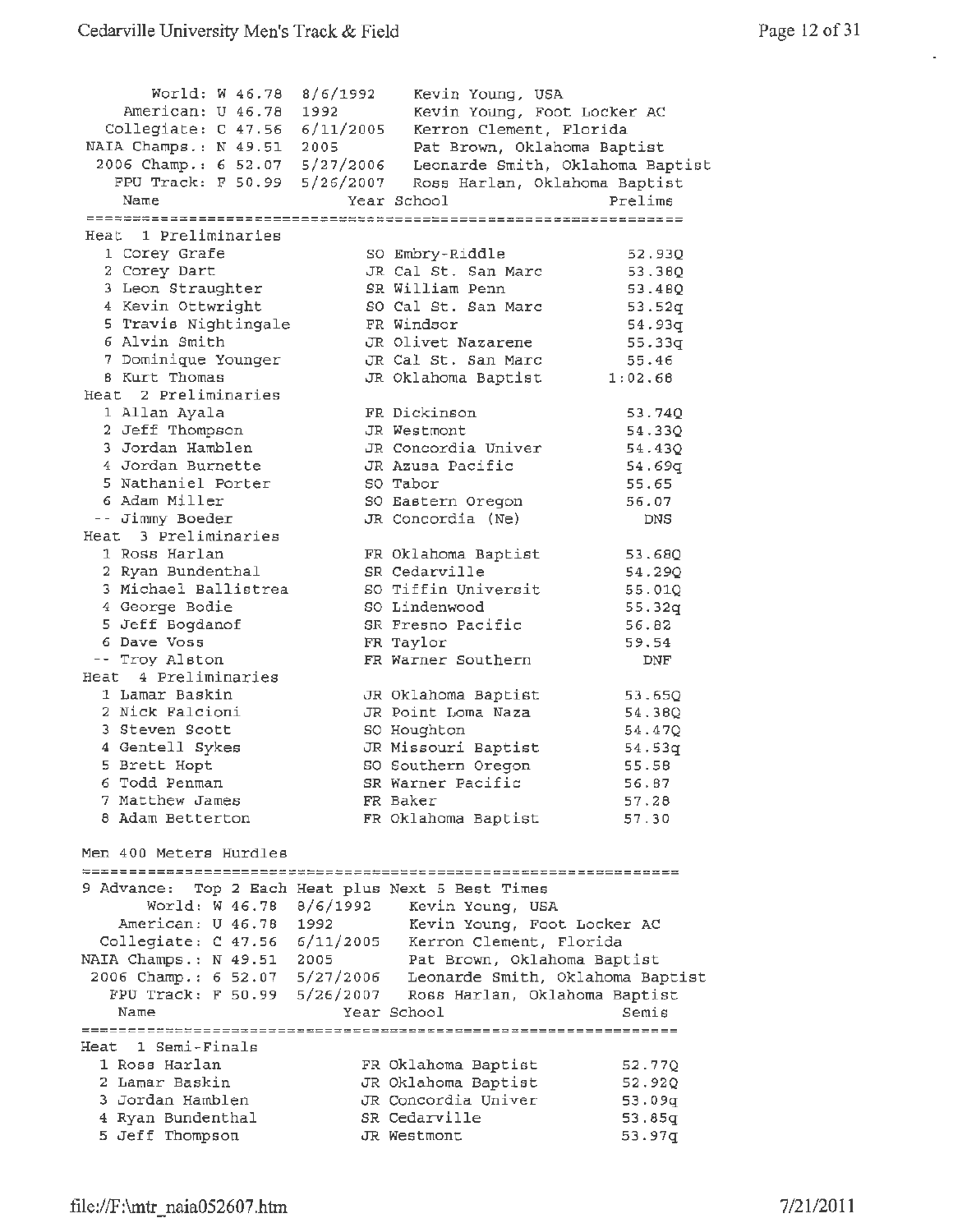| 6 Jordan Burnette<br>7 Alvin Smith<br>8 Steven Scott<br>-- Gentell Sykes<br>Heat 2 Semi-Finals<br>1 Allan Ayala<br>2 Corey Grafe<br>3 Corey Dart<br>4 Michael Ballistrea 60 Tiffin Universit<br>5 Leon Straughter<br>6 George Bodie                                                                              |      | JR Azusa Pacific<br>JR Olivet Nazarene<br>SO Houghton<br>JR Missouri Baptist<br>FR Dickinson<br>SO Embry-Riddle<br>JR Cal St. San Marc<br>SR William Penn<br>SO Lindenwood                      | 54.25<br>54.37<br>54.84<br><b>DNS</b><br>52.49Q<br>53.560<br>53.80q<br>53.94q<br>54.49<br>54.50                                 |                                                       |                   |
|------------------------------------------------------------------------------------------------------------------------------------------------------------------------------------------------------------------------------------------------------------------------------------------------------------------|------|-------------------------------------------------------------------------------------------------------------------------------------------------------------------------------------------------|---------------------------------------------------------------------------------------------------------------------------------|-------------------------------------------------------|-------------------|
| 7 Kevin Ottwright<br>8 Travis Nightingale<br>-- Nick Falcioni                                                                                                                                                                                                                                                    |      | SO Cal St. San Marc<br>FR Windsor<br>JR Point Loma Naza                                                                                                                                         | 55.39<br>55.86<br><b>DNS</b>                                                                                                    |                                                       |                   |
| Men 400 Meters Hurdles                                                                                                                                                                                                                                                                                           |      |                                                                                                                                                                                                 |                                                                                                                                 |                                                       |                   |
| American: U 46.78 1992<br>Collegiate: C 47.56 6/11/2005 Kerron Clement, Florida<br>NAIA Champs.: N 49.51 2005<br>VAIA Champs.: N 49.51 2005 Pat Brown, Oklahoma Baptist<br>2006 Champ.: 6 52.07 5/27/2006 Leonarde Smith, Oklahoma Baptist<br>FPU Track: F 50.99 5/26/2007 Ross Harlan, Oklahoma Baptist<br>Name |      | World: W 46.78 8/6/1992 Kevin Young, USA<br>Kevin Young, Foot Locker AC<br>Year School                                                                                                          | Finals Points                                                                                                                   |                                                       |                   |
| Section 1 Finals<br>1 Ross Harlan<br>2 Allan Ayala<br>3 Lamar Baskin<br>4 Corey Grafe<br>5 Corey Dart<br>6 Michael Ballistrea<br>3 Iordan Hamblen<br>7 Jordan Hamblen<br>8 Ryan Bundenthal<br>-- Jeff Thompson                                                                                                   |      | FR Oklahoma Baptist<br>FR Dickinson<br>JR Oklahoma Baptist<br>SO Embry-Riddle<br>JR Cal St. San Marc<br>SO Tiffin Universit<br>JR Concordia Univer<br>SR Cedarville<br>JR Westmont              | 50.99F<br>51.416<br>51.656<br>52.91<br>53.25 4<br>53.45<br>54.13<br>DQ.                                                         | 10<br>8<br>6<br>5<br>В<br>$\mathbf 2$<br>$\mathbf{1}$ | hurdle infraction |
| Men 3000 Meters Steeplechase                                                                                                                                                                                                                                                                                     |      |                                                                                                                                                                                                 |                                                                                                                                 |                                                       |                   |
| 14 Advance: Top 5 Each Heat plus Next 4 Best Times<br>American: U 8:08.82<br>Collegiate: C 8:05.4h 1978<br>NAIA Champs.: N 8:40.03 5/24/2007 David Cheromei, Virginia Int<br>2006 Champ.: 6 8:43.28 5/27/2006 David Cheromei, Virginia Inter.<br>FPU Track: F 8:40.03 5/24/2007<br>Name                          | 2000 | World: W 7:53.63 2004 Saif Shaheen, Qatar<br>Daniel Lincoln, Nike<br>Henry Rono, Washington State<br>David Cheromei, Virginia Int<br>Year School                                                | Prelime                                                                                                                         |                                                       |                   |
| Heat 1 Preliminaries                                                                                                                                                                                                                                                                                             |      |                                                                                                                                                                                                 |                                                                                                                                 |                                                       |                   |
| 1 David Cheromei<br>2 Brain Ball<br>3 James Hansen<br>4 Dylan Gant<br>5 Cody Bordewyk<br>6 John Kungu<br>7 Jeff Olsen<br>8 Pat Earl<br>9 Dan Lindbloom<br>10 Benny Madrigal<br>11 Andrew Cherry                                                                                                                  |      | SR Virginia Int<br>JR Biola<br>SR Black Hills<br>JR Simon Fraser<br>SO Black Hills<br>SR Dickinson<br>SR Southern Oregon<br>SR Aquinas<br>SO Huntington<br>SO Fresno Pacific<br>SR Southwestern | F 8:40.03Q<br>9:13.52Q<br>9:13.69Q<br>9:13.790<br>9:14.59Q<br>9:14.61q<br>9:14.85q<br>9:27.65q<br>9:29.91<br>9:30.31<br>9:32.51 |                                                       |                   |
| 12 Forrest Lewton                                                                                                                                                                                                                                                                                                |      | FR Azusa Pacific                                                                                                                                                                                | 9:38.63                                                                                                                         |                                                       |                   |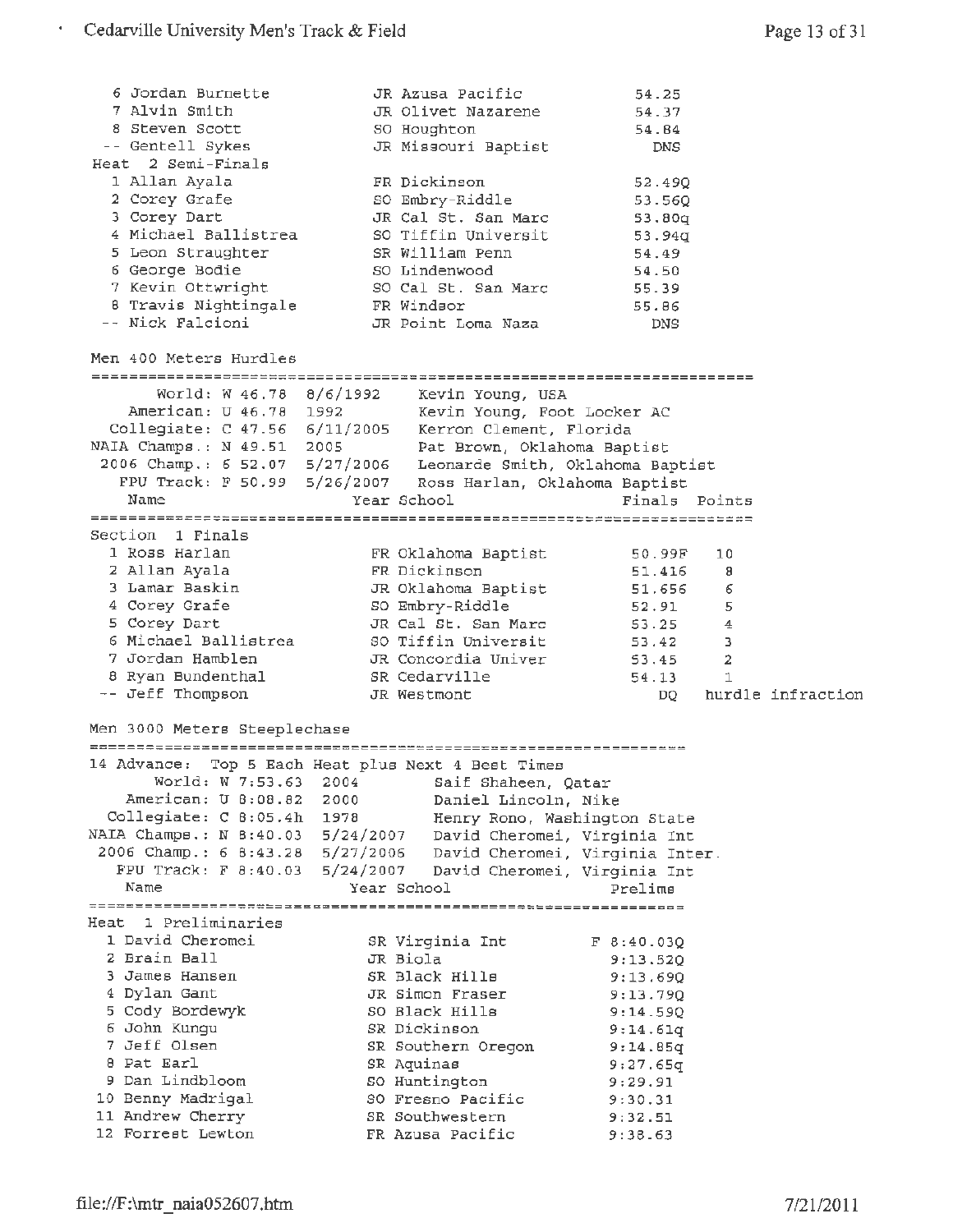$\epsilon$ 

| 13 Landen Bright<br>14 Brendan McKee<br>15 Thomas Jeschke | SO Point Loma Naza<br>SO Walsh<br>FR Marian                                                                                                                                                   | 9:44.21<br>9:51.72<br>10:02.09             |
|-----------------------------------------------------------|-----------------------------------------------------------------------------------------------------------------------------------------------------------------------------------------------|--------------------------------------------|
| Heat 2 Preliminaries<br>1 Daniel Goetz<br>2 Jeff Symonds  | FR Bryan (Tn)<br>SR Univ of BC                                                                                                                                                                | 9:20.04Q<br>9:20.800                       |
| 3 Kevin Jeffers<br>4 Kevin Kuhn                           | JR Southern Oregon<br>SO Cedarville                                                                                                                                                           | 9:21.070<br>9:21.38Q                       |
| 5 Peter Sherman                                           | SR Azusa Pacific                                                                                                                                                                              | 9:21.620                                   |
| 6 Porfirio Parra<br>7 Bryan Hazel                         | JR Dickinson<br>SO Indiana Wesleyan                                                                                                                                                           | 9:26.63q<br>9:29.27                        |
| 8 Will Stewart                                            | SO Univ of BC                                                                                                                                                                                 | 9:31.67                                    |
| 9 Robby Cherry                                            | JR Westmont                                                                                                                                                                                   | 9:34.29                                    |
| 10 Ryan McClay                                            | JR Berry                                                                                                                                                                                      | 9:40.26                                    |
| 11 Dan Miner<br>12 Nick Martin                            | SR Lindenwood<br>JR Westmont                                                                                                                                                                  | 9:44.28<br>9:44.51                         |
| 13 Pat Marion                                             | JR Concordia CA                                                                                                                                                                               | 9:46.02                                    |
| -- Derek Scott                                            | SR Cornerstone (Mi)                                                                                                                                                                           | <b>DNF</b>                                 |
| Men 3000 Meters Steeplechase                              |                                                                                                                                                                                               |                                            |
| World: W 7:53.63 2004                                     | Saif Shaheen, Qatar                                                                                                                                                                           |                                            |
|                                                           | American: U 8:08.82 2000 Daniel Lincoln, Nike                                                                                                                                                 |                                            |
| Collegiate: C 8:05.4h 1978                                | Collegiate: C 8:05.4h 1978 Henry Rono, Washington State<br>NAIA Champs.: N 8:40.03 5/24/2007 David Cheromei, Virginia Int<br>2006 Champ.: 6 8:43.28 5/27/2006 David Cheromei, Virginia Inter. |                                            |
|                                                           |                                                                                                                                                                                               |                                            |
|                                                           | FPU Track: F 8:40.03 5/24/2007 David Cheromei, Virginia Int                                                                                                                                   |                                            |
| Name                                                      | Year School                                                                                                                                                                                   | Finals<br>Points                           |
| Section 1 Finals                                          |                                                                                                                                                                                               |                                            |
| 1 David Cheromei                                          | SR Virginia Int                                                                                                                                                                               | 9:08.90<br>10                              |
| 2 Brain Ball                                              | JR Biola                                                                                                                                                                                      | 9:09.21<br>θ                               |
| 3 Jeff Olsen                                              | SR Southern Oregon                                                                                                                                                                            | 6<br>9:10.04                               |
| 4 Kevin Kuhn                                              | SO Cedarville                                                                                                                                                                                 | 5<br>9:11.33                               |
| 5 James Hansen<br>6 Kevin Jeffers                         | SR Black Hills<br>JR Southern Oregon                                                                                                                                                          | $\bf 4$<br>9:11.40<br>9:15.81<br>3         |
| 7 Dylan Gant                                              | JR Simon Fraser                                                                                                                                                                               | $\overline{a}$<br>9:17.85                  |
| 8 Jeff Symonds                                            | SR Univ of BC                                                                                                                                                                                 | ı<br>9:18.83                               |
| 9 Cody Bordewyk                                           | SO Black Hills                                                                                                                                                                                | 9:24.58                                    |
| 10 Porfirio Parra                                         | JR Dickinson                                                                                                                                                                                  | 9:32.17                                    |
| 11 Peter Sherman                                          | SR Azusa Pacific                                                                                                                                                                              | 9:37.42                                    |
| 12 Daniel Goetz<br>13 Pat Earl                            | FR Bryan (Tn)<br>SR Aquinas                                                                                                                                                                   | 9:50.63<br>10:08.67                        |
| -- John Kungu                                             | SR Dickinson                                                                                                                                                                                  | DNF                                        |
| Men Marathon                                              |                                                                                                                                                                                               |                                            |
| NAIA Champs.: N 2:21:08.22 1985                           |                                                                                                                                                                                               | Jim Bob Cairns, Puget Sound, WA            |
|                                                           | 2006 Champ.: 6 2:24:07.61 5/27/2006  Daniel Ellis, Oklahoma Baptist                                                                                                                           |                                            |
| FPU Track: F 2:21:57.34 5/26/2007                         |                                                                                                                                                                                               | Marco Venancio, Concordia CA               |
| Name                                                      | Year School                                                                                                                                                                                   | Finals<br>Points                           |
| Section 1                                                 |                                                                                                                                                                                               |                                            |
| 1 Marco Venancio                                          | SR Concordia CA                                                                                                                                                                               | 2:21:57.34F<br>10                          |
| 2 Ryan Richert                                            | FR Olivet Nazarene 2:25:23.38                                                                                                                                                                 | 8                                          |
| 3 Kacey Carr                                              | JR Olivet Nazarene 2:27:55.91                                                                                                                                                                 | 6                                          |
| 4 Juan Mejia                                              | JR Cal St. San Marc 2:28:05.82                                                                                                                                                                | 5                                          |
| 5 Chris Heezen<br>6 Andres Padilla                        | JR Dakota State<br>SO Concordia CA                                                                                                                                                            | $\overline{4}$<br>2:28:06.08<br>3          |
| 7 Brian Keilen                                            | SR Aquinas                                                                                                                                                                                    | 2:28:14.28<br>$\overline{a}$<br>2:29:11.93 |
|                                                           |                                                                                                                                                                                               |                                            |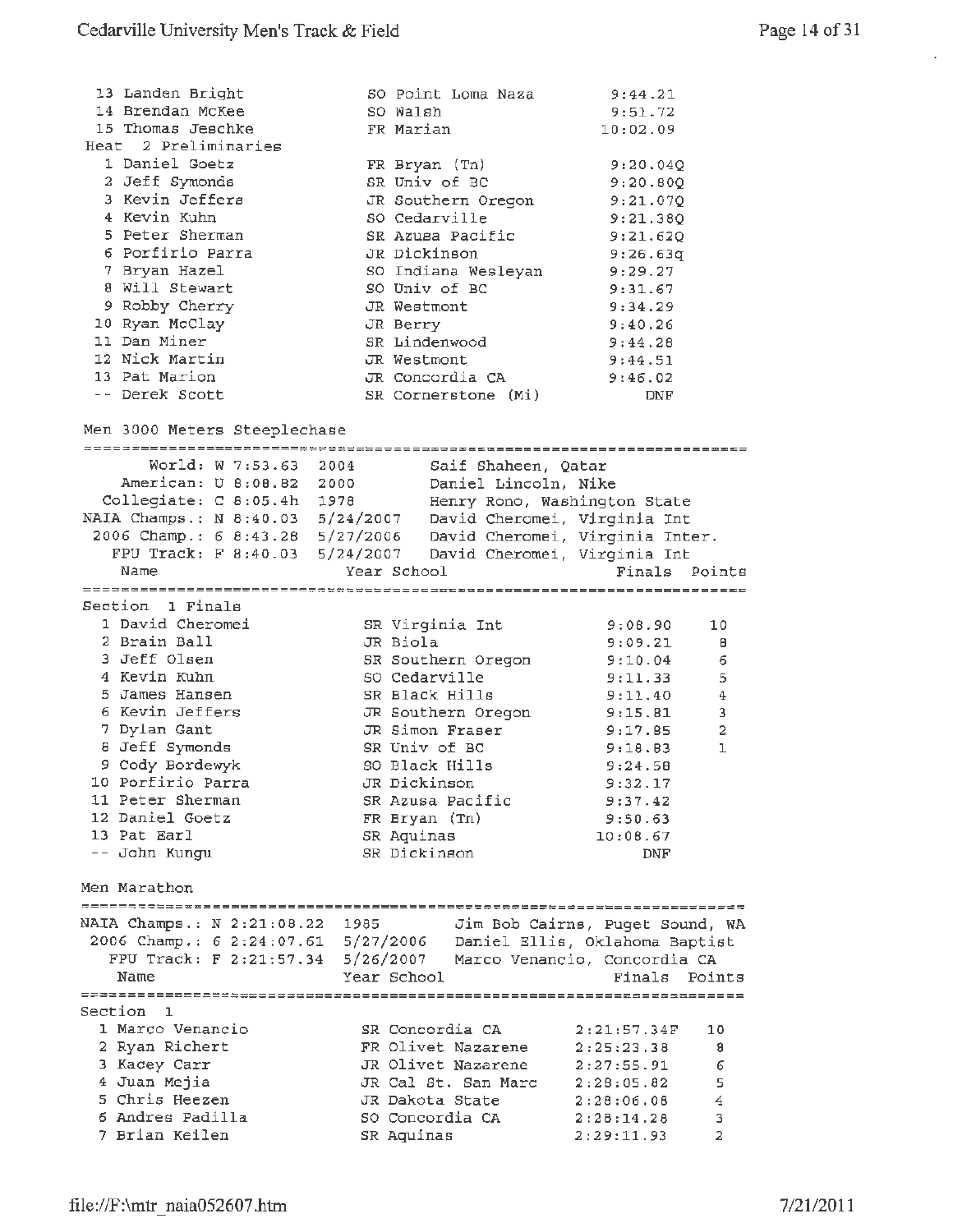| 8 Vincent Morogah                                                         |      | JR Missouri Baptist                                       | 2:29:55.95                                       | ı |
|---------------------------------------------------------------------------|------|-----------------------------------------------------------|--------------------------------------------------|---|
| 9 Trent Waage                                                             |      | JR Black Hills                                            | 2:31:05.98                                       |   |
| 10 Justin Herbert                                                         |      | JR Cedarville                                             | 2:31:49.67                                       |   |
| 11 Brandon Bertram                                                        |      | SR Black Hills <b>SR</b>                                  | 2:32:02.13                                       |   |
| 12 Curtis Huffman                                                         |      | JR Jamestown                                              | 2:33:34.29                                       |   |
| 13 Jeff Gehringer                                                         |      | SR Cal State East B                                       | 2:33:41.71                                       |   |
| 14 John Kaup                                                              |      | SR Dana                                                   | 2:34:43.33                                       |   |
| 15 Allen Thompson                                                         |      | SR Oklahoma Christ 2:35:40.18                             |                                                  |   |
| 16 Andrew Foxenberg                                                       |      | SR Geneva                                                 | 2:36:11.48                                       |   |
| 17 Martin Hernandez                                                       |      | SO Virginia Int                                           | 2:38:28.22                                       |   |
| 18 Tim Geabler                                                            |      | SR Walsh                                                  | 2:38:47.58                                       |   |
| 19 Jake Gillette                                                          |      | JR Goshen                                                 | 2:39:06.57                                       |   |
| 20 Robert Hernandez                                                       |      | JR Fresno Pacific 2:39:22.07                              |                                                  |   |
| 21 Josh Sprunger                                                          |      | SO Spring Arbor                                           | 2:39:27.31                                       |   |
| 22 Dan Molnar                                                             |      | SO Dickinson                                              | 2:39:49.32                                       |   |
| 23 Josh Modert                                                            |      | SR Cornerstone (Mi) 2:40:21.07                            |                                                  |   |
| 24 Mike Platt                                                             |      | JR Houghton                                               | 2:40:46.93                                       |   |
| 25 Stuart Patterson                                                       |      | SO Embry-Riddle                                           | 2:42:28.11                                       |   |
| 26 Anthony Drealan                                                        |      | FR Dakota State                                           | 2:43:37.77                                       |   |
| 27 Jon Winnyk<br>28 Mubashar Haidat                                       |      | SO Walsh                                                  | 2:43:59.93                                       |   |
|                                                                           |      | FR Virginia Int                                           | 2:45:36.76                                       |   |
| 29 Ryan Hayes<br>30 Eric Bane                                             |      | SR Point Loma Naza                                        | 2:45:50.29                                       |   |
| 31 Antonio Marchi                                                         |      | JR Dana                                                   | 2:46:03.39                                       |   |
| 32 Koji Hashiyama                                                         |      | FR Berea                                                  | 2:47:34.42                                       |   |
| 33 Brandon Kibert                                                         |      | SO Lindsey Wilson<br>SO Union College                     | 2:47:54.73                                       |   |
| 34 Calon Naragon                                                          |      | SO Bethel (In)                                            | 2:48:03.55                                       |   |
| 35 Tim Makubuya                                                           |      |                                                           | 2:48:50.62<br>2:50:52.37                         |   |
| 36 Nick Gehlsen                                                           |      | SO Missouri Baptist<br>FR Embry-Riddle<br>FR Embry-Riddle | 2:51:07.16                                       |   |
| 37 Andre Braima                                                           |      | SO Campbellsville U                                       | 2:52:12.91                                       |   |
| 38 Chris Henry                                                            |      | SR Embry-Riddle                                           | 2:53:06.48                                       |   |
| 39 Steven Bugarin                                                         |      | SO Saint Xavier Uni                                       | 2:54:12.69                                       |   |
| 40 John Perkins                                                           |      | SR Geneva                                                 | 2:55:00.51                                       |   |
| 41 Michael Stevens                                                        |      | SO Grand View Colle                                       | 2:56:54.44                                       |   |
| 42 Mike Sinklier                                                          |      | SO Grand View Colle                                       | 2:57:00.09                                       |   |
| 43 Chris Mizel                                                            |      | SR Concordia (Ne)                                         | 2:59:06.29                                       |   |
| 44 Eric Gustafson                                                         |      | SR Cal St. San Marc                                       | 3:01:28.50                                       |   |
| -- Kody Carr                                                              |      | SO Olivet Nazarene                                        | DNF                                              |   |
| -- Mike Groholy                                                           |      | JR Walsh                                                  | DNF                                              |   |
| -- Mudasar Haidat                                                         |      | JR Virginia Int                                           | DNF                                              |   |
| -- Wes Muller                                                             |      | SO Cornerstone (Mi)                                       | DNF                                              |   |
| -- Sean Henning                                                           |      | SR Azusa Pacific                                          | DNF                                              |   |
| -- Jesus Chavez                                                           |      | JR Virginia Int                                           | DNF                                              |   |
| -- Lenin Zapata                                                           |      | JR Virginia Int                                           | DNF                                              |   |
|                                                                           |      |                                                           |                                                  |   |
| Men 4x100 Meters Relay                                                    |      |                                                           |                                                  |   |
|                                                                           |      |                                                           |                                                  |   |
| 18 Advance: Top 4 Each Heat plus Next 6 Best Times                        |      |                                                           |                                                  |   |
| World: W 37.40 8/8/1992                                                   |      | USA, USA                                                  |                                                  |   |
| American: U 37.40                                                         | 1992 |                                                           | National Team, USA national team                 |   |
|                                                                           |      | Marsh, Burrell, Mitchell, Lewis                           |                                                  |   |
| Collegiate: C 38.04                                                       | 1998 | TCU, TCU                                                  |                                                  |   |
|                                                                           |      | Howard, Holloway, Williams, Spencer                       |                                                  |   |
| NAIA Champs.: N 39.40                                                     | 2005 |                                                           | Lindenwood, MO, Lindenwood, MO                   |   |
|                                                                           |      | Walker, Rodgers, Johnson, Triggs                          |                                                  |   |
| 2006 Champ.: 6 40.54                                                      |      |                                                           | 5/26/2006 Lindenwood University (MO), Lindenwood |   |
|                                                                           |      | P Holwerda, R Grant, J Sneed, M Rodger                    |                                                  |   |
| FPU Track: F 40.32 5/26/2007 Oklahoma Baptist University, Oklahoma Baptis |      | L Baskin, O Bashorun, D Matthews, M Rodgers               |                                                  |   |
| School                                                                    |      |                                                           | Prelims                                          |   |
|                                                                           |      |                                                           |                                                  |   |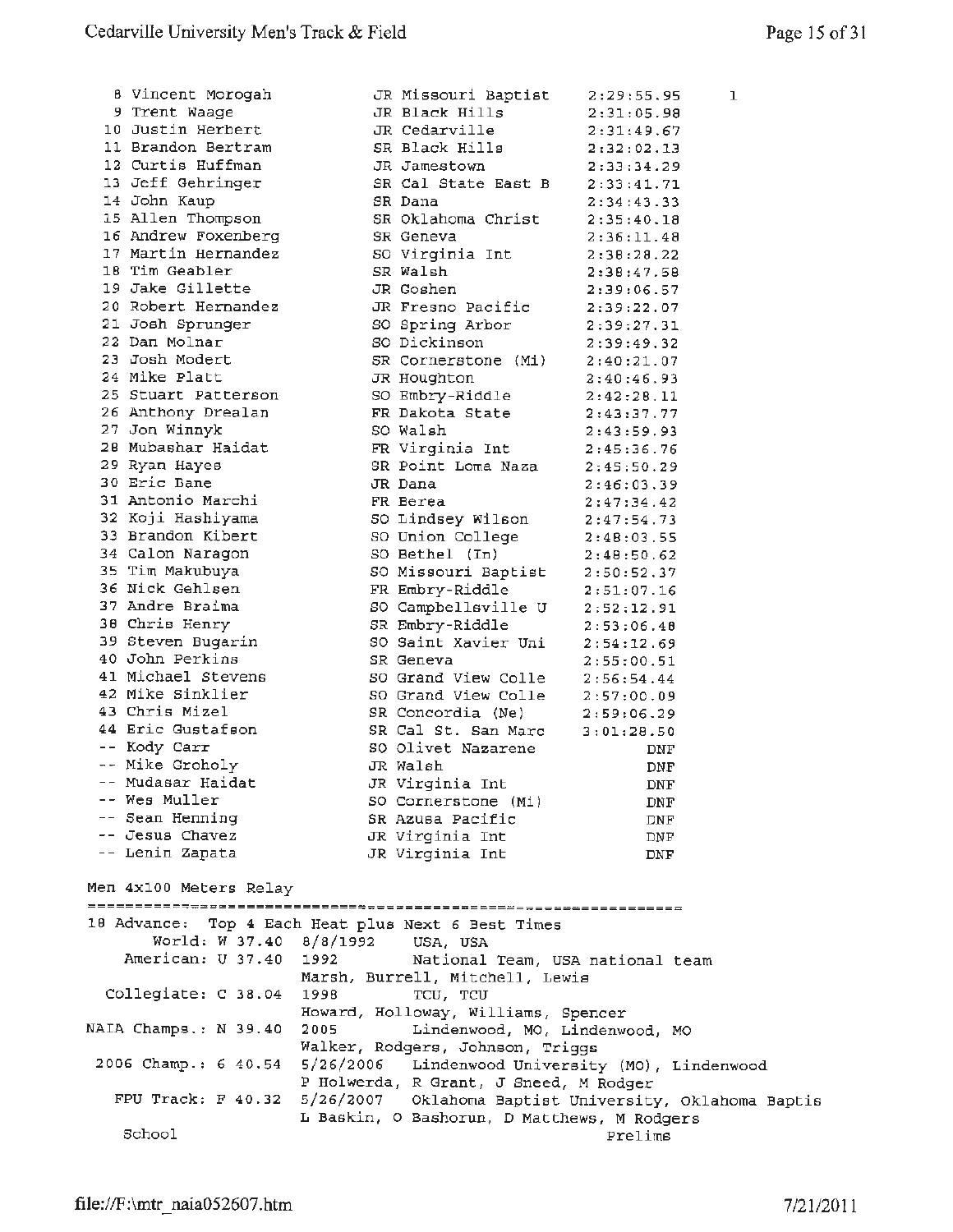$\lambda$ 

```
Heat 1 Preliminaries 
  1 McKendree College (Ill 
                                                         40.89Q 
                                        2) Jordan Perry FR 
     1) Brandon Bond SR 
     3) Dominque Jones JR 
                                        4) Orion Nicely JR 
  2 Doane College (Ne) 
                                                         41.30Q 
                                        2) Joe Richardson SR 
     1) Jeff Holt SO 
                                        4) D'Antagnan Dai'ne FR 
     3) Maurice Smith FR 
  3Virginia Interment Coll 
                                                         41. 36Q 
                                   2) Pat Small JR
     1) Daryl Tyson JR 
     3) Devin Carr so 
                                       4) Kyle Jones FR 
  4Dickinson State 
                                                         41. 38Q 
                                      2) Dominic Goodman FR 
     1) Jamal Forbes FR 
     3) Mike Laducer SO 
                                      4) Cody Gronvold FR
  5 Southwestern College (Ks) 
                                                         41. 72q 
                                      2) Cody Annis JR 
     1) Andrew Pearson SR 
     3) Charles Wells FR 
                                       4) Bryant Andrews JR 
  6 Notre Dame College (Oh) 
                                                         41.98q 
     1) Brian Bruce JR 
                                      2) Chris Woodfork so 
     3) Charles Wilson-Brown JR 
4) Anthony Tackett FR 
Heat 2 Preliminaries 
  1 Huston-Tillotson College (Tx) 
                                                         40.84Q 
     1) Reginald Kennedy FR 
                                      2) Dontrell Nurse SR 
                                     4) William Collins FR 
     3) Kelvin Green SO 
  2Missouri Valley College 
                                                         41.64Q 
     1) Cortavious Anderson FR 
2) Tommy Gayfield SO 
     3) David Newsom SR 
                                      4) Javion Jones JR 
  3 Bethel College (In) 
                                                         41. BOQ 
                                      2) Branden Thomas JR 
     1) Rod Waters JR 
                                       4) Geoffrey King SR 
     3) Chris Warhop JR 
  4 Hastings College (Ne) 
                                                         42.27Q 
                                        2) Damian Phillips SR 
     1) Ramon Reams SR 
                                        4) Brandon Diamond SR 
     3) Taylor Redinger FR 
  5Cal St. San Marcos 
                                                         42. 31q 
                                        2) Billy Walker JR 
     1) Kyle Leavy SR 
                                        4) Nick Stein FR 
     3) Austin Sylvia FR 
  6Dana College (Ne) 
                                                         42.6Sq 
                                        2) Nathan Wilson FR 
     1) Robert Fowler JR 
    3) Keil Montgomery so 
                                        4) Andrew Hawley FR 
 7William Jewell College 
                                                         43.83 
                                     2) Tim Bressman SR 
    1) Luke Geisinger so 
                                      4) Eric Johnson JR 
    3) Jess Mcclaskey so 
Heat 3 Preliminaries 
 at 3 ricinalistic<br>1 Oklahoma Baptist University
                                                      6 40.37Q 
                                    2) Olabashomi Bashorun SO 
    1) Lamar Baskin JR 
    3) Dominique Matthews FR 
                                     4) Mike Rodgers SR 
 2 Union College 
                                                         40.93Q 
                                    2) Marekus Smith FR 
    1) Johnnie Nabors SO 
    3) Johnny Barnes SO 
                                     4) Andre Thornton FR 
 3 Missouri Baptist University 
                                                         40.96Q 
     1) Gentell Sykes JR
                                       2) Fernando Edwards SO 
     3) Christopher Bastian SO 
                                       4) Duran Brown SO 
 4 King College
                                                         40.97Q 
                                     2) Tyrell Cuffy FR 
    1) Michael Bunche FR 
    3) Jamaal Parker so 
                                     4) Marcus Lomans SO
 s Azusa Pacific University (Ca) 
                                                         41. 69q 
                                     2) Monti Sutton FR 
    1) Nate Nasca JR 
    3) Darnell Dodson FR 
                                      4) Tal Mor SR 
                                                         42.Slq 
 6Aquinas College (Mi) 
                                     2) Justin Dupey JR 
    1) Matt Hewson SO
```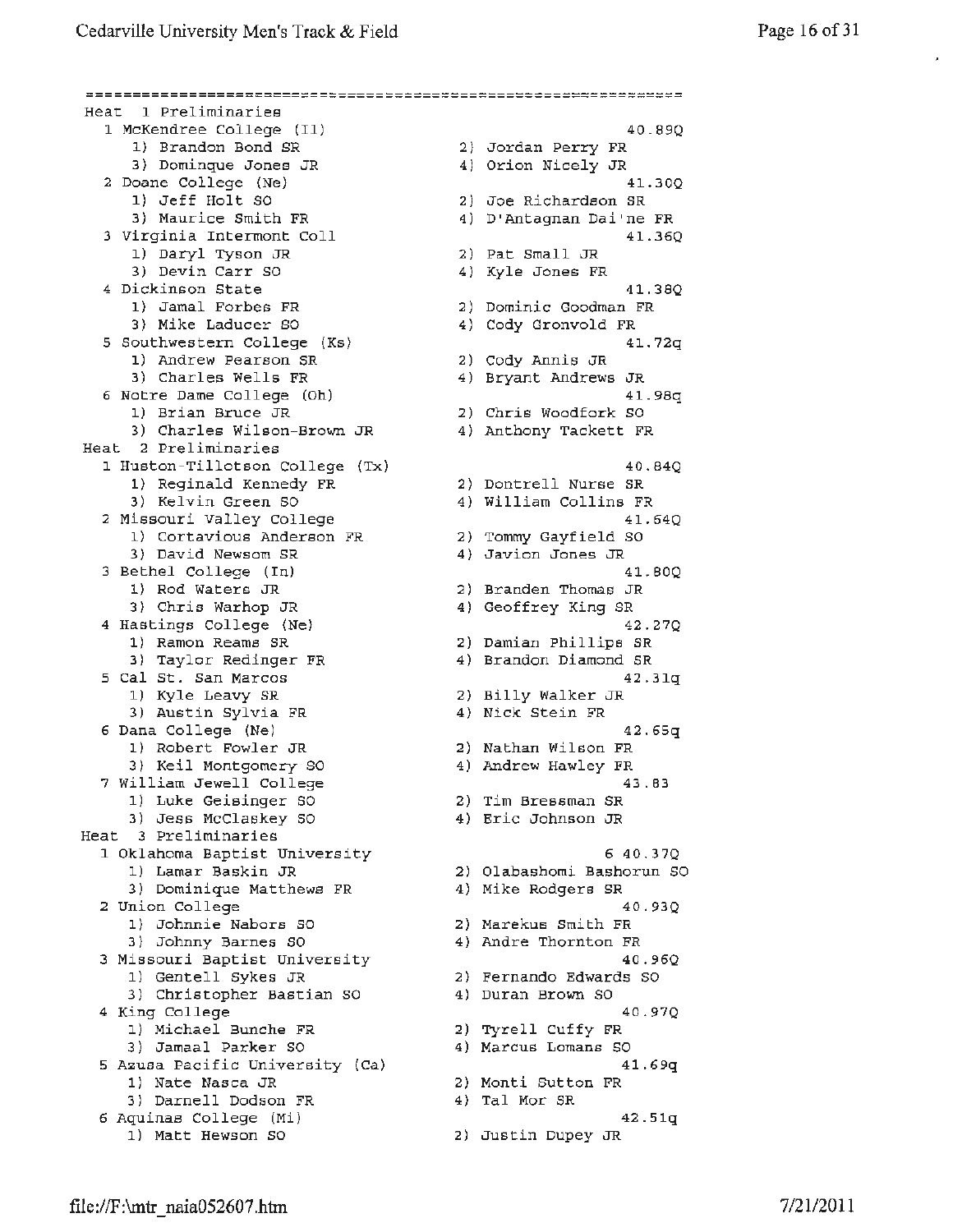3) Josh Kornoely JR 4) Josh Robach SR <sup>7</sup>Tabor College (Ks) 46.25 Men 4x100 Meters Relay 9 Advance: Top 2 Each Heat plus Next 5 Best Times World: W 37.40 8/8/1992 USA, USA American: U 37.40 1992 National Team, USA national team Marsh, Burrell, Mitchell, Lewis Collegiate: C 38.04 1998 TCU, TCU Howard, Holloway, Williams, Spencer NAIA Champs.: N 39.40 2005 Lindenwood, MO, Lindenwood, MO Walker, Rodgers, Johnson, Triggs 2006 Champ.: 6 40.54 5/26/2006 Lindenwood University (MO), Lindenwood P Holwerda, R Grant, J Sneed, M Rodger FPU Track: F 40.32 5/26/2007 Oklahoma Baptist University, Oklahoma Baptis L Baskin, 0 Bashorun, D Matthews, M Rodgers School Semis =================================----------=-=-================= Heat 1 Semi-Finals 1 McKendree College (Il) 40.63Q 2) Jordan Perry FR 1) Brandon Bond SR 3) Dominque Jones JR 4) Orion Nicely JR <sup>2</sup>King College 40.74Q 2) Tyrell Cuffy FR 1) Michael Bunche FR 3) Jamaal Parker so 4) Marcus Lomans SO 3 Huston-Tillotson College (Tx) 41.00q 1) Reginald Kennedy FR 2) Dontrell Nurse SR 3) Kelvin Green SO 4) William Collins FR 3) Kelvin Green SO<br>4 Dickinson State 41. 24q 1) Cody Gronvold FR 2) Dominic Goodman FR 4) Jamal Forbes FR 3) **Mike** Laducer SO <sup>5</sup>Missouri Valley College 41. 48g 1) cortavious Anderson FR 2) Tommy Gayfield SO 3) David Newsom SR 4) Javion Jones JR <sup>6</sup>Southwestern College (Ks) 41.62 41.620 2) Cody Annis JR 1) Andrew Pearson SR 4) Bryant Andrews JR 3) Charles Wells FR <sup>7</sup>Notre Dame College (Oh) 41.91 1) Brian Bruce JR 2) Chris Woodfork so 3) Charles Wilson-Brown JR 4) Anthony Tackett FR <sup>8</sup>Missouri Baptist University 41. 92 1) Gentell Sykes JR 2) Fernando Edwards so 3) Christopher Bastian SO 4) Duran Brown SO 9 Dana College (Ne) 42.78 **1)** Robert Fowler JR 1) Robert Fowler JR<br>3) Keil Montgomery SO 2) Nathan Wilson FR 4) Andrew Hawley FR Heat <sup>2</sup>Semi-Finals 1 Oklahoma Baptist University 40.59Q 1) Lamar Baskin JR 2) Olabashomi Bashorun SO 3) Dominique Matthews FR 4) Mike Rodgers SR <sup>2</sup>Doane College **(Ne}**  40.90Q 1) Jeff Holt so 2) Joe Richardson SR 3) Maurice Smith FR 4) D'Antagnan Dai'ne FR <sup>3</sup>Bethel College **(In)**  41. 40q 1) Rod Waters JR 2) Branden Thomas JR 3) Chris Warhop JR 4) Geoffrey King SR <sup>4</sup>Azusa Pacific University (Ca) 41.62q 41.614 1) Nate Nasca JR 3) Darnell Dodson FR 2) Monti Sutton FR 4) Tal Mor SR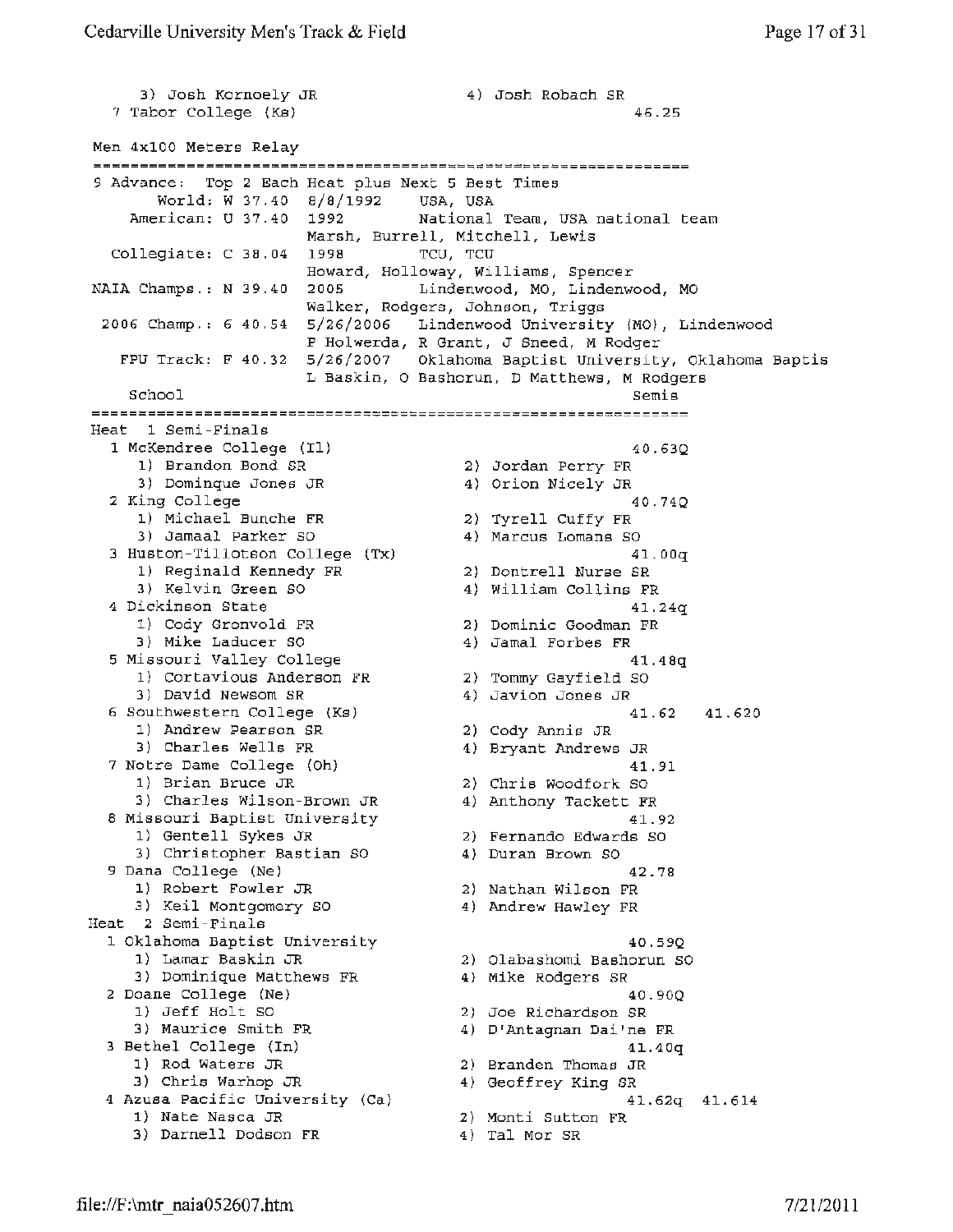$\mathbf{r}$ 

5 Hastings College (Ne) 41.80 1) Ramon Reams SR 2) Damian Phillips SR 3) Taylor Redinger FR 4) Brandon Diamond SR 6Cal St. San Marcos (2008) 2012.000 12.000 42.06 1) *Kyle* Leavy SR 2) Billy Walker JR 3) Austin Sylvia FR 4) Nick Stein FR 3) Austin Sylvia FR 4) Nick Stein FR 42.21 1) Matt Hewson SO 2) Justin Dupey JR 3) Josh Kornoely JR 4) Josh Robach SR -- Union College DNF 1) Johnnie Nabors SO 2) Marekus Smith FR 3) Johnny Barnes so 4) Andre Thornton FR Virginia Interment Coll DQ rule 5 . 9c 1) Daryl Tyson JR 2) Pat Small JR 4) Kyle Jones FR Men 4x100 Meters Relay World: w 37 .40 8/B/1992 USA, USA American: u 37.40 1992 National Team, USA national team Marsh, Burrell, Mitchell, Lewis Collegiate: C 38.04 1998 TCU, TCU Howard, Holloway, Williams, Spencer **NAIA** Champs . : N 39.40 2005 Lindenwood, MO, Lindenwood, MO Walker, Rodgers, Johnson, Triggs 2006 Champ.: 6 40.54 5/26/2006 Lindenwood University **(MO),** Linden wood P Holwerda, R Grant, J Sneed, M Rodger FPU Track: F 40.32 5/26/2007 Oklahoma Baptist University, Oklahoma Baptis L Baskin, 0 Bashorun, D Matthews, M Rodgers School section 1 Finals<br>Section 1 Finals 1 Oklahoma Baptist University 1) Lamar Baskin JR 3) Dominique Matthews FR <sup>2</sup>McKendree College (Il) 1) Brandon Bond SR 3) Dominque Jones JR <sup>3</sup>King College 1) Michael Bunche FR 3) Jamaal Parker so 4 Huston-Tillotson College (Tx) 1) Reginald Kennedy FR 3) Kelvin Green so <sup>5</sup>Doane College (Ne) 1) Jeff Holt so 3) Maurice Smith FR <sup>6</sup>Bethel College (In) 1) Rod Waters JR 3) Chris Warhop JR <sup>7</sup>Dickinson State 1) Cody Gronvold FR 3) Mike Laducer SO 8 Azusa Pacific University (Ca) nasa rasiire shi.<br>1) Nate Na<mark>sca</mark> JR 3) Darnell Dodson FR 9 Missouri Valley College 1) Cortavious Anderson FR 3) David Newsom SR Finals Points 40.32F 10 2) Olabashomi Bashorun so 4) Mike Rodgers SR 40.63 8 2) Jordan Perry FR 4) Orion Nicely JR 40.84 6 2) Tyrell Cuffy **FR**  4) Marcus Lomans so 41.21 <sup>5</sup> 2) Dontrell Nurse SR **4)** William Collins **FR**  41. 29 **<sup>4</sup>** 2) Joe Richardson SR **4)** D'Antagnan Dai'ne FR 41.30 <sup>3</sup> 2) Branden Thomas JR 4) Geoffrey *King* SR 41. 31 2 2) Dominic Goodman FR 4) Jamal Forbes FR 41. 34 1 2) Tony Ramirez SR 4) Tal Mor SR 41.63 2) Tommy Gayfield SO 4) Javion Jones JR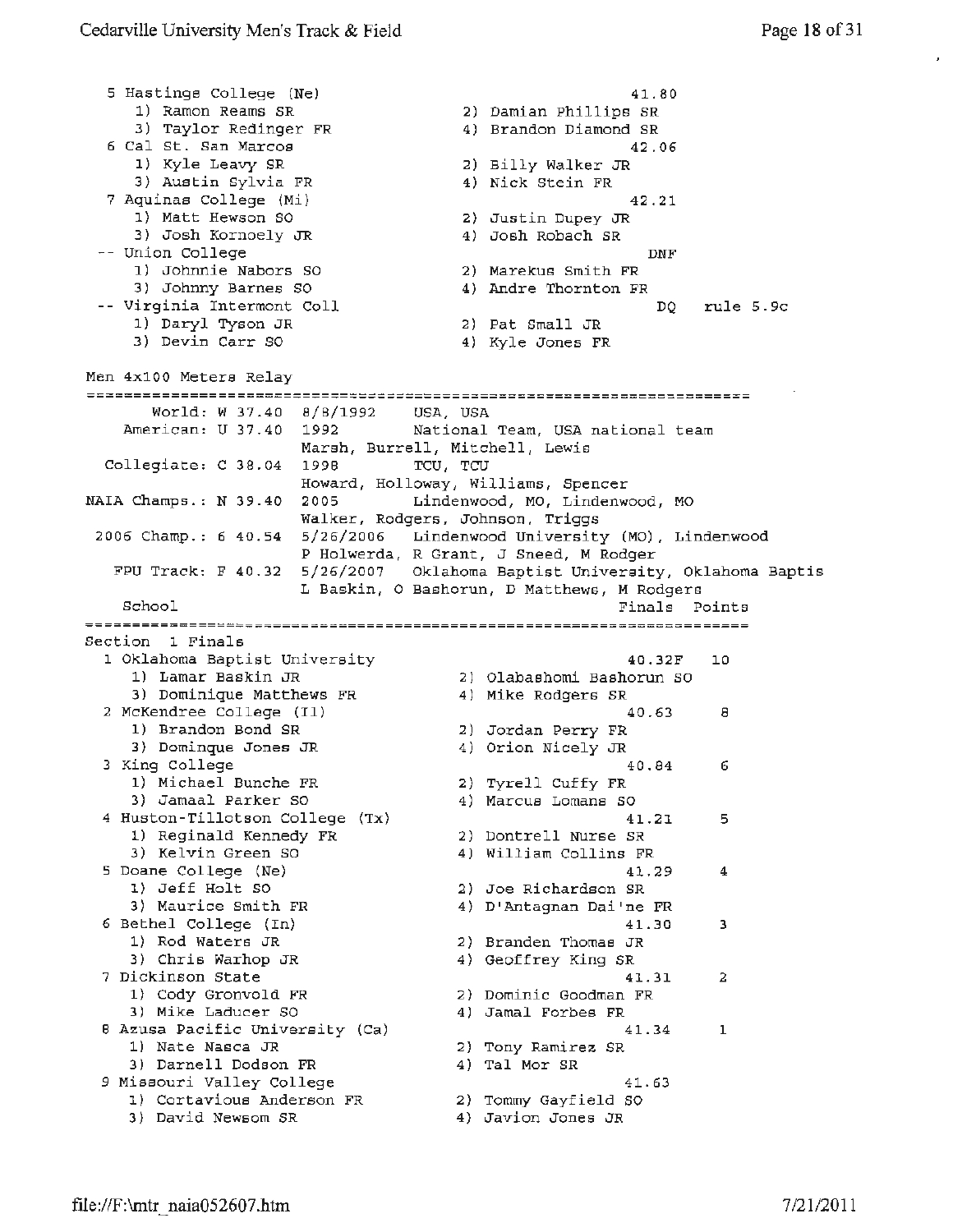```
Men 4x400 Meters Relay 
9 Advance: Top 
2 Each Heat plus Next 3 Best Times 
       World: W 2:54.20 7/22/1998 USA, USA
                                   National Team, USA national team
    American: U 2:54.20 1998
                         Young, Pettigrew, Washington, Johnson 
  Collegiate: C 2:59.59 6/11/2005 LSU, UCLA
                         Dardar, Willie, Brazell, Carter 
NAIA Champs .: N 3:05.40 1981 Mississippi Valley State, Mississippi Vall
                         Sloan, Sanders, Dixon, White 
 2006 Champ.: 6 3:11.06 5/27/2006 Oklahoma Baptist University, Oklahoma Bapt 
                         C Goodson, J Hall, L Smith, T Lightsey 
   FPU Track: 
F 3:07.55 5/26/2007 St. Gregory's Univ. (OK), St. Gregory 
                        J Hughes, J Jones, W McCaskill, D Thornton 
    School 
                                                       Prelims 
Heat 1 Preliminaries
  1 Virginia Interment Coll 
                                                     63:10.93Q 
     1) Chris Moon SO 
                                       2) Elkana Chepsiror JR 
     3) Ahmad Rutherford SO 
                                        4) Travis Bowman SO 
  2Doane College (Ne) 
                                                       3: 11. 94Q 
                                       2) Jess Wimmer JR 
     1) Greg Torres JR 
                                        4) Joel Bacon SR 
     3) Lance Foster so 
  3 Hastings College {Ne) 
                                                       3:13.79q 
                                  2) Jordan Parr FR 
     1) Taylor Redinger FR 
     3) Lance Beethe JR 
                                      4) Brandon Diamond SR 
  4Southern Univ of New Orleans 
                                                       3: 14 .12 
     1) Lerone Lawson 
                                      2) Adrian Simpson 
     3) Mickel Downer 
                                      4) Chadwrick Nelson JR 
  5Florida Memorial University 
                                                       3:14.13 
                                     2) Ewen Johnson FR 
     1) Mikal Hemans SO 
     3) Charles Sutton so 
                                      4) Raymond Holmes SR
  6Lindenwood University (Mo) 
                                                       3:15.45 
                                     2) Patrick Holwerda so 
     1) Brian Willams SR 
     3) Geoffroy Arzur FR 
                                     4) Terron Young SR 
  7Missouri Baptist University 
                                                       3:16.94 
     1) Fernando Edwards SO 
                                     2) Anthony Freeman SR 
     3) Kenneth Kibii SO 
                                       4) Steve Bender SO 
  8 SD School of Mines and Tech 
                                                       3:23.90 
     1) Colin Royer JR 
                                       2) Colton Reid SO 
     3) Mark Wager FR 
                                       4) Jake Donnelly SR 
  9 Point Loma Nazarene University
                                                       3:25.70 
     1) John Broyles SO 
                                       2) Ronsen Kakuda FR 
     3) Bryan Botma so 
                                       4) Landen Bright SO 
Heat 2 Preliminaries 
  1 St. Gregory's Univ. (Ok) 
                                                      3:ll.91Q 
     1) Joe Hughes JR 
                                       2) Jerry Jones SR 
     3) William McCaskill SO 
                                       4) Deshaun Thornton JR 
  2 MidAmerica Nazarene University
                                                       3:13.12Q 
     1) Omar Dyer SO 
                                      2) Dallas Henry JR 
     3) Elphas Sang FR 
                                      4) Mark Wieczorek SR 
  3 King College 
                                                       3:13.92q 
     1) David Krenik SO 
                                      2) Josh Cloyd SO 
     3) Brandon Gray FR 
                                      4) Marcus Lomans SO
  4 Cornerstone University (Mi) 
                                                      3:17.51 
                                     2) Dwayne Norman FR 
    1) Kurtis Koffkey FR 
    3) Brad Smith JR 
                                     4) Jacob Erickson FR 
  5 Southwestern College (Ks) 
                                                      3;18.35 
                                     2) Andrew Cherry SR 
     1) Cody Annis JR 
     3) Andrae Harper SR 
                                      4) Brandon Smith SR
```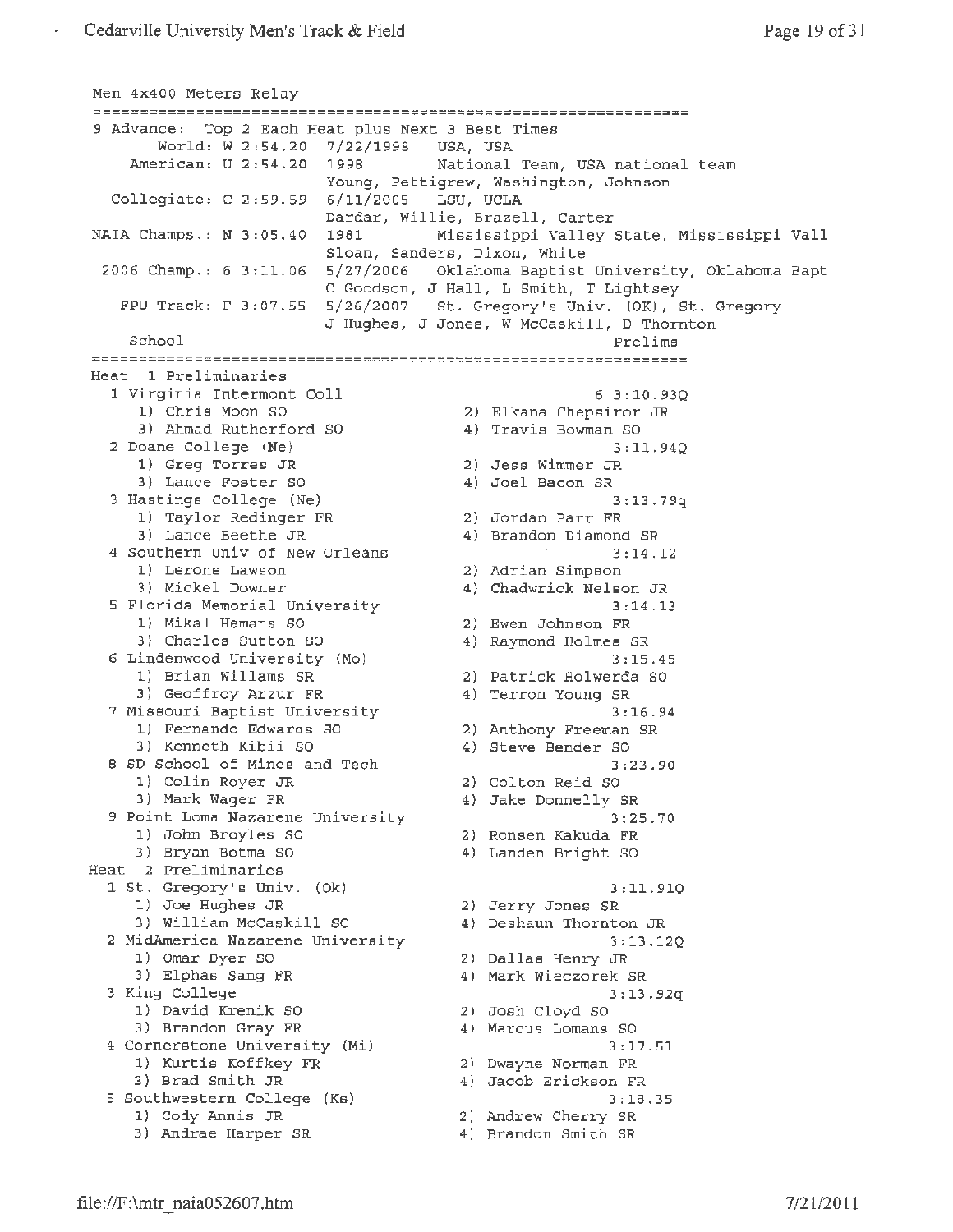6 Edward Waters College

1) Troy Hillman SR 3) Victor Ausgood FR 7 Cal St. San Marcos 1) Kyle Turner JR 3) Dominique Younger JR <sup>8</sup>Shorter College 1) Derickus Johnson FR 3) Remy Charpentier FR 9 Tiffin University 1) Michael Ballistrea so 2) Chad Johnson JR 3) Pat Manders SR Heat 3 Preliminaries 1 Dickinson State 1) Allan Ayala **FR**  3) Mike Laducer SO 2 Oklahoma Baptist University 1) Derek Nettles so 3) Ross Harlan FR 3 Azusa Pacific University (Ca) 1) Jordan Burnette JR 3) Caleb Lynch JR <sup>4</sup>McKendree College (Il) 1) Jeffery Brown FR 3) Devin Williams FR <sup>5</sup>Siena Heights Univ. (Mi) 1) Luke Pawlaczyk SO 3) Kent Laskowsky so 6 Huston-Tillotson College (Tx) 1} Reginald Kennedy FR 3) Xavier Haywood FR <sup>7</sup>Missouri Valley College 7 Missouri Valley College<br>1) Dewayne Duskin FR<br>3) Bas Jacobi SP 3) Ben Jacobi SR <sup>8</sup>Embry-Riddle 1) Drew Moses JR 3) Corey Grafe so *9* Aquinas College (Mi) 1) Cameron Smith FR 3) Andy Vereecke FR Men 4x400 Meters Relay 2) Rashad Campbell FR 4) Robert Clarke SR 3:18.91 2) Kevin Ottwright SO 4) Nick Stein FR 3:19.72 2) Kevin Cone FR 4) Allen O'Neal FR 3:20.70 4) James Carlson SO 6 3:10.97Q 2) Sean Pickstock FR 4) Ramon Miller so 6 3:10.99Q 2) James Hall SO 2) James Hall SO<br>4) T.J Lightsey JR 3:13.74q 2) Chris Page SR 4) Tony Ramirez SR 3: 14 .17 2) Jermaine Myers JR 4) Orion Nicely JR 3:17.08 2) Robert Banks JR 4) Adrian Simmons so 4) Adrian Simmons SO<br>3:17.50 2) Kelvin Green SO 4) Rosangel Rodriguez FR 3:18.29 2) Dillon Bosch FR 4) Javion Jones JR 3:20.61 2) Aaron Fuguay JR 4) Chris Chidgey SO 3:23.15 2) Braydon Dahlberg SR 4) Josh Robach SR World: w 2:54.20 7/22/1998 USA, USA American: u 2:54.20 1998 National Team, USA national team Collegiate: <sup>C</sup> 2:59.59 6/11/2005 LSU, UCLA Young, Pettigrew, Washington, Johnson Dardar, Willie, Brazell, carter NAIA Champs .: N 3:05.40 1981 Mississippi Valley State, Mississippi Vall Sloan, Sanders, Dixon, White 2006 Champ.: 6 3: 11. 06 5/27/2006 Oklahoma Baptist University, Oklahoma Bapt C Goodson, J Hall, L Smith, T Lightsey FPU Track: F 3:07.55 5/26/2007 St. Gregory's Univ. (OK), St. Gregory J Hughes, J Jones, W McCaskill, D Thornton School Section l Finals 1 St. Gregory's univ. (Ok) 1) Joe Hughes JR Finals Points 3:07.SSF 2) Jerry Jones SR 10

4) Deshaun Thornton JR

3:18.90

William McCaskill SO

3)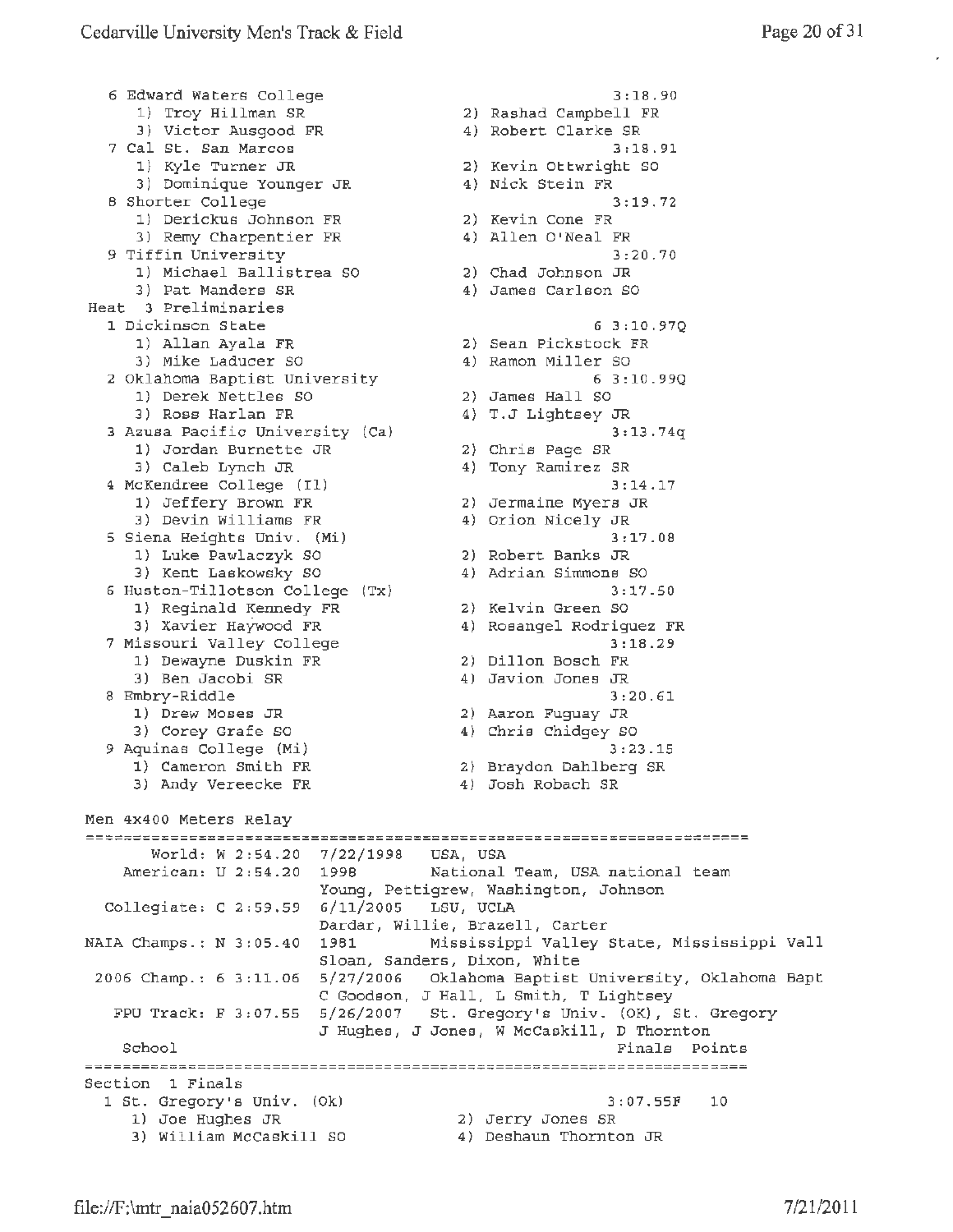2 Dickinson State 1) Allan Ayala FR 3) Mike Laducer SO <sup>3</sup>Oklahoma Baptist University 1) Derek Nettles SO 3) Ross Harlan FR 4 Virginia Intermont Coll<br>1) Chris Moon SO 1) Chris Moon so 3) Ahmad Rutherford SO <sup>5</sup>MidAmerica Nazarene University **1)** Omar Dyer SO 3) Elphas Sang **FR**  <sup>6</sup>Doane College (Ne) 1) Lance Foster so 3) Greg Torres JR <sup>7</sup>Azusa Pacific University (Ca) 1) Jordan Burnette JR 3) Jason Zichterman JR 8 King College 1) Josh Cloyd SO 3) Tyrell Cuffy FR <sup>9</sup>Hastings College (Ne) 1) Taylor Redinger FR 3) Lance Beethe JR Men 4x800 Meters Relay 3:09.186 8 2) Sean Pickstock FR 4) Ramon Miller SO 3:09,786 6 2) James Hall SO s:、<br>2) James Hall SO<br>4) T.J Lightsey JR 3:10.106 5 2) Elkana Chepsiror JR 4) Travis Bowman SO 3:10.576 2) Dallas Henry JR 4) Mark Wieczorek SR 3:10.636 2) Jess Wimmer JR 4) Joel Bacon SR 3:10.906 2) Caleb Lynch JR 4) Tony Ramirez SR 3:12.70 1 2) Marcus Lomans SO **4)** Brandon Gray FR 3:15.00 2) Brad Gamble so 4) Brandon Diamond SR 9 Advance: Top 2 Each Heat plus Next 3 Best Times 3:10.576 4 2 **NAIA** Champs.: N 7:26.13 2004 Azusa Pacific, Azusa Pacific, CA Reid, Franz, Lindsey, shaw 2006 Champ.: 6 7:32.20 5/26/2006 Azusa Pacific University (CA), Azusa Pacif K Lindsey, D Reid, C Lynch, T Ramirez FPU Track: **F** 7:30.70 5/25/2007 Azusa Pacific University (CA), Azusa Pacif P Sherman, J Zichterman, C Lynch, A Rono School Prelims (2003) Prelims (2004) Prelims Heat 1 Preliminaries 1 Southwestern College (Ks) 1) Dan Joiner SO 3) Brandon Smith SR 2 McKendree College (Ill 1) Devin Williams FR 3) Jeffery Brown FR 3 Cal St. San Marcos 1) Sergio Gonzalez JR 3) Mike crouch FR 4 Oklahoma Baptist University 1) Prophet Bailey JR 3) Justin Stoup SO <sup>5</sup>Westmont College (Ca} 1) Aaron Megazzi JR 3) Craig Donnelly SO <sup>6</sup>Cornerstone University (Mi) 6 Cornerstone University (Mi)<br>1) Todd Smith SR 3) Luke Owens JR 7 Huntington University (In) 1) Luke Diehl FR 3) Nick Johnson so Heat 2 Preliminaries 1 Azusa Pacific University (Ca) 7:36.BSQ 2) Andrew Cherry SR 4) Andrae Harper SR 7: 39. 89Q 2) Michael Mendez FR 4) Jermaine Myers JR 7:42.53 2) Tont Guadaunini SO 4) Richie Gray SR 7:44.06 2) Michael Elizondo SR 4) Bryce Bell SO 7:46.48 2) Ryan Borger SR<br>4) Bian Kraft JR 4) Ryan Kraft JR 8:01.93 2) Kris Shear FR 4) Robert Atwood JR 8:14.47 2) Cody Hannie SR 4) Joel Sanders JR 7:39.68Q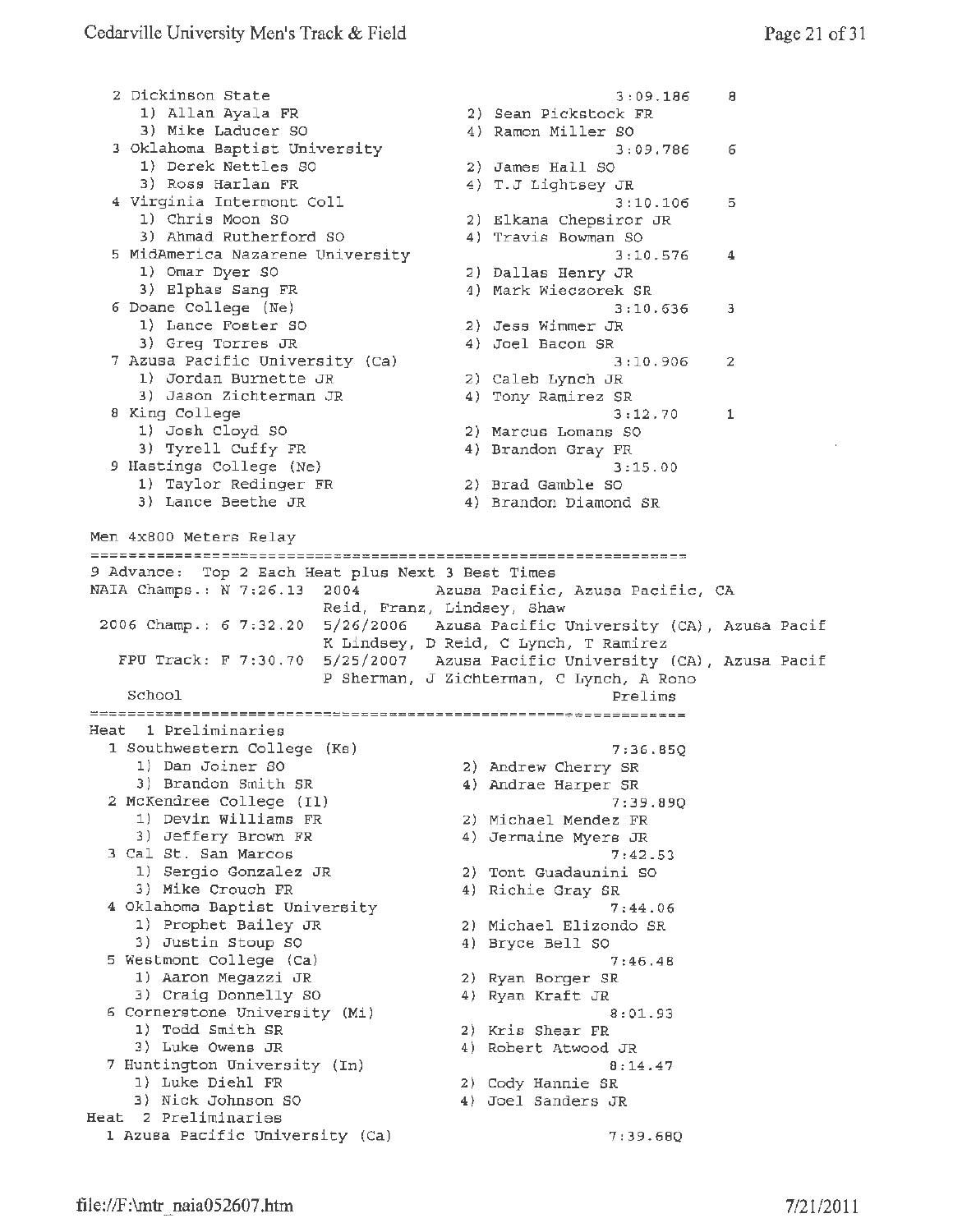1) Peter Sherman SR 3) Jason Zichterman JR 2 Doane College (Ne) 1) **Mike** Pivarnick FR 3) Greg Torres JR 3) Greg rommes on<br>3 Simon Fraser University 1) Rob Drapala SR 3) Tom Kineshanko JR 4 Black Hills State University 1) Chad Porsch JR 3) Luke Watkins SR s Warner Southern College (Fl) 1) Joshua Wood FR 3) Jeremy Harris so 6 Bethel College (In) 1) Scott Robinson SO Bethel College (In)<br>1) Scott Robinson SO<br>3) Vincent Reel SO 7 Malone College {Oh) 1) Mike Coates JR 3) Jon Easterling SO Heat 3 Preliminaries 1 Oklahoma Christian University 1) Curtis Pratt so 3) Jordan Powell SO 2 Dickinson state 1) Ryley McPeters JR 3) Eli Turnbough FR 3 Siena Heights univ. (Mi) 1) Robert Banks JR 3) Luke Pawlaczyk so 4 Indiana Wesleyan University 1) Josh Miller JR 3) Eric Gingerich SR 5 Tiffin University 1) Thomas Buxton so 3) Josh Cline SR 6 Shorter College 1) Derickus Johnson FR 3) Allen O'Neal FR 7 Houghton College (Ny) 1) Dan Ballard SO 3) Josiah Snelgrove FR Concordia (Ne) Men 4x800 Meters Relay **NAIA** Champs.: **N** 7:26.13 2004 Azusa Pacific, Azusa Pacific, CA 2) John Pfeil JR 4) Caleb Lynch JR 7:40.59Q 2) Ben Delay JR 4) Matt Hollman SR 7:42.Slq 2) Chad Fraser so 4) Seth Fraser so 7:43.27 2) Mark Mazza FR 4) Mike Nekuda JR 7:45.96 2) Cornelius Rotich **FR**  4) Wilbourn Kosgei FR 7:46.54 2) David Prieb JR 7:<br>
2) David Prieb JR<br>
4) Andy Gray JR 8:04.87 2) Jay Brueckner JR 4) Nik Schweikert SO 7;39.93Q 2) Eric Poole JR 4) Josh Wayland SO 7:40.68Q 2) Edwin Ronoh FR 4) Sergio Jimenez JR 7 :41. 08q 2) Jon Kleinow SR 4) Terry Fisk SR 7:41.87q 2) Josh Foss so 4) Josh Schweigert FR 7:47.59 2) Jeremy Lee **FR**  4) Pat Manders SR 7:49.14 2) Jerad Godsave so 4) Andrew Rodriguez FR 8:12.64 2) Chad Stauring SO 4) Ryan Fadden SR DNS Reid, Franz, Lindsey, Shaw 2006 Champ.: 6 7:32.20 5/26/2006 Azusa Pacific University (CA), Azusa Pacif K Lindsey, D Reid, C Lynch, T Ramirez FPU Track: F 7:30.70 5/25/2007 Azusa Pacific University (CA), Azusa Pacif P Sherman, J Zichterman, *C* Lynch, A Rona school extensive and the set of the set of the set of the set of the set of the set of the set of the set of the set of the set of the set of the set of the set of the set of the set of the set of the set of the set of the Section 1 Finals 1 Azusa Pacific University 1) Peter Sherman SR 3) Caleb Lynch JR 2 Doane College (Ne) 1) Lance Foster so (Ca) 2) 4) 2) 7:30.70F 10 Jason Zichterman JR Aron Rono so 7:32.50 <sup>8</sup> Ben Delay JR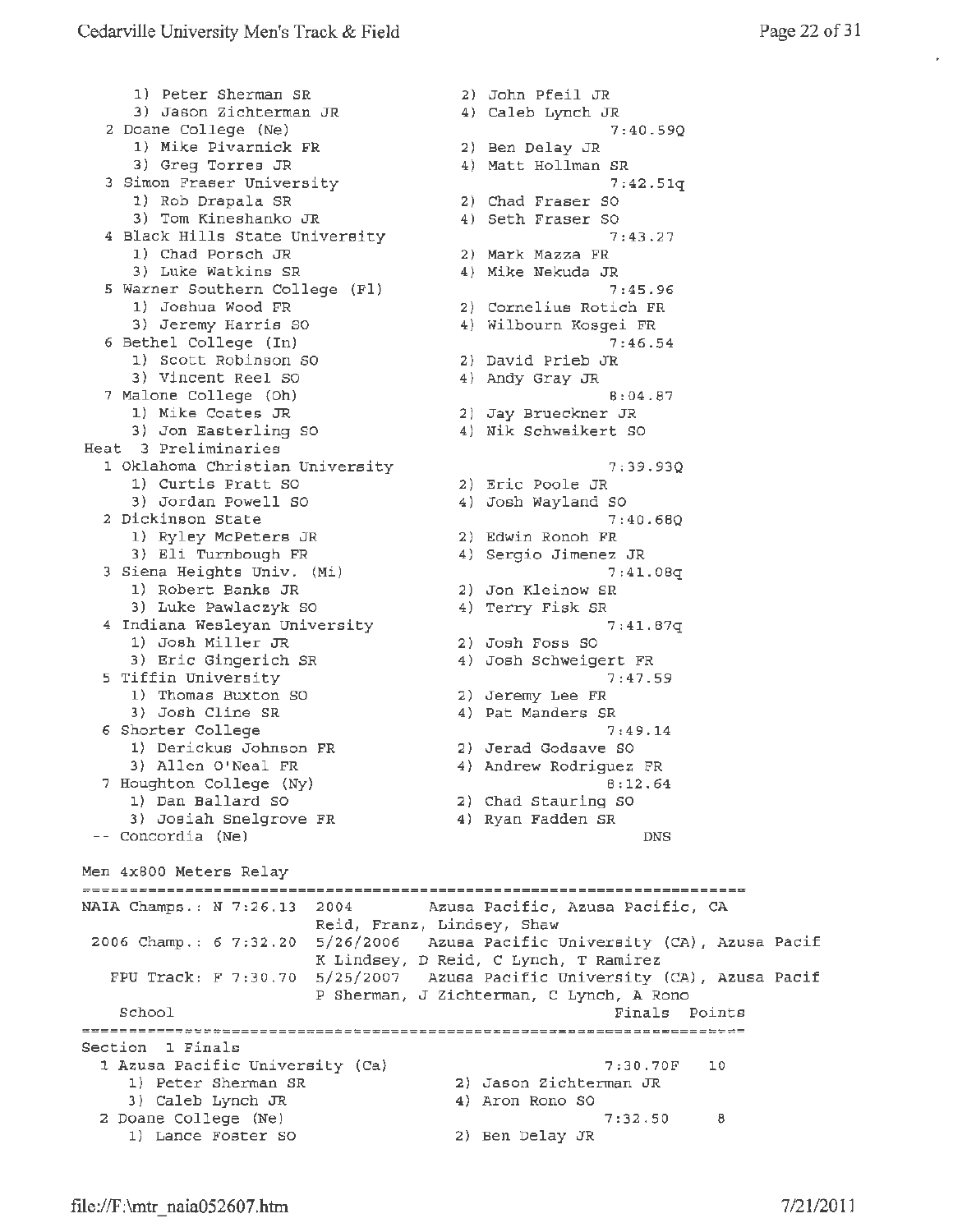3) Mike Pivarnick FR 3 Southwestern College (Ks) 1) Dan Joiner SO 3) Brandon Smith SR 4 McKendree College (Il) 1) Devin Williams FR 3) Jeffery Brown FR <sup>5</sup>Oklahoma Christian University 1) Curtis Pratt SO 3) Jordan Powell SO 6 Simon Fraser University 1) Rob Drapala SR 3) Tom Kineshanko JR 7 Siena Heights Univ. (Mi) 1) Robert Banks JR ---- Dans JR<br>3) Luke Pawlaczyk SO<br>ndiana Will 8 Indiana Wesleyan University 1) Josh Miller JR 3) Josh Foss SO 9 Dickinson State 1) Ryley McPeters JR 3) Eli Turnbough FR Men High Jump 4) Matt Hollman SR 7;34.69 2) Andrew Cherry SR 4) Andrae Harper SR 7:34.95 2) Michael Mendez FR 4) Jermaine Myers JR 7:34.98 2) Eric Poole JR 4) Josh Wayland so 7:35.66 2) Chad Fraser SO 4) Seth Fraser SO 7;37.25 2) Jon Kleinow SR 4) Terry Fisk SR 7;41.00 2) David Slabaugh JR 4) Eric Gingerich SR 7:41.37 2) Edwin Ronoh FR 4) Sergio Jimenez JR ARISISES STARTING HEIGHT STARTING THE START STARTING HEIGHT - 1.98; increments of 5 cm World: W 2.45m 7/27/1993 Javier Sotomayor, CUB American: U 2.40m 1991 Charles Austin, unattached Collegiate: C 2.38m 1989 Hollis Conway, S. W. Louisiana NAIA Champs.: N 2.22m 5/26/2006 Mike Mason, British Columbia 2006 Champ.: 6 2.22m 5/26/2006 Mike Mason, British Columbia FPU Track: F 2.22m S/26/2006 Mike Mason, British Columbia Name Year School Finals 6 5 4 3 2 1 Points *================~~~~=;==~===============================~========================*  Flight 1 1 Mike Mason JR Univ of BC 2.13m 6-11.75 10 2.03 2.08 2 .13 2.18 0 0 0 XXX 2 William Moses so Langston Univers 2.0Bm 6-09.75 <sup>8</sup> 1.9B 2.03 2.08 2.13 0 0 0 XXX <sup>3</sup>Dave Craven SR Doane 2.08m 6-09.75 6 1. 98 2.03 2.08 2.13 <sup>0</sup>xxo XO XXX 4 Daniel Cecchini JR Southern Oregon 2.03m 6-08.00 <sup>4</sup> 1. 98 2.03 2.08 0 0 XXX <sup>4</sup>Chris Bullard so Siena Hts 2.03m 6-08.00 4 1.98 2.03 2.08 0 0 XXX <sup>4</sup>Jimmy Sawin SR Cedarville 2. 03m 6-08.00 <sup>4</sup> 1. 98 2.03 2.08 0 0 XXX <sup>7</sup>Kevin Huggins so Lindenwood 2.03m 6-08.00 2 1. 98 2.03 2.08 0 XO XXX 8 Luke Metz SR Indiana Wesleyan 2.03m 6-08.00 1 1. 98 2.03 2.08 xxo XO XXX 9 Cay Ewoldt SR Doane 2.03m 6-08.00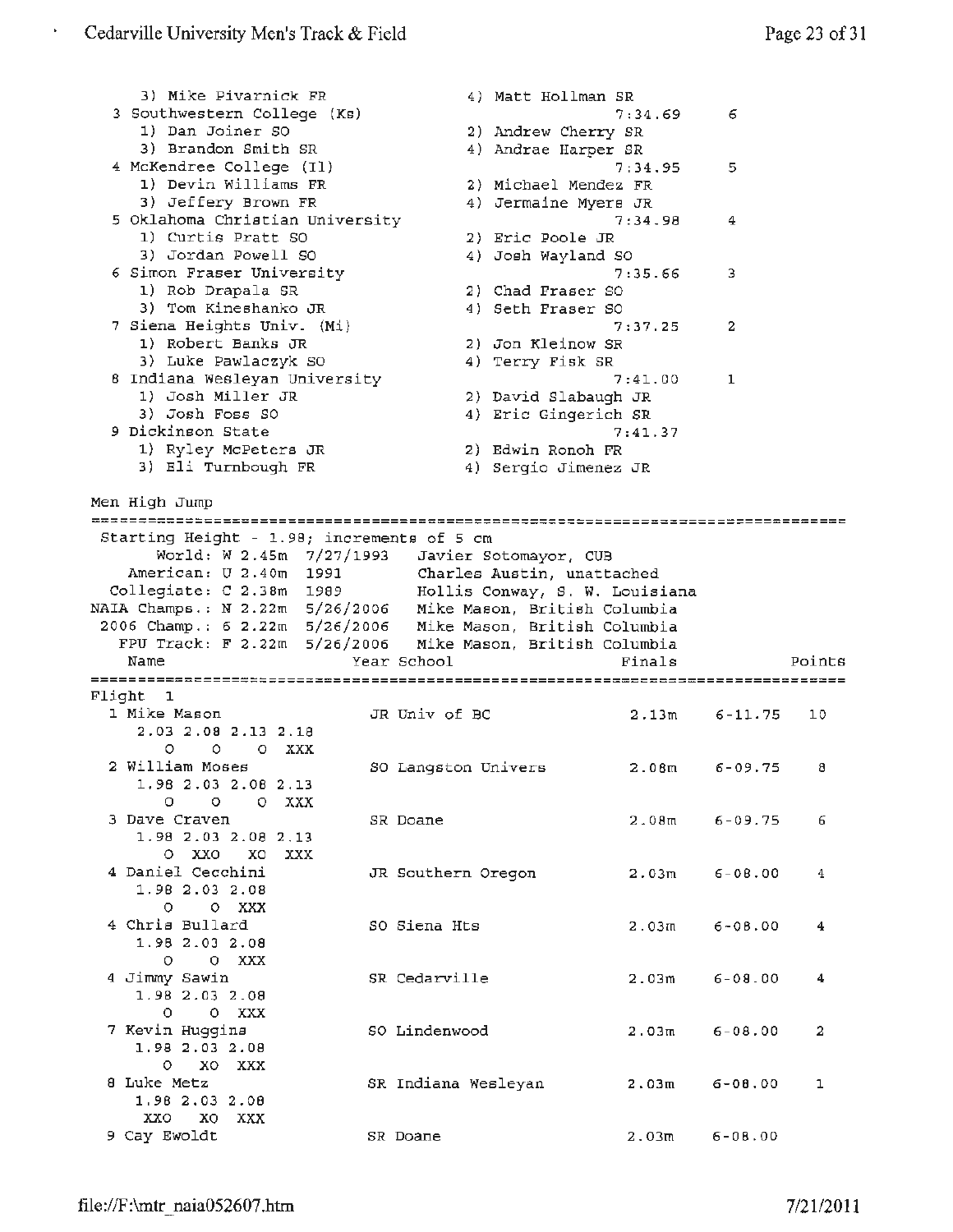$\epsilon$ 

| 1.98 2.03 2.08                                     |                                                           |                   |                 |        |
|----------------------------------------------------|-----------------------------------------------------------|-------------------|-----------------|--------|
| O XXO XXX                                          |                                                           |                   |                 |        |
| 10 Wes Wells<br>1.98 2.03                          | FR Fresno Pacific                                         |                   | $1.98m$ 6-06.00 |        |
| O XXX                                              |                                                           |                   |                 |        |
| 10 John Nieburgge                                  | SR McKendree                                              | 1.98 <sub>m</sub> | $6 - 06.00$     |        |
| 1.98 2.03                                          |                                                           |                   |                 |        |
| O XXX                                              |                                                           |                   |                 |        |
| 10 Roosevelt Curry                                 | SR Dickinson                                              |                   | $1.98m$ 6-06.00 |        |
| 1.98 2.03                                          |                                                           |                   |                 |        |
| $O$ XXX<br>13 Staphon Arnold                       | FR Azusa Pacific                                          |                   | $1.98m$ 6-06.00 |        |
| 1.98 2.03                                          |                                                           |                   |                 |        |
| XXO XXX                                            |                                                           |                   |                 |        |
| 13 Brad Hall                                       | FR Midland Lutheran                                       |                   | $1.98m$ 6-06.00 |        |
| 1.98 2.03                                          |                                                           |                   |                 |        |
| XXO XXX                                            |                                                           |                   |                 |        |
| -- Brett Pflugrath                                 | SR Northwest                                              | NH                |                 |        |
| 1.98<br><b>XXX</b>                                 |                                                           |                   |                 |        |
| -- Eric Bauder                                     | SO Dakota State                                           | NH.               |                 |        |
| 1.98                                               |                                                           |                   |                 |        |
| XXX                                                |                                                           |                   |                 |        |
| -- Kyle Proemsey                                   | SO Missouri Baptist                                       | NH                |                 |        |
| 1.98                                               |                                                           |                   |                 |        |
| XXX                                                |                                                           |                   |                 |        |
| -- Tom Kempton                                     | SR Point Loma Naza                                        | NН                |                 |        |
| 1.98<br>xxx                                        |                                                           |                   |                 |        |
| -- Chad Wilshusen                                  | SO Concordia (Ne)                                         | NH                |                 |        |
| 1.98                                               |                                                           |                   |                 |        |
| XXX                                                |                                                           |                   |                 |        |
| -- Tyler Davis                                     | SO Malone                                                 | NH.               |                 |        |
| 1.98                                               |                                                           |                   |                 |        |
| xxx<br>-- Sheldon King                             | SO Dickinson                                              | NH.               |                 |        |
| 1.98                                               |                                                           |                   |                 |        |
| XXX                                                |                                                           |                   |                 |        |
|                                                    |                                                           |                   |                 |        |
| Men Pole Vault                                     |                                                           |                   |                 |        |
|                                                    |                                                           |                   |                 |        |
| Starting Height $-4.55$ ; increments of 15 cm      |                                                           |                   |                 |        |
| World: W 6.14m 7/31/1994<br>American: U 6.03m 2000 | Sergey Bubka, UKR<br>Jeff Hartwig, Nike                   |                   |                 |        |
| Collegiate: C 5.98m 1996                           | Lawrence Johnson, Tennessee                               |                   |                 |        |
| NAIA Champs.: N 5.56m 1982                         | Billy Olson, Abilene Christian, TX                        |                   |                 |        |
| 2006 Champ.: 6 5.25m $5/27/2006$                   | Mark Hollis, Olivet Nazarene                              |                   |                 |        |
|                                                    | FPU Track: F 5.33m 5/26/2007 Mark Hollis, Olivet Nazarene |                   |                 |        |
| Name                                               | Year School                                               | Finals            |                 | Points |
| 1 Mark Hollis                                      | SR Olivet Nazarene                                        | 5.33mF            | $17 - 05.75$    | 10     |
| 5.15 5.33 5.50                                     |                                                           |                   |                 |        |
| $\circ$<br>O XXX                                   |                                                           |                   |                 |        |
| 2 Mitchell Jones                                   | SR Taylor                                                 | 4.85m             | 15-11.00        | 8      |
| 4.70 4.85 5.00                                     |                                                           |                   |                 |        |
| $\circ$<br>0 XXX                                   |                                                           |                   |                 |        |
| 3 Jim Swiech                                       | JR Roberts Wesleyan                                       | 4.85m             | $15 - 11.00$    | 6      |
| 4.70 4.85 5.00<br>XO.<br>XO XXX                    |                                                           |                   |                 |        |
| 4 Thomas Brooks                                    | SR South Nazarene                                         | 4.85 <sub>m</sub> | $15 - 11.00$    | 5      |
|                                                    |                                                           |                   |                 |        |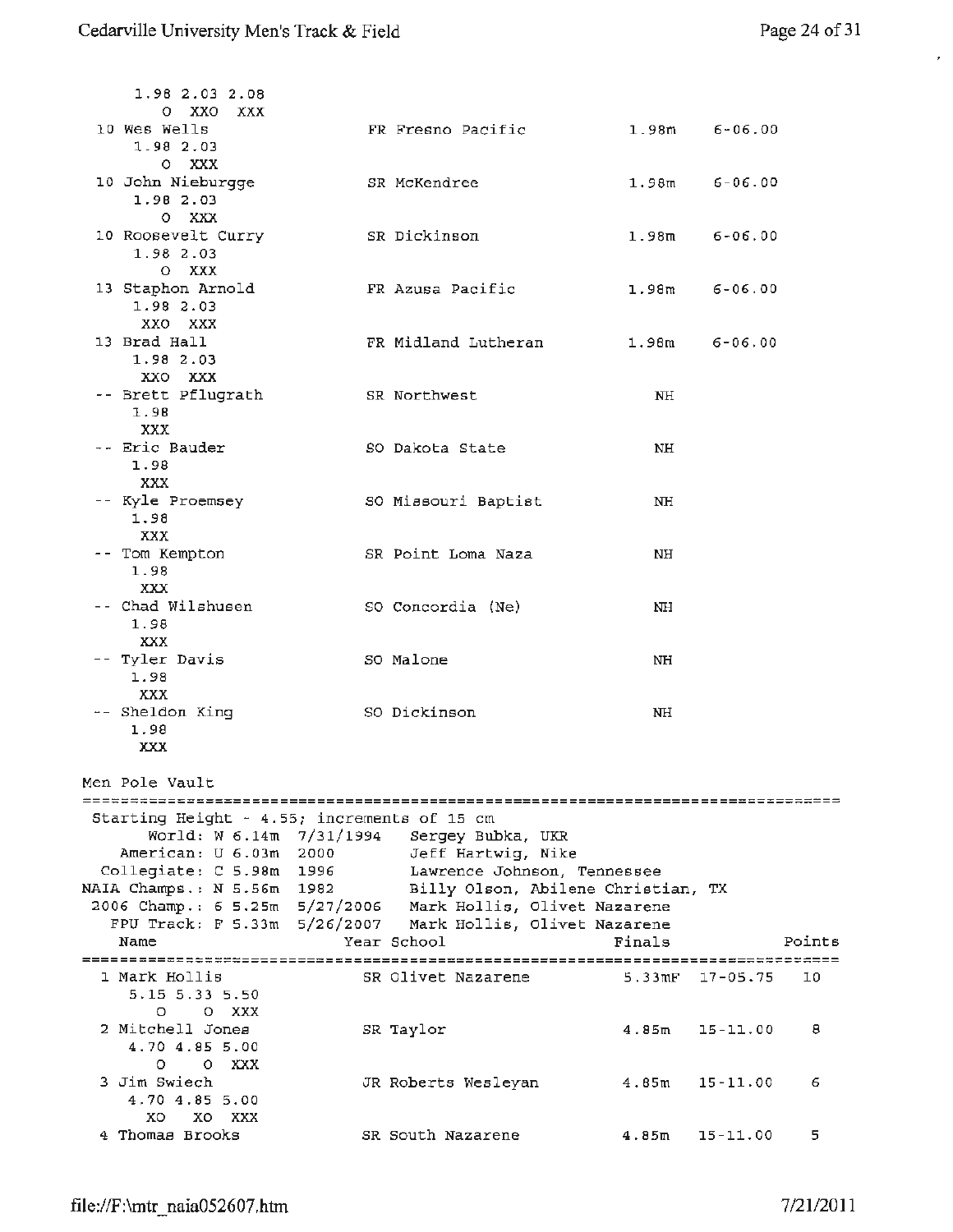| 4.55 4.70 4.85 5.00<br>OXXO XOXXX<br>5 Zach Burrington<br>4.70 4.85 5.00                                                                                                                                       |            | JR Bethel (In)                                                                                                                                                                                     | 4.85m          | $15 - 11.00$                               | 4   |
|----------------------------------------------------------------------------------------------------------------------------------------------------------------------------------------------------------------|------------|----------------------------------------------------------------------------------------------------------------------------------------------------------------------------------------------------|----------------|--------------------------------------------|-----|
| XO XXO XXX<br>6 Chandler Caldwell<br>4.55 4.70 4.85 5.00                                                                                                                                                       |            | JR SD Mines & Tech                                                                                                                                                                                 | 4.85m          | 15-11.00                                   | Э   |
| XO XXO XXO XXX<br>7 Dustin Morehead<br>4.55 4.70 4.85                                                                                                                                                          |            | SO Concordia (Ne)                                                                                                                                                                                  | 4.70m          | $15 - 05.00$                               | 2.  |
| $O$ $O$ XXX<br>8 Daniel Perkins<br>4.55 4.70 4.85<br>O XO XXX                                                                                                                                                  |            | SR Warner Southern                                                                                                                                                                                 | 4.70m          | $15 - 05.00$                               | 0.5 |
| 8 Dave Czerny<br>4.55 4.70 4.85<br>$\circ$<br>XO XXX                                                                                                                                                           |            | JR Black Hills                                                                                                                                                                                     | 4,70m          | 15-05.00                                   | 0.5 |
| 10 Tim Antes<br>4.55 4.70 4.85<br>XXO XO XXX                                                                                                                                                                   |            | SR Hastings                                                                                                                                                                                        | 4.70m          | $15 - 05.00$                               |     |
| 11 Kyle Boley<br>4.55 4.70<br>O XXX                                                                                                                                                                            |            | JR Indiana Wesleyan                                                                                                                                                                                | 4.55m          | $14 - 11.00$                               |     |
| 11 David Freund<br>4.55 4.70<br>O XXX                                                                                                                                                                          |            | JR Cal St. San Marc                                                                                                                                                                                | $4.55$ m       | $14 - 11.00$                               |     |
| 13 Brett Stewart<br>4.55 4.70<br>XO XXX                                                                                                                                                                        |            | FR Olivet Nazarene                                                                                                                                                                                 | 4.55m          | $14 - 11.00$                               |     |
| 13 Grant Brannaman<br>4.55 4.70<br>XO XXX                                                                                                                                                                      |            | SR Southern Oregon                                                                                                                                                                                 | 4.55m          | $14 - 11.00$                               |     |
| -- Jason Scott<br>5.00<br><b>XXX</b>                                                                                                                                                                           |            | SR Cedarville                                                                                                                                                                                      | NH.            |                                            |     |
| -- Adam Ergenbright<br>4.70<br>XXX                                                                                                                                                                             |            | JR South Nazarene                                                                                                                                                                                  | NH             |                                            |     |
| -- Lane Votapka<br>4.55<br>xxx                                                                                                                                                                                 |            | SO Point Loma Naza                                                                                                                                                                                 | NH             |                                            |     |
| -- Josh Gortney<br>4.55<br>XXX                                                                                                                                                                                 |            | JR Malone                                                                                                                                                                                          | NH             |                                            |     |
| Men Long Jump                                                                                                                                                                                                  |            |                                                                                                                                                                                                    |                |                                            |     |
| Top 9 advance to final                                                                                                                                                                                         |            |                                                                                                                                                                                                    |                |                                            |     |
| World: W 8.95m 8/30/1991<br>American: U 8.95m 1991<br>Collegiate: C 8.74m 4/2/1994<br>NAIA Champs.: N 8.09m 1974<br>2006 Champ.: 6 7.64m 5/26/2006<br>FPU Track: F 7.64m 5/26/2006<br>Name                     | ---------- | Mike Powell, USA<br>Mike Powell, Foot Locker AC<br>Erick Walder, Arkansas<br>Joshua Owusu, Angelo State, TX<br>Jamaury Harris, Missouri Baptist<br>Jamaury Harris, Missouri Baptist<br>Year School | Finals         | Wind                                       | Poi |
| 1 Josh Cloyd<br>6.98 $m(+0.0)$ 6.9 $1m(+0.0)$ 6.7 $4m(0.3)$ 6.88 $m(-0.1)$ FOUL $(1.2)$ 7.33 $m(0.1)$<br>2 Dominic Goodman<br>$7.16m(0.5)$ $7.01m(+0.0)$ $6.98m(+0.0)$ $6.85m(-0.5)$ $FOUT(1.5)$ $6.98m(+0.0)$ |            | SO King College<br>FR Dickinson                                                                                                                                                                    | 7.33m<br>7.16m | 24-00.75<br>0.1<br>$0.5 -$<br>$23 - 06.00$ | ı   |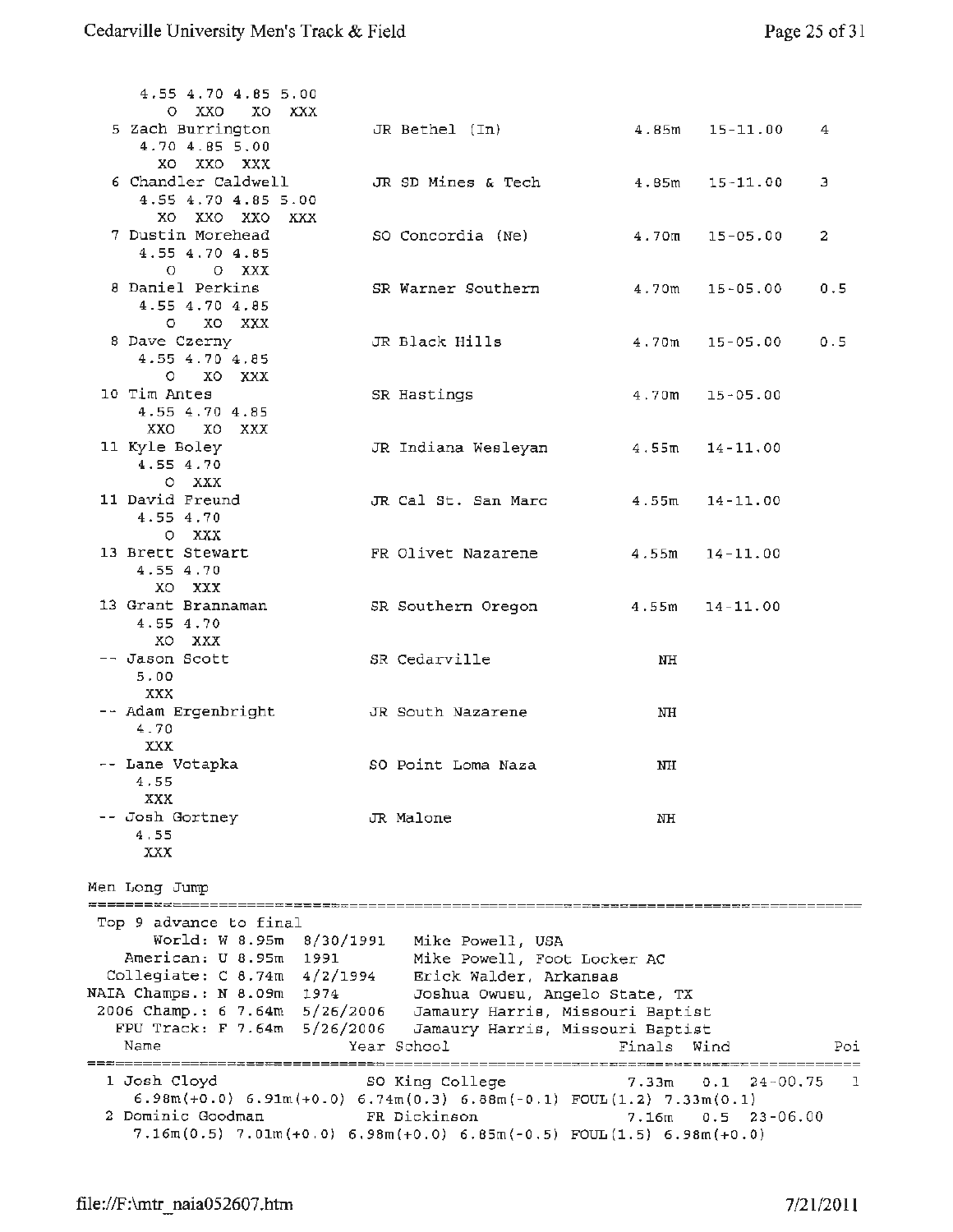$\epsilon$ 

| 3 Roosevelt Curry SR Dickinson<br>4 Dan Lawson Manuel JR Jamestown<br>5 Maurice Smith | $7.06m(+0.0)$ $7.09m(-0.7)$ $7.15m(+0.0)$ $7.08m(-1.4)$ $FOUL(1.0)$ $7.02m(+0.0)$<br>7.14m(-0.1) FOUL(+0.0) FOUL(1.0) 7.13m(-2.3) FOUL(+0.0) FOUL(0.2)<br>FR Doane 7.11m +0.0 23-04.00<br>$5.44m(-1.3)$ 7.11m(+0.0) 6.73m(-0.5) 6.86m(-1.1) 6.73m(0.3) FOUL(+0.0)<br>6 Thomas Collet <b>Execution</b> FR Indiana Wesleyan 6.91m<br>FOUL(+0.0) $6.59\pi(+0.0)$ $6.90\pi(-1.5)$ $6.91\pi(0.8)$ FOUL(-0.3) $6.63\pi(-0.7)$<br>7 Brandon Diamond SR Hastings 6.82m +0.0 22-04.50<br>$6.72m(-1.9)$ $6.79m(+0.0)$ $6.79m(-1.0)$ $6.80m(0.1)$ $6.47m(-1.1)$ $6.82m(+0.0)$ | $7.15m + 0.0$ 23-05.50<br>$7.14m - 0.1$ 23-05.25 | $0.8$ 22-08.00         |
|---------------------------------------------------------------------------------------|--------------------------------------------------------------------------------------------------------------------------------------------------------------------------------------------------------------------------------------------------------------------------------------------------------------------------------------------------------------------------------------------------------------------------------------------------------------------------------------------------------------------------------------------------------------------|--------------------------------------------------|------------------------|
| Men Triple Jump                                                                       |                                                                                                                                                                                                                                                                                                                                                                                                                                                                                                                                                                    |                                                  |                        |
| Top 9 advance to final<br>Name                                                        | World: W 18.29m 8/7/1995 Jonathan Edwards, GBR<br>American: U 18.09m 1996 Kenny Harrison, Nike<br>Collegiate: C 17.54m 1985 Mike Conley, Arkansas<br>NAIA Champs.: N 16.32m 1981 Cary Tyler, Biola, CA<br>2006 Champ.: 6 15.95m 5/27/2006 James Jenkins, Lindenwood<br>FPU Track: F 15.95m 5/27/2006 James Jenkins, Lindenwood<br>Year School                                                                                                                                                                                                                      | Finals Wind                                      | Poi                    |
| 1 Illiyan Chamov SO Lindenwood                                                        |                                                                                                                                                                                                                                                                                                                                                                                                                                                                                                                                                                    | $15.15m$ 1.8 $49-08.50$                          |                        |
|                                                                                       | FOUL(-1.1) FOUL(1.4) $15.15m(1.8) 15.11m(1.1)$ FOUL(0.5) FOUL(-1.5)<br>2 Julius Williams $\qquad$ JR McKendree $\qquad$ 15.14m +0.0 49-08.25                                                                                                                                                                                                                                                                                                                                                                                                                       |                                                  |                        |
|                                                                                       | 14.21m(-1.0) 15.14m(+0.0) FOUL(1.0) 14.42m(NWI) FOUL(NWI) 14.23m(NWI)                                                                                                                                                                                                                                                                                                                                                                                                                                                                                              |                                                  |                        |
| 3 Brent Randle                                                                        | SR Baker                                                                                                                                                                                                                                                                                                                                                                                                                                                                                                                                                           | $15.13m - 0.2$                                   | $49 - 07.75$           |
|                                                                                       | 15.13m(-0.2) FOUL(1.0) PASS(NWI) PASS(NWI) PASS(NWI) PASS(NWI)                                                                                                                                                                                                                                                                                                                                                                                                                                                                                                     |                                                  |                        |
| 4 David Welstead                                                                      | SR McKendree<br>FOUL(2.6) $14.98m(1.6)$ FOUL(+0.0) FOUL(1.0) $14.68m(1.8)$ FOUL(-2.7)                                                                                                                                                                                                                                                                                                                                                                                                                                                                              | $14.98m$ $1.6$                                   | $49 - 01.75$           |
|                                                                                       | 5 Javaras Thomas 6 1 1 FR William Penn                                                                                                                                                                                                                                                                                                                                                                                                                                                                                                                             | $14.79m + 0.0 48 - 06.25$                        |                        |
|                                                                                       | $14.79m(+0.0)$ FOUL(0.5) $14.42m(1.6)$ $13.97m(+0.0)$ $14.19m(+0.0)$ FOUL(1.7)                                                                                                                                                                                                                                                                                                                                                                                                                                                                                     |                                                  |                        |
| 6 Monti Sutton                                                                        | FR Azusa Pacific                                                                                                                                                                                                                                                                                                                                                                                                                                                                                                                                                   | $14.51m$ 0.6 $47-07.25$                          |                        |
| $FOUL(+0.0)$ 14.04m(+0.0) 14.51m(0.6)<br>7 Dan De Jong Nordt SR Dordt                 |                                                                                                                                                                                                                                                                                                                                                                                                                                                                                                                                                                    | $14.31m + 0.0 46 - 11.50$                        |                        |
| FOUL $(1.8)$ 14.31m $(+0.0)$ 13.44m $(-0.8)$                                          |                                                                                                                                                                                                                                                                                                                                                                                                                                                                                                                                                                    |                                                  |                        |
| 8 Jamaal Parker                                                                       | SO King College 14.30m 1.0 46-11.00                                                                                                                                                                                                                                                                                                                                                                                                                                                                                                                                |                                                  |                        |
| FOUL $(+0.0)$ FOUL $(4.1)$ 14.30m $(1.0)$                                             |                                                                                                                                                                                                                                                                                                                                                                                                                                                                                                                                                                    |                                                  |                        |
| 9 Kevin Ford                                                                          | JR Benedictine                                                                                                                                                                                                                                                                                                                                                                                                                                                                                                                                                     | $14.06m$ 2.1 $46-01.50$                          |                        |
| $13.92m(-1.0) 14.06m(2.1) 13.95m(1.2)$<br>10 Royce Clay                               | FR William Penn                                                                                                                                                                                                                                                                                                                                                                                                                                                                                                                                                    | 13.99m  0.2  45-10.75                            |                        |
| $13.99m(0.2)$ FOUL $(1.6)$ 12.22m $(2.5)$                                             |                                                                                                                                                                                                                                                                                                                                                                                                                                                                                                                                                                    |                                                  |                        |
| 11 Stephen Marshall                                                                   | FR Concordia Univer 13.97m +0.0 45-10.00                                                                                                                                                                                                                                                                                                                                                                                                                                                                                                                           |                                                  |                        |
| $13.83m(0.4)$ 13.97m(+0.0) FOUL(0.9)                                                  |                                                                                                                                                                                                                                                                                                                                                                                                                                                                                                                                                                    |                                                  |                        |
| Flight 2<br>1 Dominic Goodman                                                         | FR Dickinson                                                                                                                                                                                                                                                                                                                                                                                                                                                                                                                                                       | $15.48m$ 2.8 $50-09.50$                          | <sup>1</sup>           |
|                                                                                       | $FOUL (-0.7)$ 14.55m $(0.7)$ 15.48m $(2.8)$ 15.22m $(1.2)$ 15.16m $(-1.2)$ 14.39m $(-1.1)$                                                                                                                                                                                                                                                                                                                                                                                                                                                                         |                                                  |                        |
| 2 Reid Johnson                                                                        | SR Sioux Falls                                                                                                                                                                                                                                                                                                                                                                                                                                                                                                                                                     | 14.85m  1.3  48-08.75                            |                        |
|                                                                                       | $14.57m(1.0)$ $14.34m(-0.3)$ $14.85m(1.3)$ $14.40m(0.1)$ $14.53m(1.9)$ $14.56m(-1.0)$                                                                                                                                                                                                                                                                                                                                                                                                                                                                              |                                                  |                        |
| 3 Jamaine Gordon                                                                      | SR Lindsey Wilson                                                                                                                                                                                                                                                                                                                                                                                                                                                                                                                                                  | $14.84m$ 1.9 $48-08.25$                          |                        |
| 4 Mike Thompson                                                                       | $13.98$ m (-1.1) $13.97$ m (+0.0) $14.84$ m (1.9) $14.15$ m (0.3) $14.43$ m (+0.0) $14.53$ m (-1.6)<br>SR Dickinson                                                                                                                                                                                                                                                                                                                                                                                                                                                | $14.64m$ 1.8 $48-00.50$                          |                        |
|                                                                                       | $14.41m (+0.0)$ FOUL $(+0.0)$ $14.64m(1.8)$ $14.43m (+0.0)$ FOUL $(-0.6)$ $14.13m(-0.1)$                                                                                                                                                                                                                                                                                                                                                                                                                                                                           |                                                  |                        |
| 5 Nick Allen                                                                          | SR Fresno Pacific                                                                                                                                                                                                                                                                                                                                                                                                                                                                                                                                                  | 14.49m                                           | $1.1$ $47-06.50$       |
| $14.49$ m $(1.1)$ $13.19$ m $(+0.0)$ $13.37$ m $(1.6)$                                |                                                                                                                                                                                                                                                                                                                                                                                                                                                                                                                                                                    |                                                  |                        |
| 6 Joel Matchett<br>$14.09$ m $(-0.2)$ FOUL $(-1.0)$ 14.48m $(1.9)$                    | SO Oregon Institute                                                                                                                                                                                                                                                                                                                                                                                                                                                                                                                                                | 14.48m                                           | 1.9 47-06.25           |
| 7 Oscar Emegano                                                                       | FR Missouri Baptist                                                                                                                                                                                                                                                                                                                                                                                                                                                                                                                                                | 14.30m                                           | $1.0 \quad 46 - 11.00$ |
| FOUL $(+0.0)$ 14.30m $(1.0)$ 14.29m $(+0.0)$                                          |                                                                                                                                                                                                                                                                                                                                                                                                                                                                                                                                                                    |                                                  |                        |
| 8 Tom Martin                                                                          | SR Doane                                                                                                                                                                                                                                                                                                                                                                                                                                                                                                                                                           | 14.20 <sub>m</sub>                               | $0.9$ 46-07.25         |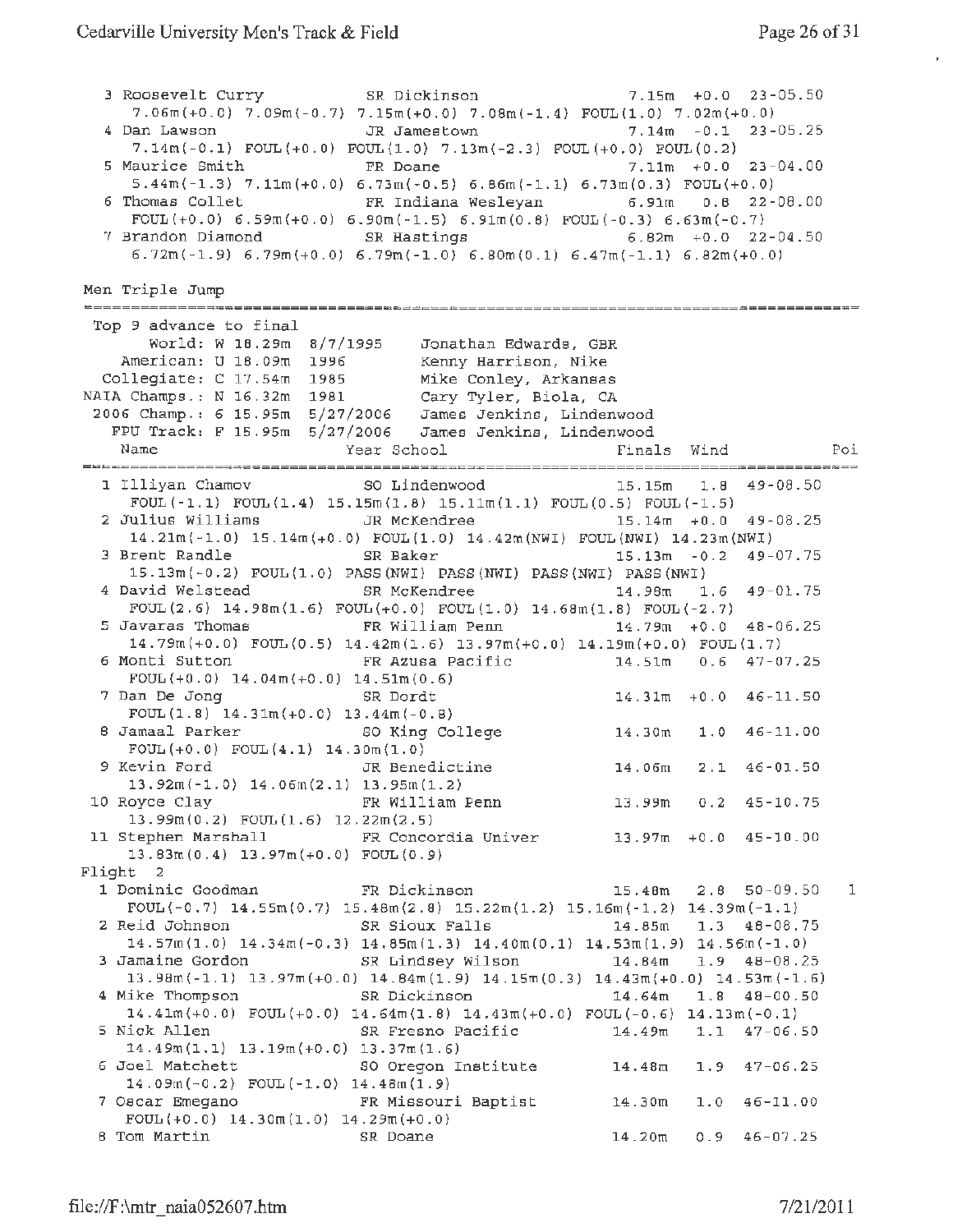FOUL(l.6) 14.04m(-0.3) 14.20m(0.9) 9 Brandon Diamond SR Hastings 13.S?m(-1.4) FOUL(+0.0) 13.94m{0.1) 10 Keymo Pearson JR Friends  $FOUL(0.3)$  13,  $48m (+0.0)$   $FOUL(1.4)$ 11 Nick Thixton JR Doane 13.94m 0.1 45-09.00 13.48m +o.o 44-02.75 13.33m -0.8 43-09.00 13.20m(+0.0) 13.33m(-0.8) 13.22m(l.2) Men Shot Put 5/20/1990 Randy Barnes, USA World: W 23.12m 1990 Randy Barnes, Mazda TC 1995 John Godina, UCLA 2000 Steve Ercegovac, Taylor, IN Top 9 advance to final American: U 23.13m Collegiate: c 22.oom **NAIA** Champs.: N 20.06m 2006 Champ.: 6 17.86m FPU Track: F 18.23m Name 5/26/2006 Ross Walker, Dickinson St, ND 3/29/2003 Thompson/ Figures, CSU Bakersfield Year School in the Sear School of the Search School in the Search School of the Search School of Times and Search School of the Search School of Times and Search School of Times and Search School of Times and Search School Flight 1 1 James Ferguson 17.18m 16.57m 17.22m FOUL FOUL FOUL SR Azusa Pacific 2 Jason Werling SR Tiffin Universit 15.83m 15.66m 15.37m 15.83m 3 Shawn Silvera SR McKendree FOUL 14.91m 15.47m <sup>4</sup>Andrew Ortmeier SR Northwestern FOUL FOUL 15.24m 5 Steve Hammond SO McKendree FOUL FOUL 15.04m 5 John Bowman SO Indiana Wesleyan 15.04m 49-04.25 13.58m 15.04m FOUL 7 JJ Jackson FR Bethel (In) 14.30m FOUL 15.02m 8 Bryan Wuethrich 14.77m 14.30m 14.90m 9 Porifiro Gonzalez SR Jamestown FOUL 14.68m 14.47m Flight <sup>2</sup> 1 Ben Michaud 16.92m 17.81m 17.73m FOUL FOUL FOUL SO Cedarville 2 Scott Vancura JR Hastings FOUL 16.92m FOUL 16.93m FOUL 17.0Sm <sup>3</sup>Matt Baller 15.27m 16.30m FOUL 15.48m FOUL FOUL 4 Nick Fynaardt SR Northwestern 15.BSm FOUL 16.00m FOUL FOUL 15.94m 5 Lucas Beach 15.58m 15.41m FOUL <sup>6</sup>Leon Carl 14.79m FOUL 15.34m 7 Jordan Hinrichs FOUL FOUL 15.08m so Concordia (Ne) SO Huntington SO Concordia Univer 15.34m 50 - 04.00 SO Concordia (Ne) 8 Garrett Gretz JR Evangel Univ 14.0lm 14.59m 14.77m Flight 3 1 Paul Castaneda FOUL 17.68m FOUL 17.36m 17.25m 17.93m <sup>2</sup>Kelley Jackson SR Lindenwood 17 .28m FOUL 16,98m 16.72m FOUL 16.54m JR Concordia CA 17.22m 15.47m 50 - 09.25 15.24m 50-00.00 15.04m 49-04.25 15.02m 49-03.50 14.90m 48-10.75 14. 68m 17.81m 58-05.25 17.0Sm 55-11.25 16.30m 53-05.75 16.00m 52 - 06.00 15.58m 51-01.50 15. DBm 49-05.75 14. 77m 17.93m6 58-10.00 17.28m 56-08.50 6 56-06.00 51-11.25 48 - 02.00 48-05.50 Points 5 8 4 1 10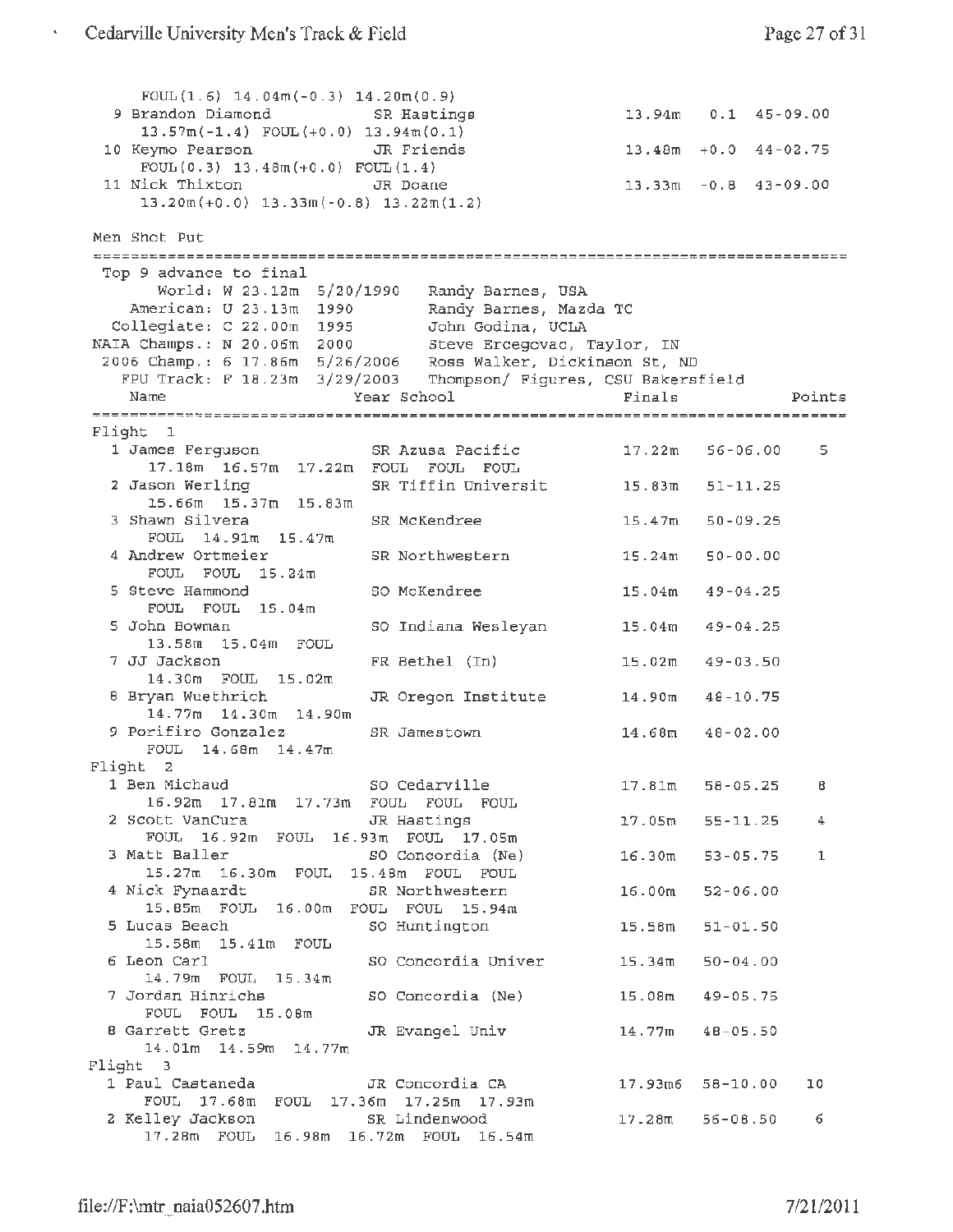Page 28 of 31

3 Eric Flores FR Black Hills 16. 24m 16. 27m FOUL 16.68m 16.77m 16.94m 4 Adam Longsworth JR St. Francis (In) 14.99m FOUL 16, 56m 16. 44m FOUL FOUL <sup>5</sup>Brock Simonsen so Concordia (Ne) FOUL 15.86m FOUL 6 Michael Duschen FR Benedictine 15.37m 15.68m FOUL 19.97 and 19.000 ----<br>7 Jarad Schuurmans FR Doane 14.94m 14.87m 15.0lm Men Discus Throw Top 9 advance to final World; W 74.0Bm 6/6/1986 Jurgen Schult, GDR 16.94m 55-07 . 00 16.56m 54-04.00 15.86m 52-00.50 15.68m 51-05.50 15.0lm 49 - 03.00 American: U 72.34m 1981 Ben Plucknett, SoCal Striders Collegiate: C 67.66m 5/29/2004 Hannes Hopley, SMU NAIA Champs. : N 64.0Bm 1990 Ade Olukoju, Azusa Pacific, CA 2006 Champ.: 6 55.61m 5/27/2006 Floyd Turner, Iowa Wesleyan FPU Track: F 56.07m 5/26/2007 Floyd Turner, Iowa Wesleyan Name Flight 1 1 Spenser Stockbarger SO Webber Intern 49.49m 47.59m FOUL FOUL FOUL 48.44m 2 Brock Simonsen FOUL 44.60m 46.l?m Year School SO Concordia {Ne) 46.17m 3 Nie Burgess SR Dickinson 42.54m FOUL 46.lSm 4 Nathan Whitcomb SR Bethany 45.56m FOUL FOUL 5 Turner Scholl JR Hastings 45.02m FOUL 42.68m <sup>6</sup>Nick Fynaardt SR Northwestern 43.62m FOUL FOUL <sup>7</sup>Drew Cowan JR Taylor 39.68m 42.0Sm 41.73m -- Mike Tieaney FOUL FOUL FOUL Flight 2 1 John Bowman SO Indiana Wesleyan FOUL 47.03m 50,22m 51.53m FOUL FOUL SO Doane 2 Steve Hammond 50.82m 48.lOm FOUL 47.40m 49.09m 51.42m 3 Adam Longsworth JR St. Francis (In) 50.47m 47.93m 47.70m 47.38m 49.38m FOUL so McKendree 4 Jarad Schuurmans FR Doane 46.BBrn 46.Slm FOUL 45.26m FOUL 46.86m 5 Jim Boals 46.70m 48.42m FOUL FOUL 44.90m 39.BOm 6 James Ferguson FOUL 45.77m 45.0Srn 7 Jake Eckhardt 44.79m FOUL 44.83m B Marcus Brand FOUL FOUL 43.34m Flight 3 1 Floyd Turner 48.34m 53.SOm FOUL 53.62m 56.07m FOUL 2 Scott Vancura FR Notre Dame SR Azusa Pacific FR Doane SR St. Ambrose SR Iowa Wesleyan JR Hastings Finals 49. 49m 162-04 46.15m 45. 56m 45.02m 43.62m 143-01 42.0Sm FOUL 51. 53m 51.42m 50.47m 48.Slm 48.42m 45.77m 44.83m 43.34m 56.07mF 48.SSm 151-06 151-05 149-06 147-08 137-11 169-01 168-08 165-07 159-02 158-10 150-02 147-01 142-02 183-11 159-03 3 2 Points 4 8 *6*  5 2 1 10 3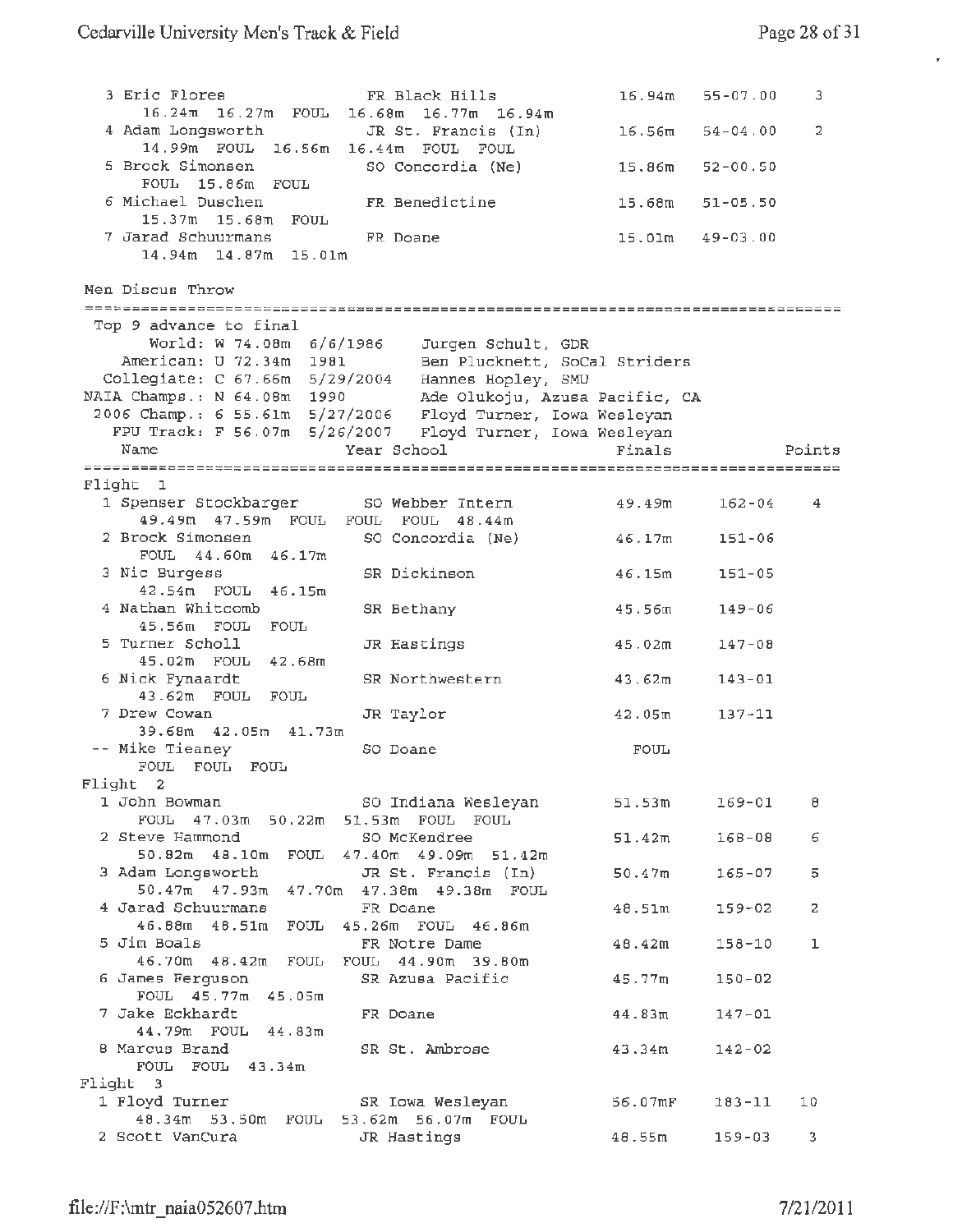| 44.41m FOUL 48.55m FOUL FOUL 47.39m                       |                                                                                                                                                                      |                    |                  |
|-----------------------------------------------------------|----------------------------------------------------------------------------------------------------------------------------------------------------------------------|--------------------|------------------|
| 3 Shawn Silvera                                           | SR McKendree                                                                                                                                                         | $47.63m$ $156-03$  |                  |
| 43.28m 44.87m 47.63m 44.15m FOUL                          | FOUL                                                                                                                                                                 |                    |                  |
| 4 Mike Torie                                              | SO Lindenwood                                                                                                                                                        | 47.37m             | $155 - 05$       |
| 46.98m FOUL 47.37m                                        |                                                                                                                                                                      |                    |                  |
| 5 Paul Castaneda                                          | JR Concordia CA                                                                                                                                                      | 47.31m             | $155 - 02$       |
| FOUL FOUL 47.31m                                          |                                                                                                                                                                      |                    |                  |
| 6 Kelley Jackson                                          | SR Lindenwood                                                                                                                                                        | 47.06 <sub>m</sub> | $154 - 05$       |
| 45.21m FOUL 47.06m                                        |                                                                                                                                                                      |                    |                  |
| 7 Andrew Ortmeier                                         | SR Northwestern                                                                                                                                                      | 46.22m             | $151 - 08$       |
| $46.22m$ $44.79m$ $44.32m$                                |                                                                                                                                                                      |                    |                  |
| 8 Josh Pinkelman                                          | SO Hastings                                                                                                                                                          | 45.13m             | $148 - 01$       |
| $45.13m$ $42.16m$ $44.27m$                                |                                                                                                                                                                      |                    |                  |
| 9 Justin Jump                                             | SO Malone                                                                                                                                                            | 44.90m             | $147 - 04$       |
| 43.84m  44.90m  44.59m                                    |                                                                                                                                                                      |                    |                  |
|                                                           |                                                                                                                                                                      |                    |                  |
| Men Hammer Throw                                          |                                                                                                                                                                      |                    |                  |
|                                                           |                                                                                                                                                                      |                    |                  |
| Top 9 advance to final                                    |                                                                                                                                                                      |                    |                  |
|                                                           | World: W 86.74m 8/30/1986 Yuriy Sedykh, RUS                                                                                                                          |                    |                  |
| American: U 82.52m 1996 Lance Deal, NYAC                  |                                                                                                                                                                      |                    |                  |
|                                                           |                                                                                                                                                                      |                    |                  |
|                                                           | Collegiate: C 81.94m 1995 Balazs Kiss, USC<br>NAIA Champs.: N 70.46m 1992 Per Karlsson, Point Loma Nazarene, CA<br>2006 Champ.: 6 62.97m 5/25/2006 Will Moman, Doane |                    |                  |
|                                                           |                                                                                                                                                                      |                    |                  |
|                                                           | FPU Track: F 65.53m 5/24/2007 Eric Flores, Black Hills                                                                                                               |                    |                  |
| Name                                                      | Year School                                                                                                                                                          | Finals             | Points           |
|                                                           |                                                                                                                                                                      |                    |                  |
| Flight 1                                                  |                                                                                                                                                                      |                    |                  |
| 1 Floyd Turner                                            | SR Iowa Wesleyan                                                                                                                                                     | 50.92m             | $167 - 01$       |
| FOUL 50.92m 47.09m                                        |                                                                                                                                                                      |                    |                  |
| 2 Jeremiah Drelleshak                                     | JR Concordia Univer                                                                                                                                                  | 50.88m             | $166 - 11$       |
| FOUL 50.88m FOUL                                          |                                                                                                                                                                      |                    |                  |
| 3 Adam Longsworth                                         | JR St. Francis (In)                                                                                                                                                  | 50.65m             | $166 - 02$       |
| 50.65m 50.22m 48.08m                                      |                                                                                                                                                                      |                    |                  |
| 4 Andrew Ortmeier                                         | SR Northwestern                                                                                                                                                      | 50.51m             | $165 - 08$       |
| 50.51m FOUL 48.40m                                        |                                                                                                                                                                      |                    |                  |
| 5 John Bowman                                             | SO Indiana Wesleyan                                                                                                                                                  | 49.09m             | $161 - 01$       |
| 45.51m 46.67m 49.09m                                      |                                                                                                                                                                      |                    |                  |
| 6 Nathan Whitcomb                                         | SR Bethany                                                                                                                                                           | 48.83m             | $160 - 02$       |
| 43.51m  45.85m  48.83m                                    |                                                                                                                                                                      |                    |                  |
| 7 Marcus Brand                                            | SR St. Ambrose                                                                                                                                                       | 48.42m             | $158 - 10$       |
| 48.42m  45.37m  FOUL                                      |                                                                                                                                                                      |                    |                  |
| 8 Chad Armstrong                                          | SR Malone                                                                                                                                                            | 48.14m             | $157 - 11$       |
| 47.49m 48.14m 47.88m                                      |                                                                                                                                                                      |                    |                  |
| 9 Zach Saldivar                                           | FR Wayland Baptist                                                                                                                                                   | 47.85m             | $157 - 00$       |
| 47.04m FOUL 47.85m                                        |                                                                                                                                                                      |                    |                  |
| 10 Josh Pinkelman                                         | SO Hastings                                                                                                                                                          | 47.49m             | $155 - 10$       |
| 47.06m 47.49m FOUL                                        |                                                                                                                                                                      |                    |                  |
| -- Neil Henning                                           | JR Cedarville                                                                                                                                                        | <b>FOUL</b>        |                  |
| FOUL FOUL FOUL                                            |                                                                                                                                                                      |                    |                  |
| Flight 2                                                  |                                                                                                                                                                      |                    |                  |
| 1 Eric Flores                                             | FR Black Hills                                                                                                                                                       | 65.53mF            | 10<br>$215 - 00$ |
| 60.42m 60.89m 62.44m 65.53m FOUL FOUL                     |                                                                                                                                                                      |                    |                  |
| 2 Greg Schultz                                            | SO Concordia Univer                                                                                                                                                  | 60.48m             | в<br>$198 - 05$  |
| FOUL 60.48m 57.39m FOUL 58.05m 57.89m                     |                                                                                                                                                                      |                    |                  |
| 3 Kelley Jackson                                          | SR Lindenwood                                                                                                                                                        | 53.62m             | 5<br>$175 - 11$  |
| 50.58m 53.32m 53.62m FOUL 52.44m FOUL                     |                                                                                                                                                                      |                    |                  |
| 4 Shawn McIssac                                           | SO Univ of BC                                                                                                                                                        | 52.87 <sub>m</sub> | $173 - 05$<br>з  |
| 51.73m     52.87m     FOUL     50.45m     50.03m     FOUL |                                                                                                                                                                      |                    |                  |
| 5 Brandon Mansfield FR Wayland Baptist                    |                                                                                                                                                                      | 52.66m             | $172 - 09$<br>ı  |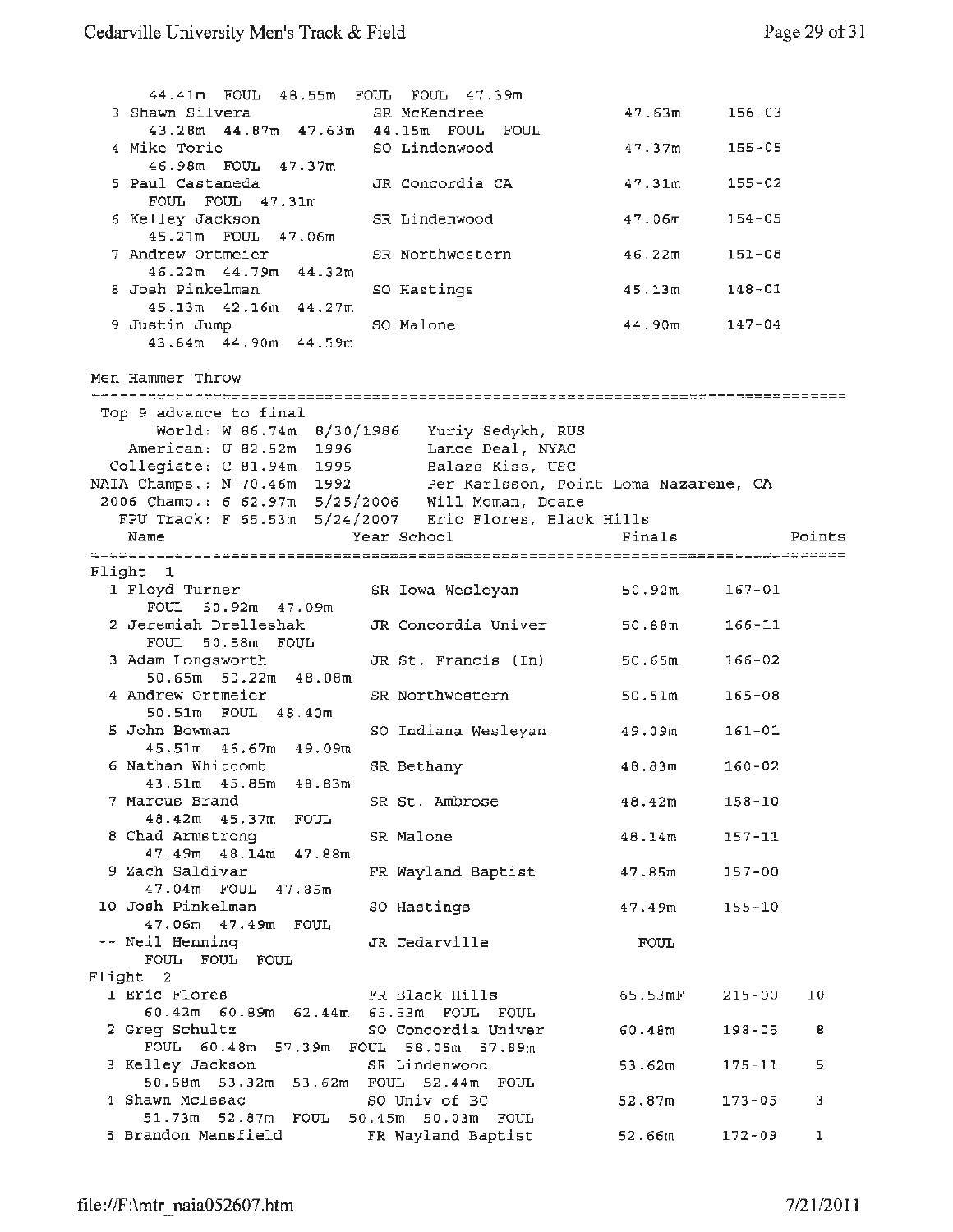$\star$ 

|                  | 52.66m FOUL FOUL 49.50m 51.70m FOUL       |                                                                                                 |                    |            |        |  |  |  |  |  |  |
|------------------|-------------------------------------------|-------------------------------------------------------------------------------------------------|--------------------|------------|--------|--|--|--|--|--|--|
|                  | 6 Andrew Davis                            | SR Hastings                                                                                     | $52.53m$ $172-04$  |            |        |  |  |  |  |  |  |
|                  | 49.23m 52.14m 51.08m FOUL 52.53m 51.52m   |                                                                                                 |                    |            |        |  |  |  |  |  |  |
|                  | 7 Jeff Coleman                            | FR Wayland Baptist                                                                              | 51.88m             | 170-02     |        |  |  |  |  |  |  |
|                  | 51.88m 49.02m FOUL                        |                                                                                                 |                    |            |        |  |  |  |  |  |  |
|                  | 8 Jeramiah Schrock                        | SR Morningside                                                                                  | 51.17m             | $167 - 10$ |        |  |  |  |  |  |  |
|                  | FOUL 46.59m 51.17m                        |                                                                                                 |                    |            |        |  |  |  |  |  |  |
|                  | 9 Branden Bonk                            | SR Doane                                                                                        | 50.50 <sub>m</sub> | $165 - 08$ |        |  |  |  |  |  |  |
|                  | 50.50m 49.81m FOUL                        |                                                                                                 |                    |            |        |  |  |  |  |  |  |
|                  | 10 Wade Smith                             | SR William Jewell                                                                               | 48.58m             | $159 - 04$ |        |  |  |  |  |  |  |
|                  | FOUL 47.71m 48.58m                        |                                                                                                 |                    |            |        |  |  |  |  |  |  |
|                  | 11 Porifiro Gonzalez                      |                                                                                                 |                    |            |        |  |  |  |  |  |  |
|                  |                                           | SR Jamestown                                                                                    | 41.90m             | 137-06     |        |  |  |  |  |  |  |
| FOUL FOUL 41.90m |                                           |                                                                                                 |                    |            |        |  |  |  |  |  |  |
|                  | Flight 3                                  |                                                                                                 |                    |            |        |  |  |  |  |  |  |
|                  | 1 Scott VanCura                           | JR Hastings                                                                                     | 56.58m             | $185 - 07$ | 6      |  |  |  |  |  |  |
|                  | 56.58m FOUL FOUL 55.39m FOUL 52.21m       |                                                                                                 |                    |            |        |  |  |  |  |  |  |
|                  | 2 James Ferguson                          | SR Azusa Pacific                                                                                | 53.37m             | $175 - 01$ | 4      |  |  |  |  |  |  |
|                  | 53.37m 53.20m FOUL FOUL FOUL 53.04m       |                                                                                                 |                    |            |        |  |  |  |  |  |  |
|                  | 3 Kendall Thomas                          | SO Olivet Nazarene                                                                              | 52.83m             | 173-04     | 2      |  |  |  |  |  |  |
|                  | FOUL FOUL 52.83m FOUL FOUL FOUL           |                                                                                                 |                    |            |        |  |  |  |  |  |  |
|                  | 4 Caleb Svaty                             | JR Bethany                                                                                      | 51.39m             | $168 - 07$ |        |  |  |  |  |  |  |
|                  | 47.28m 50.21m 51.39m                      |                                                                                                 |                    |            |        |  |  |  |  |  |  |
|                  | 5 Christian Maat                          | SO Cedarville                                                                                   | 49.56m             | $162 - 07$ |        |  |  |  |  |  |  |
|                  | FOUL FOUL 49.56m                          |                                                                                                 |                    |            |        |  |  |  |  |  |  |
|                  | 6 Kyle Kramer                             | JR Aquinas                                                                                      | 48.81m             | $160 - 02$ |        |  |  |  |  |  |  |
|                  | FOUL 48.81m 48.07m                        |                                                                                                 |                    |            |        |  |  |  |  |  |  |
|                  | 7 John Armstrong                          | JR Oklahoma Baptist                                                                             | 47.16m             | 154-09     |        |  |  |  |  |  |  |
|                  | 47.16m  45.65m  46.83m                    |                                                                                                 |                    |            |        |  |  |  |  |  |  |
|                  | -- Omar Humphrey                          | SR Friends                                                                                      |                    |            |        |  |  |  |  |  |  |
|                  | FOUL FOUL FOUL                            |                                                                                                 | <b>FOUL</b>        |            |        |  |  |  |  |  |  |
|                  |                                           |                                                                                                 |                    |            |        |  |  |  |  |  |  |
|                  | -- Jason Werling<br>FOUL FOUL FOUL        | SR Tiffin Universit                                                                             | FOUL               |            |        |  |  |  |  |  |  |
|                  |                                           |                                                                                                 |                    |            |        |  |  |  |  |  |  |
|                  | -- Tyg Long                               | JR Black Hills                                                                                  | DNS                |            |        |  |  |  |  |  |  |
|                  |                                           |                                                                                                 |                    |            |        |  |  |  |  |  |  |
|                  | Men Javelin Throw                         |                                                                                                 |                    |            |        |  |  |  |  |  |  |
|                  |                                           |                                                                                                 |                    |            |        |  |  |  |  |  |  |
|                  | Top 9 advance to final                    |                                                                                                 |                    |            |        |  |  |  |  |  |  |
|                  |                                           | World: W 98.48m 5/25/1996 Jan Zelezny, CZE<br>American: U 87.68m 9/19/2004 Breaux Greer, adidas |                    |            |        |  |  |  |  |  |  |
|                  |                                           |                                                                                                 |                    |            |        |  |  |  |  |  |  |
|                  |                                           | Collegiate: C 89.10m 1990 Patrik Boden, Texas                                                   |                    |            |        |  |  |  |  |  |  |
|                  |                                           | NAIA Champs.: N 75.46m 1986 Rick Simoncic, Pittsburg State, KS                                  |                    |            |        |  |  |  |  |  |  |
|                  |                                           | 2006 Champ.: 6 71.86m 5/25/2006 Scott Halley, Concordia (OR)                                    |                    |            |        |  |  |  |  |  |  |
|                  |                                           | FPU Track: F 71.86m 5/25/2006 Scott Halley, Concordia (OR)                                      |                    |            |        |  |  |  |  |  |  |
|                  | Name                                      | Year School                                                                                     | Finals             |            | Points |  |  |  |  |  |  |
|                  |                                           |                                                                                                 |                    |            |        |  |  |  |  |  |  |
|                  | Flight 1                                  |                                                                                                 |                    |            |        |  |  |  |  |  |  |
|                  | 1 Jeff Buller                             | JR Bethel (Ks)                                                                                  | 65.92m             | 216-03     | 10     |  |  |  |  |  |  |
|                  | FOUL 62.10m 62.40m 57.89m 65.92m 62.49m   |                                                                                                 |                    |            |        |  |  |  |  |  |  |
|                  | 2 Paul Greive                             | JR Concordia CA                                                                                 | 63.35m             | $207 - 10$ | 6      |  |  |  |  |  |  |
|                  | 63.35m 62.92m 61.66m 61.35m 58.84m 62.22m |                                                                                                 |                    |            |        |  |  |  |  |  |  |
|                  | 3 Brad South                              | FR Morningside                                                                                  | 62.37m             | $204 - 07$ | 4      |  |  |  |  |  |  |
|                  | 51.49m 62.37m 57.89m 60.69m 60.89m FOUL   |                                                                                                 |                    |            |        |  |  |  |  |  |  |
|                  | 4 David Daugharthy                        | $FR$ Bethel $(Ks)$                                                                              | 60.17m             | $197 - 05$ | 3      |  |  |  |  |  |  |
|                  | 58.97m 56.12m FOUL 57.74m FOUL 60.17m     |                                                                                                 |                    |            |        |  |  |  |  |  |  |
|                  | 5 Derek Cargile                           |                                                                                                 |                    |            |        |  |  |  |  |  |  |
|                  |                                           | SO Friends                                                                                      | 57.35m             | 188-02     | 1      |  |  |  |  |  |  |
|                  | 51.95m 57.35m FOUL FOUL 55.98m PASS       |                                                                                                 |                    |            |        |  |  |  |  |  |  |
|                  | 6 Travis Smith                            | SR Cornerstone (Mi)                                                                             | 53.65m             | 176-00     |        |  |  |  |  |  |  |
|                  | FOUL FOUL 53.65m                          |                                                                                                 |                    |            |        |  |  |  |  |  |  |
|                  | 7 Josh Ming                               | FR Minot State                                                                                  | 52.95m             | $173 - 09$ |        |  |  |  |  |  |  |
|                  | FOUL 52.95m 52.78m                        |                                                                                                 |                    |            |        |  |  |  |  |  |  |